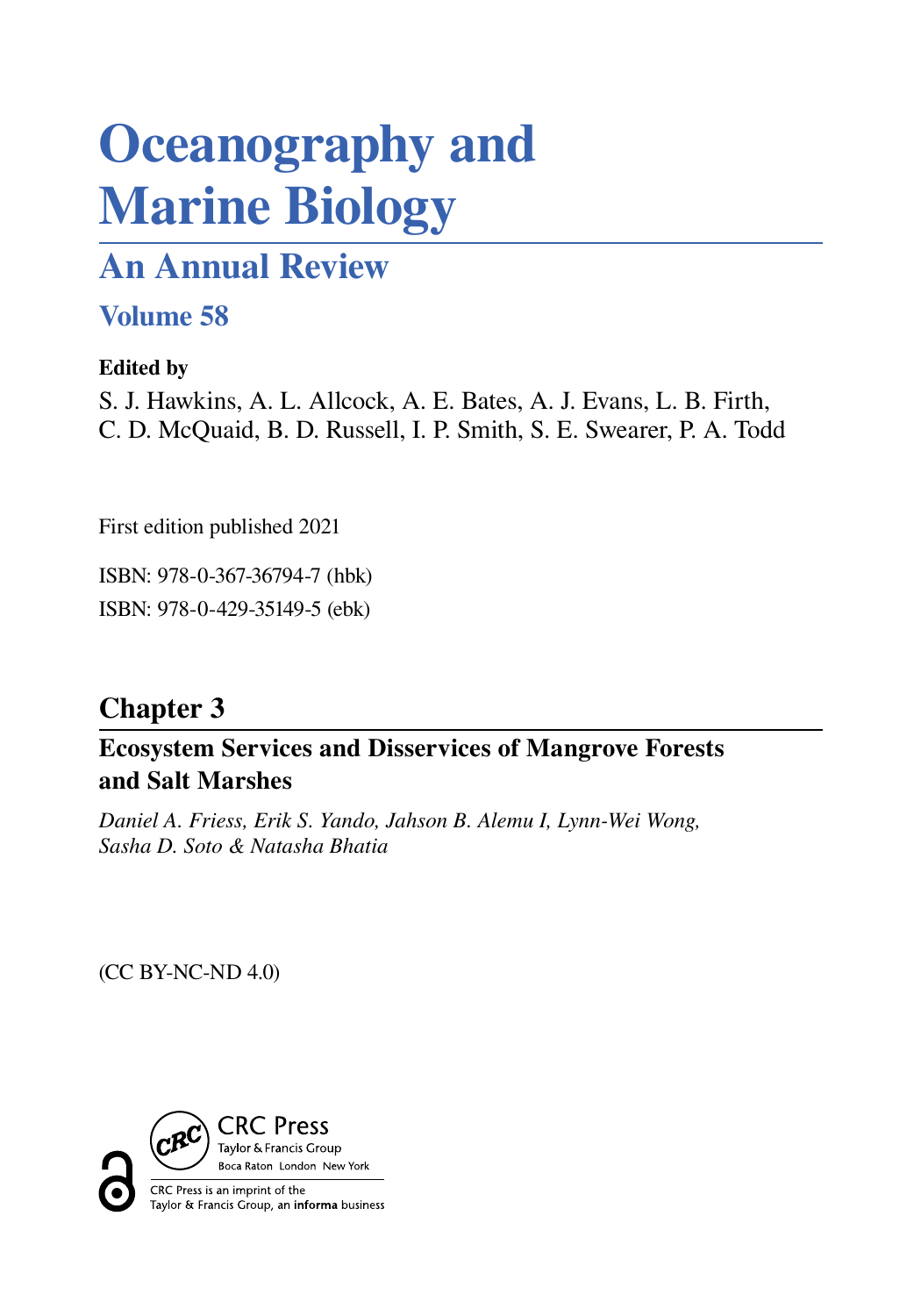# ECOSYSTEM SERVICES AND DISSERVICES OF MANGROVE FORESTS AND SALT MARSHES

DANIEL A. FRIESS<sup>1</sup>, ERIK S. YANDO<sup>1,2,\*</sup>, JAHSON B. ALEMU I<sup>1</sup>, LYNN-WEI WONG<sup>2,3</sup>, SASHA D. SOTO<sup>1,2,†</sup> & NATASHA BHATIA<sup>3</sup>

*1Department of Geography, National University of Singapore, 1 Arts Link, 117570, Singapore 2Campus for Research Excellence and Technological Enterprise, 1 CREATE Way, 138602, Singapore 3Asian School of the Environment, Nanyang Technological University, 637459, Singapore* \**Present Address: Department of Biology, Old Dominion University, Norfolk, Virginia 23529, USA* †*Present Address: Department of Ecosystem Science and Management, The Pennsylvania State University, 222 Forest Resources Building, University Park, PA 16802, USA and Center for Private Forests at Penn State, The Pennsylvania State University, 416 Forest Resources Building, University Park, PA 16802, USA*

**Abstract** Coastal wetlands such as mangrove forests and salt marshes provide a range of important benefits to people, broadly defined as ecosystem services. These include provisioning services such as fuelwood and food, regulating services such as carbon sequestration and wave attenuation, and various tangible and intangible cultural services. However, strong negative perceptions of coastal wetlands also exist, often driven by the perceived or actual ecosystem disservices that they also produce. These can include odour, a sense of danger, and their real or perceived role in vector and disease transmission (e.g. malaria). This review provides an introduction to the ecosystem services and disservices concepts and highlights the broad range of services and chdisservices provided by mangrove forests and salt marshes. Importantly, we discuss the key implications of ecosystem services and disservices for the management of these coastal ecosystems. Ultimately, a clear binary does not exist between ecosystem services and disservices; an ecosystem service to one stakeholder can be viewed as a disservice to another, or a service can change seasonally into a disservice, and vice versa*.* It is not enough to only consider the beneficial ecosystem services that coastal wetlands provide: instead, we need to provide a balanced view of coastal wetlands that incorporates the complexities that exist in how humans relate to and interact with them.

**Keywords:** blue carbon, coastal protection, coastal wetland, cultural ecosystem services, environmental policy, environmental service, wave attenuation

## **Introduction**

Coastal wetlands are found along low-energy shorelines worldwide, with distinct but overlapping geographical distributions. Mangrove forests are restricted to the tropics, subtropics, and some warm temperate locations, covering 137,600 km<sup>2</sup> in 2010 (Bunting et al. 2018). Salt marshes are predominantly found in temperate and subarctic regions, though extensive salt marshes are also found in the tropics and subtropics, where they may form an ecotone with mangrove forests. The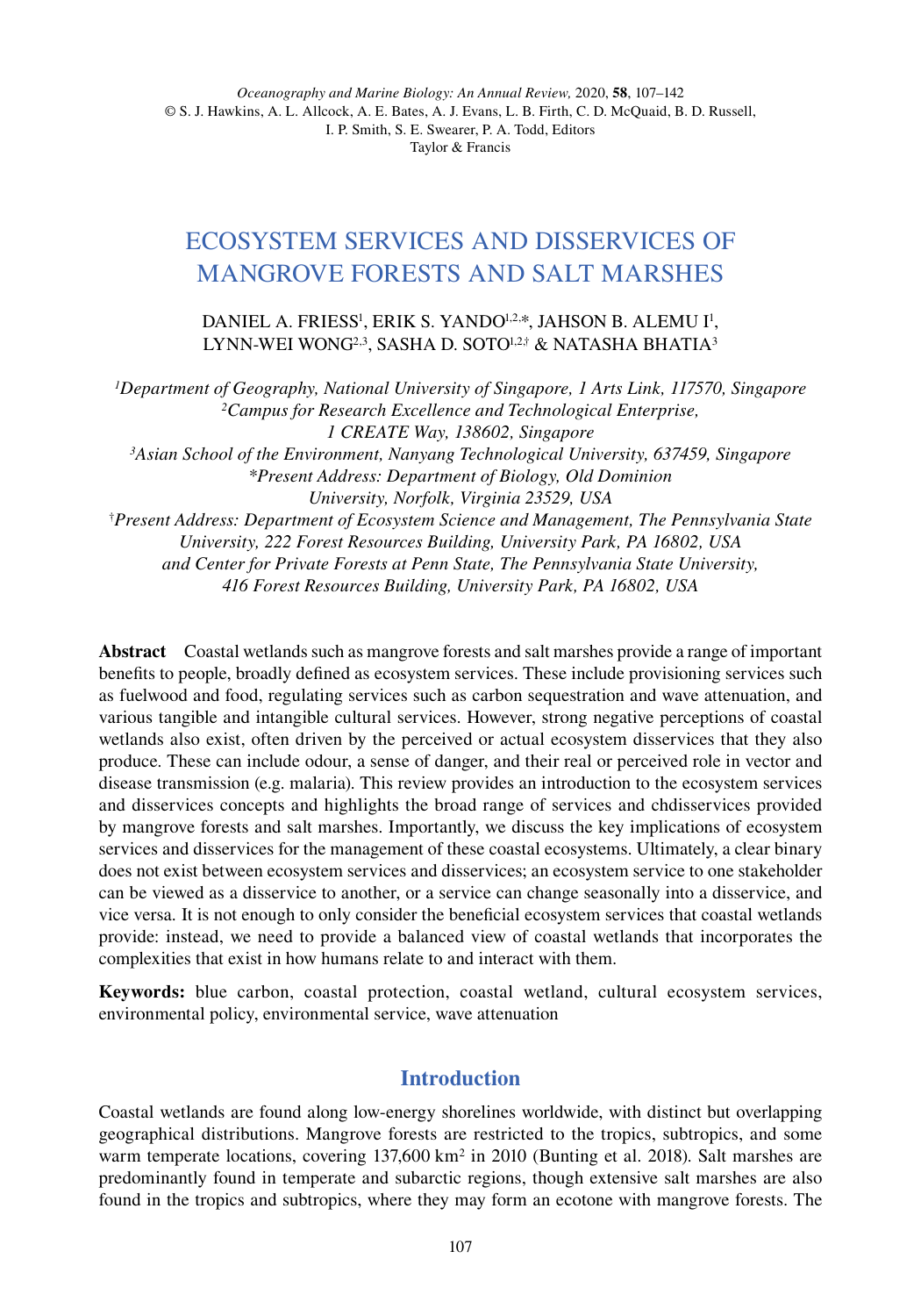global area of salt marsh is poorly constrained, particularly due to uncertainty in the distribution of tropical salt marsh, though this ecosystem is conservatively estimated to cover 41,700–54,900 km<sup>2</sup> globally (Ouyang & Lee 2014, McOwen et al. 2017).

The distribution of coastal wetlands overlaps with a zone of disproportionately high population densities (Neumann et al. 2015); thus, many populations rely on coastal wetlands for the benefits or 'ecosystem services' that they provide. Ecosystem services are most commonly conceptualised into three groups of benefits to people: provisioning services (materials directly extracted from the ecosystem, such as timber and medicinal products), regulating services (the regulation of ecosystem processes such as wave attenuation and carbon sequestration), and cultural services (ranging from tourism and recreation to aesthetic and spiritual values). These services are sustained through a range of supporting ecosystem services, such as pollination and photosynthesis. More recently, ecosystem services have been further conceptualised as *Nature's Contributions to People,* with greater emphasis on the role of culture and local knowledge (Díaz et al. 2018).

While the ecosystem services concept has been successful in promoting the importance and value of the environment, it has often faced criticism for being too anthropocentrically focused, for overemphasising economic valuation, for oversimplifying complex ecosystem processes and functions (Schröter et al. 2014, Saunders & Luck 2016), and for not encompassing the real and perceived negative impacts that ecosystems can have on human wellbeing, termed 'ecosystem disservices' (McCauley 2006, Vaz et al. 2017). Disservices provided by coastal wetlands include being a source of pests and diseases (Claflin & Webb 2017) danger (Friess 2016), and odour (Knight et al. 2017). Disservices have received relatively little attention among coastal wetland scientists compared to ecosystem services (*sensu* von Döhren & Haase 2015). Incorporating disservices into the broader environmental policy and decision-making framework, however, allows for a more holistic understanding of a stakeholder's preference for and interactions with the environment. Studying disservices also encompasses a broader set of ecosystem processes and functions that may not be the same as those producing ecosystem services (Blanco et al. 2019).

This review takes a holistic view of human interactions with coastal wetlands that incorporates both ecosystem services and disservices. We do this by conducting an in-depth literature review of the broad range of ecosystem services and disservices produced by mangrove forests and salt marshes (as conceptualised in Figure 1). We also discuss how ecosystem services and disservices can be managed to achieve effective coastal wetland conservation outcomes.

#### **History of the ecosystem services and disservices paradigms**

#### *History of the ecosystem services concept*

The reliance of humans on the benefits of nature has long been known, with Plato (∼400 BC) recognising spatial trade-offs between upstream deforestation for timber and downstream impacts on soil erosion and water scarcity (Daily 1997). Notions of this relationship were later introduced in the book *Man and Nature* (Marsh 1864) which by the 1960s spurred collaborative efforts between ecologists and economists leading to the use of terms such as 'environmental services' (Wilson & Matthews 1970), 'natural capital' (Schumacher 1973), and 'nature's services' (Westman 1977). In particular the term 'ecosystem services' (Ehrlich & Ehrlich 1981) quickly gained traction in the 1980s–90s, culminating in two seminal publications Daily (1997) and Costanza et al. (1997). The Millennium Ecosystem Assessment (MEA 2005) later defined categories of ecosystem services and mainstreamed the concept into national and international policy. In order to increase the utility of the concept, subsequent initiatives have refined the definitions and categories of ecosystem services (e.g. the European Union's Common International Classification of Ecosystem Services [CICES] and the Intergovernmental Science-Policy Platform on Biodiversity and Ecosystem Services [IPBES]) and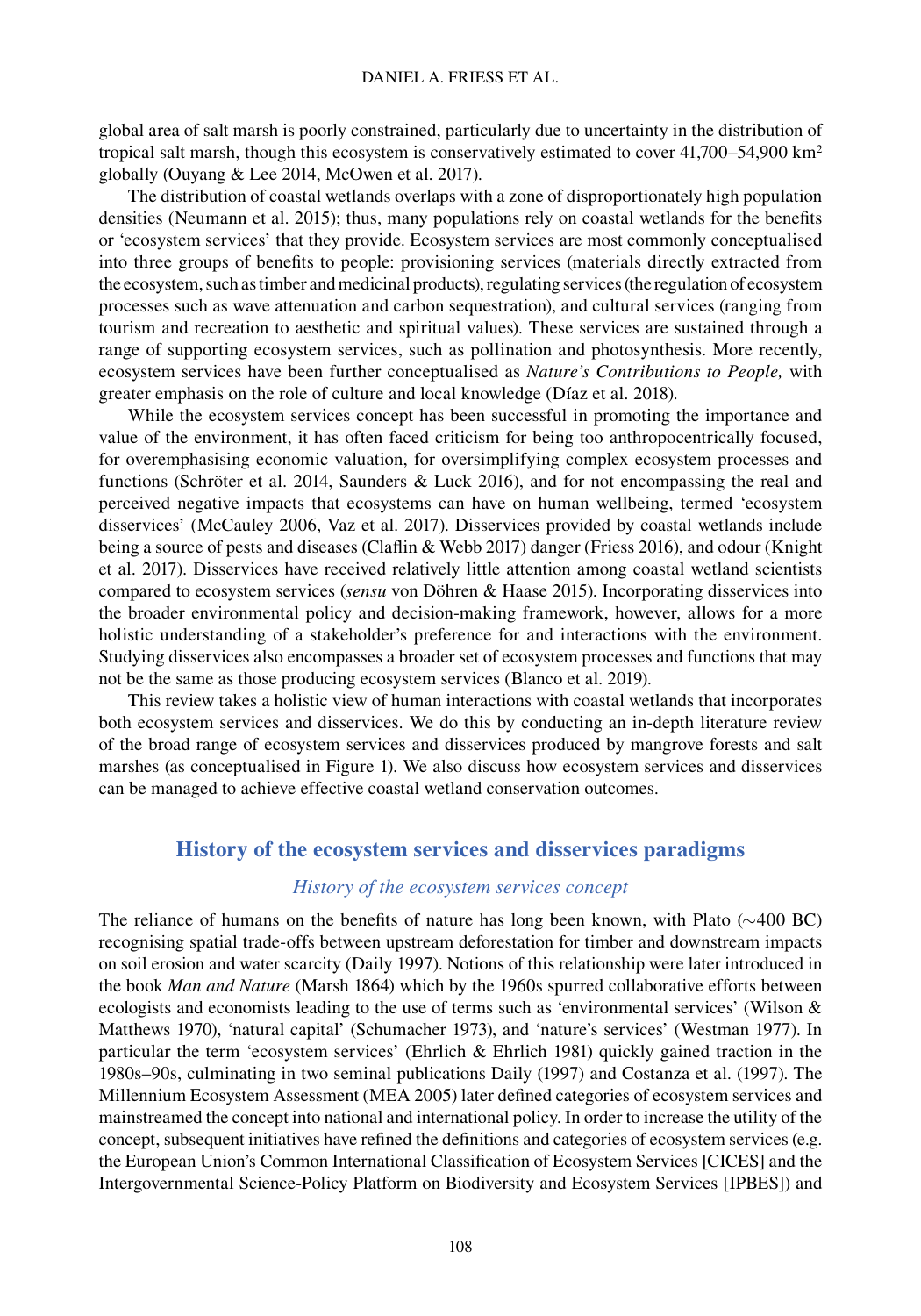

**Figure 1** A conceptual diagram of ecosystem services and disservices in coastal wetlands.

communicated them to different audiences such as businesses (e.g. The Economics of Ecosystems and Biodiversity [TEEB] framework).

## *Critiques of ecosystem services and the emergence of the ecosystem disservices concept*

The concept of ecosystem services has received considerable criticism (Schröter et al., 2014) for its anthropocentric view of nature, inconsistencies between valuation schemes (Gómez-Baggethun et al. 2010, Braat & de Groot 2012), and ethical issues related to the commodification and economic valuation of nature (McCauley 2006, Turnhout et al. 2013). Additionally, by focusing on ecosystem benefits, the concept of ecosystem services has also been critiqued for its positive bias and inability to reflect negative components i.e. ecosystem disservices (Lyytimäki & Sipila 2009, Dunn 2010, Lele et al. 2013).

Similar to ecosystem services, ecosystem disservices have been described for centuries through various historical descriptions (e.g. Friess 2016 for coastal wetlands). Ecosystem disservices, however, are a much more recent academic concept compared to ecosystem services (Blanco et al. 2019), so typologies and frameworks are not as clearly defined. Disservices were first categorised according to aesthetic, safety, security and health, economic, and mobility disservices (Lyytimäki et al. 2008) and then financial costs, social nuisances, and environmental pollution (Escobedo et al. 2011). Shackleton et al. (2016) have undertaken one of the more rigorous ecosystem disservice typologies, defining disservices as the 'functions, processes, and attributes that resulted in perceived or actual negative impacts on human wellbeing and describing many of the important considerations for their categorisation. Others have subsequently expanded this and categorised disservices into health, material, security and safety, cultural and aesthetic, and leisure and recreation disservices (Vaz et al. 2017).

Ecosystem disservices have themselves been criticised for oversimplifying complex ecosystem processes, hampering conservation efforts, and potentially leading to undesirable economic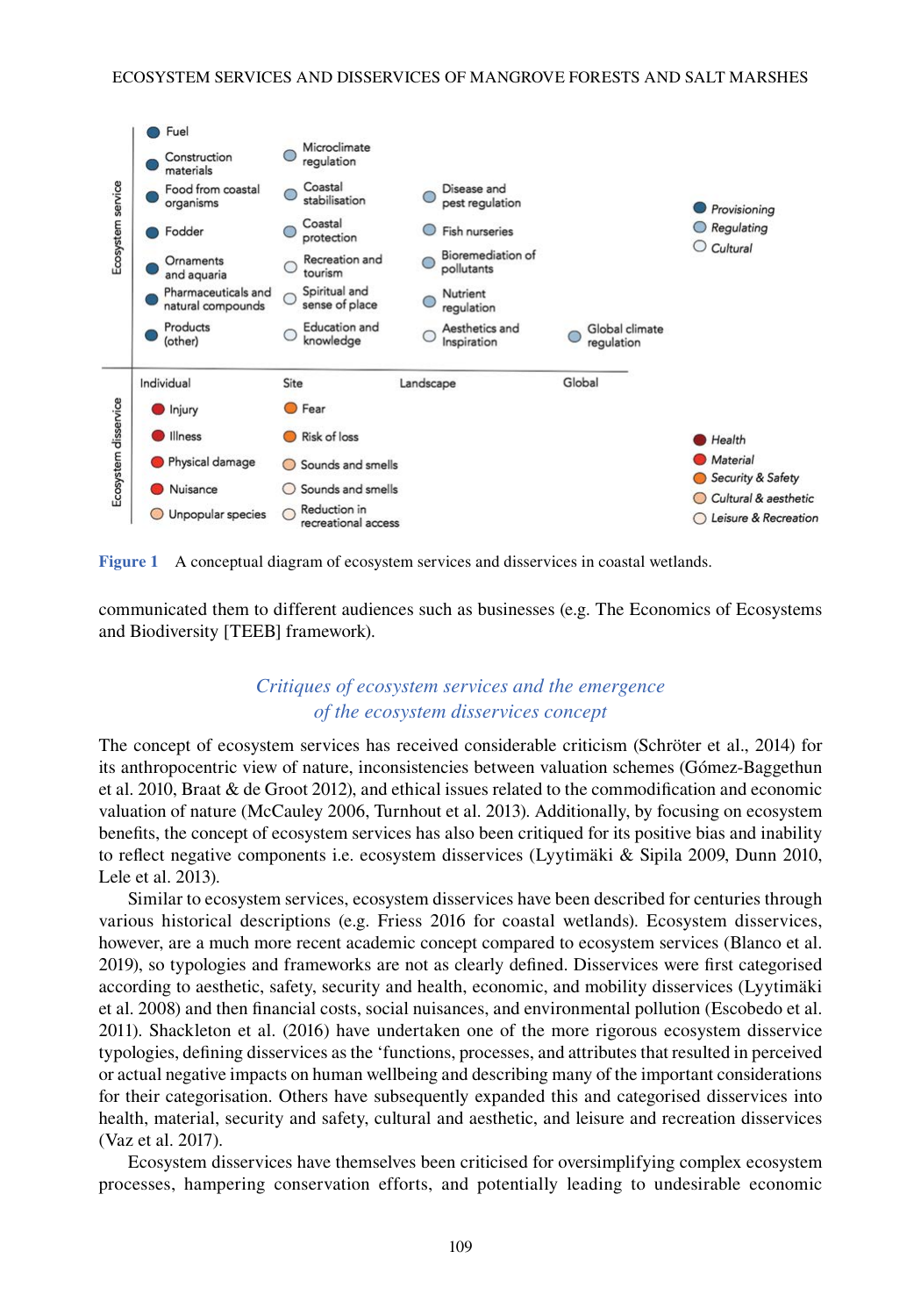#### DANIEL A. FRIESS ET AL.

outcomes and justifications (Dunn 2010, Lyytimäki 2015). A desire to consider disservices within the dominant ecosystem services framework, however, represents a fundamental paradigm shift in understanding human-environment interactions, recognising that nature can have both beneficial and harmful impacts on human wellbeing, both of which must be managed (Shackleton et al. 2016, Schaubroeck 2017). In reality, ecosystem services and disservices are not binary but can influence stakeholders at the same time or in the same location (Saunders & Luck 2016).

### **Ecosystem services of coastal wetlands**

Coastal wetlands provide a range of ecosystem services that support human wellbeing in a number of ways. These include provisioning services such as food from fisheries and plant products, fuels, and fibre; regulating services such as coastal protection through wave attenuation, water quality improvements to nearby coastal areas through nutrient assimilation and sediment trapping, and climate regulation via carbon sequestration and storage; and cultural ecosystem services such as recreation, education, and spiritual value (Table 1). Cultural ecosystem services are particularly understudied in coastal wetlands, in part because they are non-material, often intangible, and rarely remain constant (Thiagarajah et al. 2015, Queiroz et al. 2017).

#### *Provisioning ecosystem services*

#### *Construction materials*

Coastal wetlands are an important source of materials for construction. This ecosystem service is particularly provided by mangrove forests, as their durability, hardness, and resistance to rot and pests make trees such as *Rhizophora* spp. a highly desirable source of timber for subsistence and commercial purposes (Uddin et al. 2013, Friess 2016). At the subsistence level, mangrove forests provide timber for the construction of houses, fencing, and boats (Knox & Miyabara 1984, Palacios & Cantera 2017). *Rhizophora* spp. are commonly used for home construction in South and Southeast Asia and South America, though *Heritiera fomes* and *Excoecaria agallocha* were also historically used in the Sundarbans of Bangladesh and India (Bandaranayake 1998). *Avicennia* spp., *Xylocarpus* spp., and *Barringtonia asiatica* are preferred for boat building in the Pacific islands, while *Sonneratia alba* is preferred in Madagascar (Bandaranayake 1998). Similarly, mangrove-associated plants (often shrubs), and many salt marsh species (e.g. *Juncus kraussii*, *Spartina alterniflora*, and *Phragmites spp*.) provide thatch used in the construction of farmhouses and homes (Russell 1976, Köbbing et al. 2013, Cunningham 2015). Fronds of the palm *Nypa fruticans* are a common roofing material in Indonesia and Malaysia, known as *attap* (Baba et al. 2013).

Commercially, the large-scale mangrove forestry trade was instrumental in the expansion of Spanish naval fleets in Central America in the 19th century (López-Angarita et al. 2016). Mangrove trees were the primary material to construct telecommunication poles, without which the reach of telecommunications in some parts of East Africa and Asia would have been limited (Semesi 1998). Despite the wider availability of timber resources today, mangrove timber continues to be extracted, often for fencing posts. Poles may be the product of thinning during mangrove forestry operations for the production of charcoal.

#### *Fuel*

Many mangrove species, particularly those in the *Rhizophora* genus, are highly valued as a source of fuelwood and charcoal, because their high calorific value makes them a preferred fuel source compared to other trees (Bandaranayake 1998). *Rhizophora* spp. are slow-burning and release a high amount of heat with little smoke (Walters et al. 2008). Historically, mangroves were used as fuel for trade ships connecting European and Asian markets (Friess 2016), and naval fleets in Latin America (López-Angarita et al. 2016). Their importance to the Spanish empire was such that mangrove wood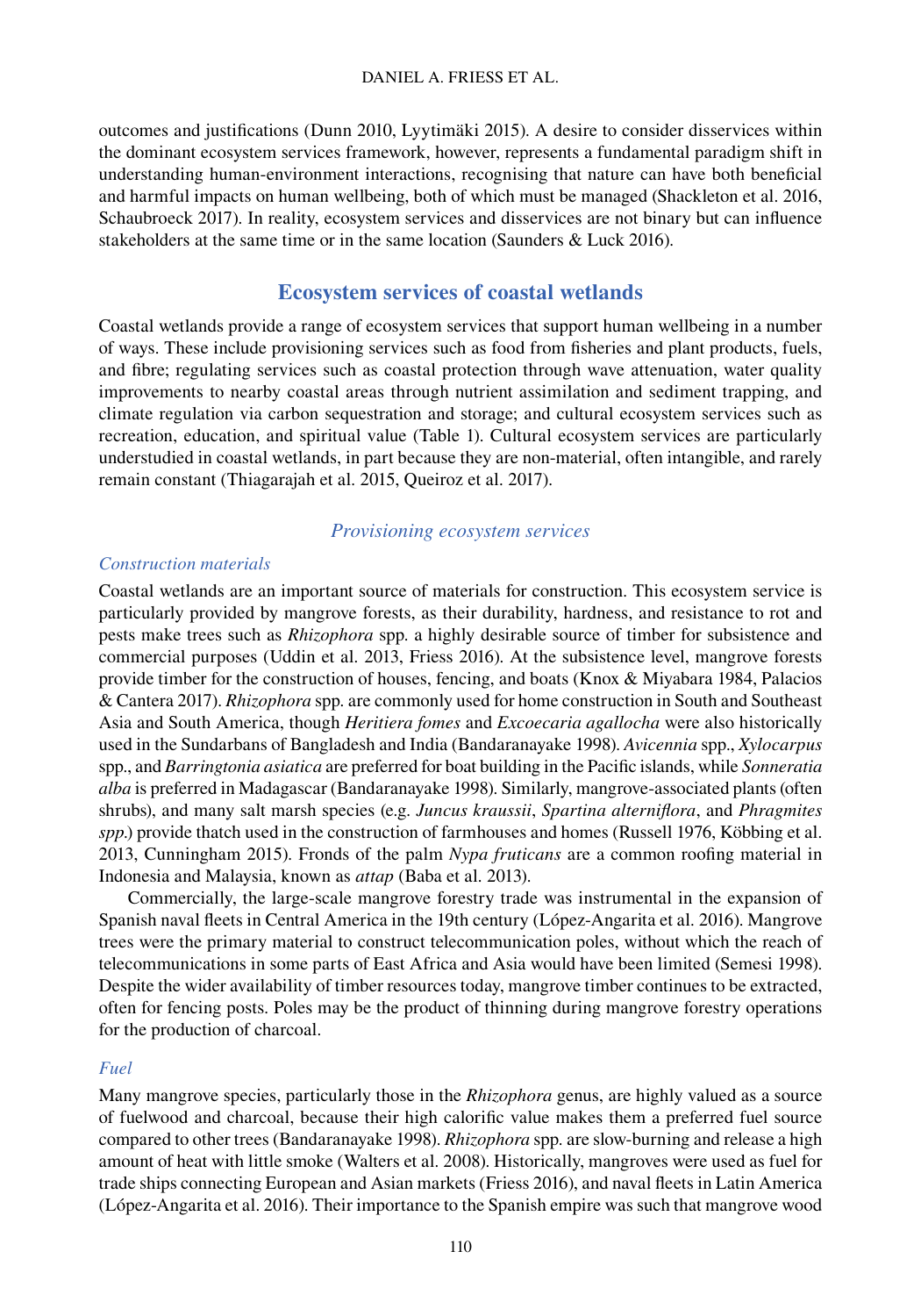| Table 1                                  | Summary of major ecosystem services provided by coastal wetlands                                                 |                                                                                                                                                                                                                                                                                                                                                                                                                                                                                                                                                     |
|------------------------------------------|------------------------------------------------------------------------------------------------------------------|-----------------------------------------------------------------------------------------------------------------------------------------------------------------------------------------------------------------------------------------------------------------------------------------------------------------------------------------------------------------------------------------------------------------------------------------------------------------------------------------------------------------------------------------------------|
| Ecosystem service                        | Description                                                                                                      | Examples of benefit                                                                                                                                                                                                                                                                                                                                                                                                                                                                                                                                 |
| Provisioning ecosystem                   |                                                                                                                  |                                                                                                                                                                                                                                                                                                                                                                                                                                                                                                                                                     |
| Construction materials                   | Timber and construction materials derived<br>wetland trees, shrubs, and<br>associated flora<br>from coastal      | Mangroves such as <i>Rhizophora</i> spp. are used as a source of timber due to their hardness, pest-resistance,<br>The common reed, <i>Phragmites australis</i> , has long been used as both roof and wall thatch (Köbbing et al.<br>2013). Other saltmarsh species have been used for a similar use (Russell 1976)<br>and rot-resistance properties (Palacios & Cantera 2017)                                                                                                                                                                      |
| Fuel                                     | Energy sourced from coastal wetland<br>biomass                                                                   | The common reed, <i>Phragmites australis</i> , is used as a source of fuel, burned after pelletisation, or used as<br>Mangroves such as <i>Rhizophora</i> spp. are used directly as fuel or converted to charcoal due to their high<br>a raw fuel source for methane production (Köbbing et al. 2013, Wichmann 2017)<br>calorific value (Malik et al. 2015)                                                                                                                                                                                         |
| Products (other)                         | of wild or farmed biota for<br>The extraction<br>human use                                                       | Tamins are extracted from mangrove bark used in the preservation of leather (Higake 1987) and dyeing<br>The mat rush, Juncus kraussii, is used in basket weaving, bedding, and the production of various<br>wedding crafts and handicrafts for export in southern Africa (Cumingham 2015)<br>textiles and fabrics (Punrattanasin et al. 2013)                                                                                                                                                                                                       |
| Food from coastal wetland<br>organisms   | Extraction of coastal wetland faunal<br>biomass                                                                  | Numerous fish and shellfish species are caught or gleaned from mangroves and salt marshes for food<br>(Carney 2017, Castagno 2018)                                                                                                                                                                                                                                                                                                                                                                                                                  |
| Ornaments and aquaria                    | handicraftand souvenirs,, and so on or for<br>Extraction of biota for decoration, fashion,<br>display in aquaria | Juvenile fish, crustaceans, amphibians, and snakes can be extracted from mangroves and salt marshes for<br>use in aquaria (Sandiliyan 2016)                                                                                                                                                                                                                                                                                                                                                                                                         |
| Fodder                                   | Biomass used to feed domesticated animals                                                                        | Saltmarsh grasses are used for cattle fodder in Australia and Canada (Rogers et al. 2006, Gedan et al. 2009)<br>Mangrove biomass is used for cattle fodder in East Africa (Semesi 1998).                                                                                                                                                                                                                                                                                                                                                            |
| Pharmaceuticals and natural<br>compounds | Extraction of coastal wetland biota in order<br>to produce medicines or pharmaceuticals                          | (Continued)<br>Ecteinascidin 743, derived from the mangrove ascidian Ecteinascidia turbinata, is used as an anti-cancer<br>recognised for their potential anti-inflammatory, anti-oxidant, and anti-cancer properties (Rhee et al.<br>drug in the treatment of soft tissue sarcoma (Newman & Craig 2004). Compounds extracted from<br>Saltmarsh spp. have been used to treat gastrointestinal issues (especially Salicornia spp.) and are<br>mangrove tissue can also be used as an insecticide (Bandaranayake 1998)<br>2009, Oueslati et al. 2012) |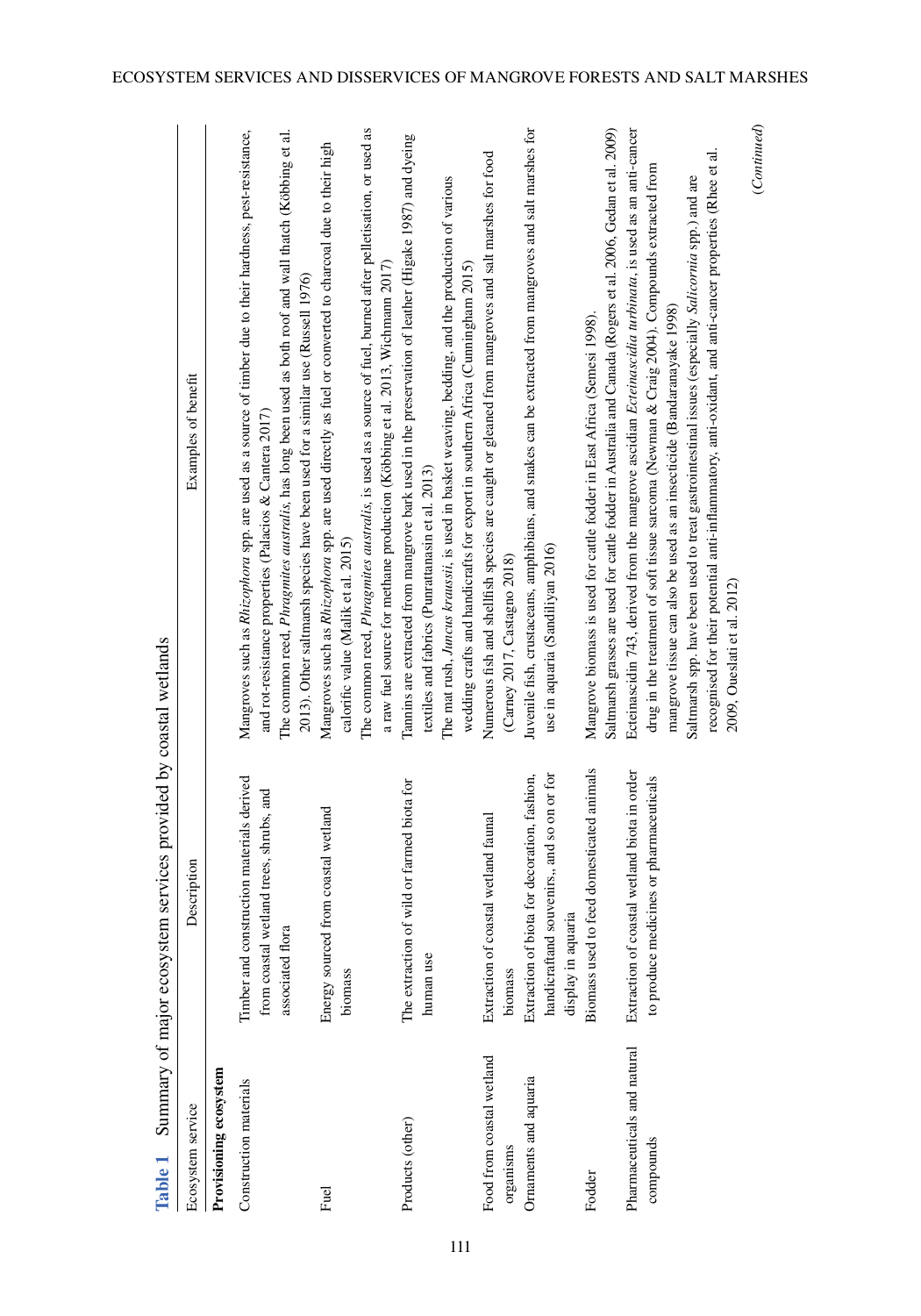| Table 1 (Continued)                                        | Summary of major ecosystem services provided by coastal wetlands                                                                                                                      |                                                                                                                                                                                                                                                                                                                                                                                                                                                                                          |
|------------------------------------------------------------|---------------------------------------------------------------------------------------------------------------------------------------------------------------------------------------|------------------------------------------------------------------------------------------------------------------------------------------------------------------------------------------------------------------------------------------------------------------------------------------------------------------------------------------------------------------------------------------------------------------------------------------------------------------------------------------|
| Ecosystem service                                          | Description                                                                                                                                                                           | Examples of benefit                                                                                                                                                                                                                                                                                                                                                                                                                                                                      |
| Regulating ecosystem services<br>Global climate regulation | marshes and mangroves (known as 'blue<br>Carbon sequestration and storage by salt<br>carbon'), particularly in their soils                                                            | Hopkinson et al. 2012), and carbon stocks are estimated to be on average 956 TC ha <sup>-1</sup> (Alongi 2014)<br>Hopkinson et al. 2012), and carbon stocks are estimated to be on average 593 TC ha <sup>-1</sup> (Alongi 2014)<br>In salt marshes, carbon sequestration rates range from $57-218$ gC m <sup>-2</sup> year <sup>-1</sup> (Chmura et al. 2003,<br>In mangroves, mean carbon sequestration rates range from $174-224$ gC m <sup>-2</sup> year <sup>-1</sup> (Alongi 2012. |
| Microclimate regulation                                    | evapotranspiration and changes in albedo<br>Cooling of local climate by                                                                                                               | Mangrove vegetation can cool local temperatures (Beserra de Lima & Galvani 2013) through<br>evapotranspiration, and to a lesser extent, this effect may be expected in salt marshes                                                                                                                                                                                                                                                                                                      |
| Coastal protection                                         | reduction in the intensity of<br>hydrodynamic energy by vegetation and<br>Dampening or<br>topography                                                                                  | with coastal wetland width (Koch et al. 2009). Mangrove vegetation can reduce incoming wave heights<br>Coastal wetlands contribute to coastal protection by attenuating wave energy, though this is non-linear<br>Saltmarsh vegetation can reduce storm surge wave height by $\sim$ 20% (Möller et al. 2014)<br>by $80\%$ (Brinkman 2006)                                                                                                                                                |
| Coastal stabilisation                                      | Soil conservation within the ecosystem                                                                                                                                                | The complex above-ground root structures of many mangrove species contribute to sediment trapping<br>Similarly, in salt marshes, high above-ground shoot density and dense rooting networks result in both<br>trapping of sediments and limited erosion (Stumpf 1983)<br>(Krauss et al. 2003) and reduced erosion                                                                                                                                                                        |
| Bioremediation of<br>pollutants                            | Contribution of coastal wetland biota to the<br>removal of pollutants through storage,<br>dilution, transformation, and burial                                                        | Similarly, salt marshes are also able to improve coastal water quality by removing heavy metals from<br>The nutrient and heavy metal retention ability of mangrove forests contributes to their use in the<br>industrial wastewater, including Zn, Pb, and Cu (Caçador et al. 1996)<br>treatment of wastewater (Tam & Wong 1993)                                                                                                                                                         |
| Nutrient regulation                                        | Storage, internal recycling, processing, and<br>acquisition of nutrients                                                                                                              | Mangroves such as Sonneratia spp. can reduce nutrients such as nitrites, ammonia nitrogen, and reactive<br>Nutrient cycling and N and P assimilation by Spartina and Sarcocornia saltmarsh spp. contributes to<br>phosphorus from water by as much as 89%, 86%, and 38%, respectively (Huang et al. 2012)<br>reducing eutrophic conditions (Sousa et al. 2010)                                                                                                                           |
| Fish nurseries                                             | grounds which are crucial for survival in<br>Provision of refuge habitat and nursery<br>recreational, and other ecologically<br>early life stages of commercial,<br>important species | important nurseries for emperor fish (Lethrinus spp.) in many parts of Indonesia, Japan, and west Africa<br>Salt marshes have historically been important nurseries for blue crab (Callinectes sapidus) fisheries in<br>Mangrove forest extent is linked to offshore fisheries catches (Whitfield 2017) and are particularly<br>(Nakamura & Sano 2004, Unsworth et al. 2009)<br>the Gulf of Mexico (Rees 1963)                                                                           |

112

#### DANIEL A. FRIESS ET AL.

 $(Continued) % \begin{minipage}[b]{0.5\linewidth} \centering \includegraphics[width=\textwidth]{figures/cross-entropy} % \end{minipage} % \caption{The \textit{Cort}~\cite{bib76}. It is a \textit{Cort}~\cite{bib76}. It is a \textit{Cort}~\cite{bib76}. It is a \textit{Cort}~\cite{bib76}. It is a \textit{Cort}~\cite{bib76}. It is a \textit{Cort}~\cite{bib76}. It is a \textit{Cort}~\cite{bib76}. It is a \textit{Cort}~\cite{bib76}. It is a \textit{Cort}~\cite{bib76}. It is a \textit{Cort}$ (*Continued*)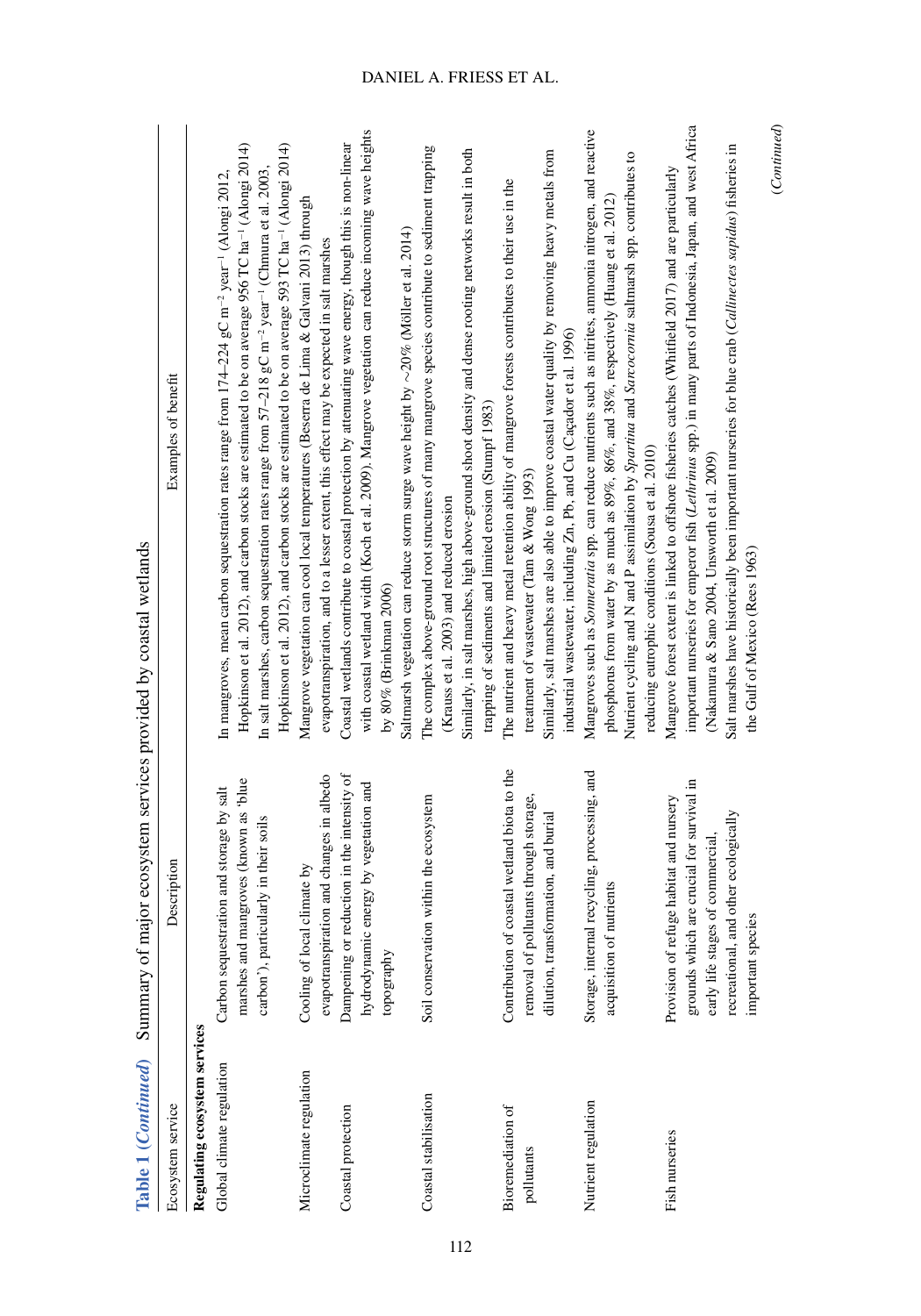|                                                       | Table 1 ( <i>Continued</i> ) Summary of major ecosystem services provided by coastal wetlands                                                                                                                                  |                                                                                                                                                                                                                                                                                                                                                                                                                                                                                      |
|-------------------------------------------------------|--------------------------------------------------------------------------------------------------------------------------------------------------------------------------------------------------------------------------------|--------------------------------------------------------------------------------------------------------------------------------------------------------------------------------------------------------------------------------------------------------------------------------------------------------------------------------------------------------------------------------------------------------------------------------------------------------------------------------------|
| Ecosystem service                                     | Description                                                                                                                                                                                                                    | Examples of benefit                                                                                                                                                                                                                                                                                                                                                                                                                                                                  |
| Cultural ecosystem services                           |                                                                                                                                                                                                                                |                                                                                                                                                                                                                                                                                                                                                                                                                                                                                      |
| Recreation and tourism                                | activities, which can enhance physical and<br>Provision of natural landscapes that supply<br>an appropriate space for recreational<br>and wellbeing<br>mental health                                                           | Mangrove forests provide opportunities for leisure activities such as fishing, boating, and social<br>gatherings (Queiroz et al. 2017) and are hotspots for nature-based tourism (Uddin et al. 2013)<br>Common recreational activities in salt marshes include bird watching, hiking, watersports, and<br>wildfowling (Feagin et al. 2010, Jones et al. 2011)                                                                                                                        |
| Aesthetic appreciation and<br>artistic inspiration    | olfactory enjoyment and/or a source of<br>natural landscape scenery and features<br>inspiration for artistic creations from<br>Provision of visual, aural, tactile, or                                                         | The tranquillity of salt marshes has been expressed via sculpture, poetry, and books (Wiegert & Pomeroy<br>Mangrove forests have provided artistic inspiration for paintings (Cumming 2008)<br>1981, Seabrook 2012)                                                                                                                                                                                                                                                                  |
| Scientific and educational<br>knowledge               | knowledge systems, and environmental<br>Ecosystems (or their features) which<br>development of scientific research,<br>provide the opportunity for the<br>education practices                                                  | wetland ecosystems on a local and regional level, such as educational school visits and the engagement<br>of local communities through an expanding network of wetland education centres (Ramsar Convention<br>Secretariat 2010), and on a global scale through the publication of scientific research papers and other<br>Mangrove forests and salt marshes support a variety of opportunities to further the understanding of<br>forms of scientific value (Greenberg et al. 2006) |
| heritage and sense of place<br>Spiritual and cultural | folklore, lifestyle values, media specifically<br>spiritual, or cultural significance or social<br>value, including World Heritage Sites,<br>Provision of specific areas of religious,<br>associated with culture and heritage | Spiritual festivals such as Rush Mela (Uddin et al. 2013) and celebrations of other deities (Jalais 2014)<br>Areas in South Carolina, US, are revered as a 'sacred' by Gullah Geechee people, who hold strong<br>cultural and heritage ties to tsalt marshes (Seabrook 2012)<br>are held within mangroves by local communities                                                                                                                                                       |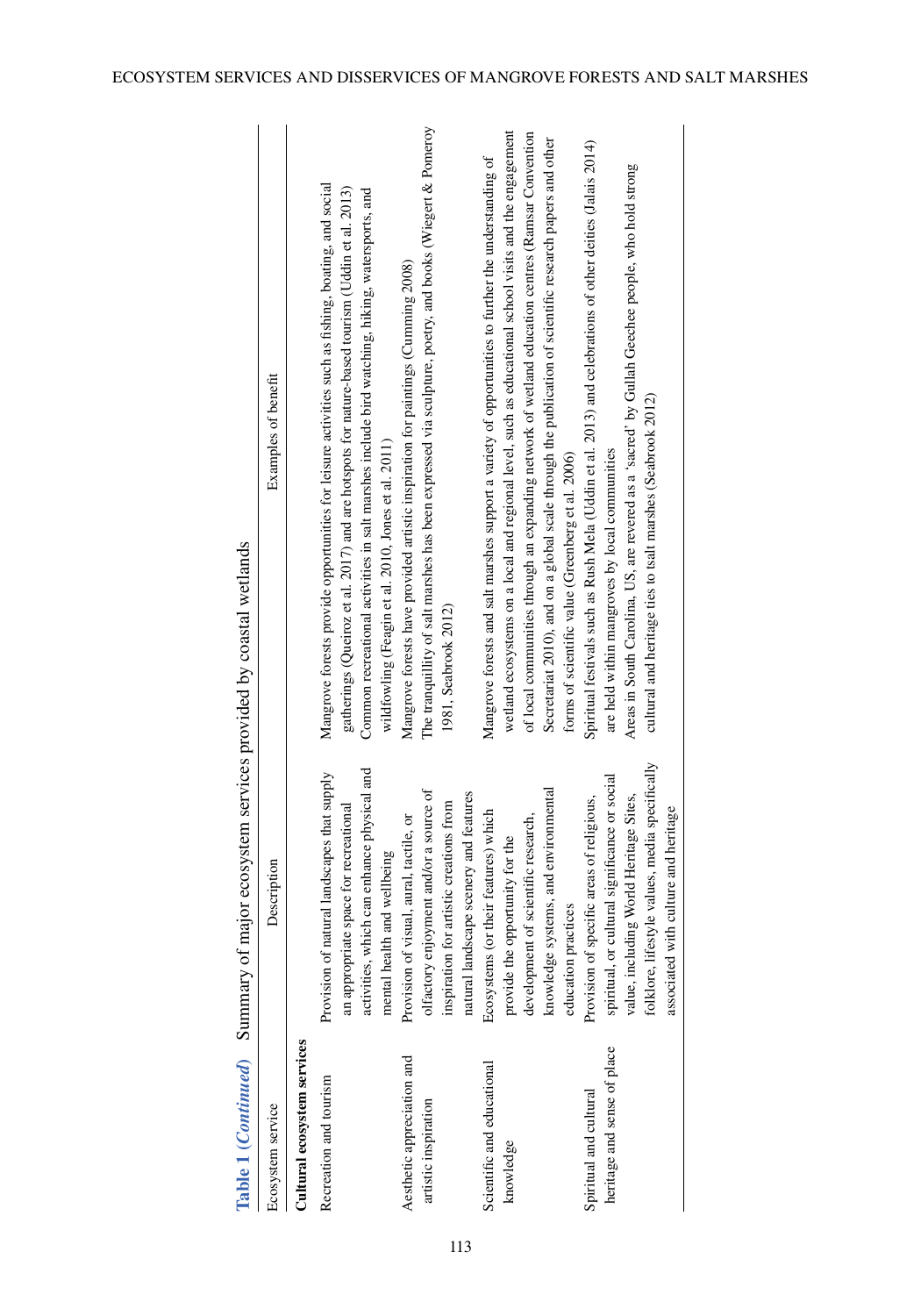

**Figure 2** Local-scale mangrove harvesting for charcoal, Tanakeke Island, Indonesia. (Photo by Jared Moore [National University of Singapore].)

became part of the tax or 'tribute' that indigenous communities had to pay the Spanish king (López-Angarita et al. 2016). Today, some small-scale charcoal production is conducted at the community level, which can have negative impacts on local mangroves if not regulated effectively (Brown et al. 2014; Figure 2). Most charcoal production, however, is produced through large forestry concessions, with complex supply chains that produce charcoal for national and regional markets. For example, Matang Mangrove Forest Reserve in Malaysia has been managed for forestry purposes since 1902, and produces as much as 179 tonnes of biomass per hectare each year from harvested plots (Ismail et al., 2017). Forestry production in Matang is not without consequence, however, as species diversity and wood yields have declined over time (Goessens et al. 2014).

Few saltmarsh species are used as fuel sources, but the common reed, *Phragmites australis,* is commonly used as a source of fuel by direct burning, being made into fuel pellets, or used to produce biogas via anaerobic digesters (Köbbing et al. 2013, Wichmann 2017). This is most popular in northern Europe and north-eastern North America.

#### *Food from coastal wetland organisms*

Many coastal communities depend on coastal wetlands for subsistence, owing to the wide variety of biodiversity they support, including offshore fisheries, invertebrates (Figure 3), mammals, birds, and plants (Hutchison et al. 2014). For many coastal communities, fish and shellfish derived from these ecosystems are the main source of dietary protein (e.g. Carney 2017). Mangroves and salt marshes provide fish and other marine species with vital spawning grounds and nurseries to raise their young and provide a habitat for shellfish, such as oysters and snails, thus supporting a highly productive and diverse food source. Historically, the food security afforded by mangrove forests may have led to the settlement of nomadic Middle East communities along the coast ∼6500 years ago, as interior areas became more arid and less productive (Biagi & Nisbet 2006). More recently, fisheries derived from mangrove forests (e.g. Aburto-Oropeza et al. 2008) and salt marshes (e.g. Castagno 2018) constituted significant contributions to subsistence and commercial markets, such that coastal wetlands are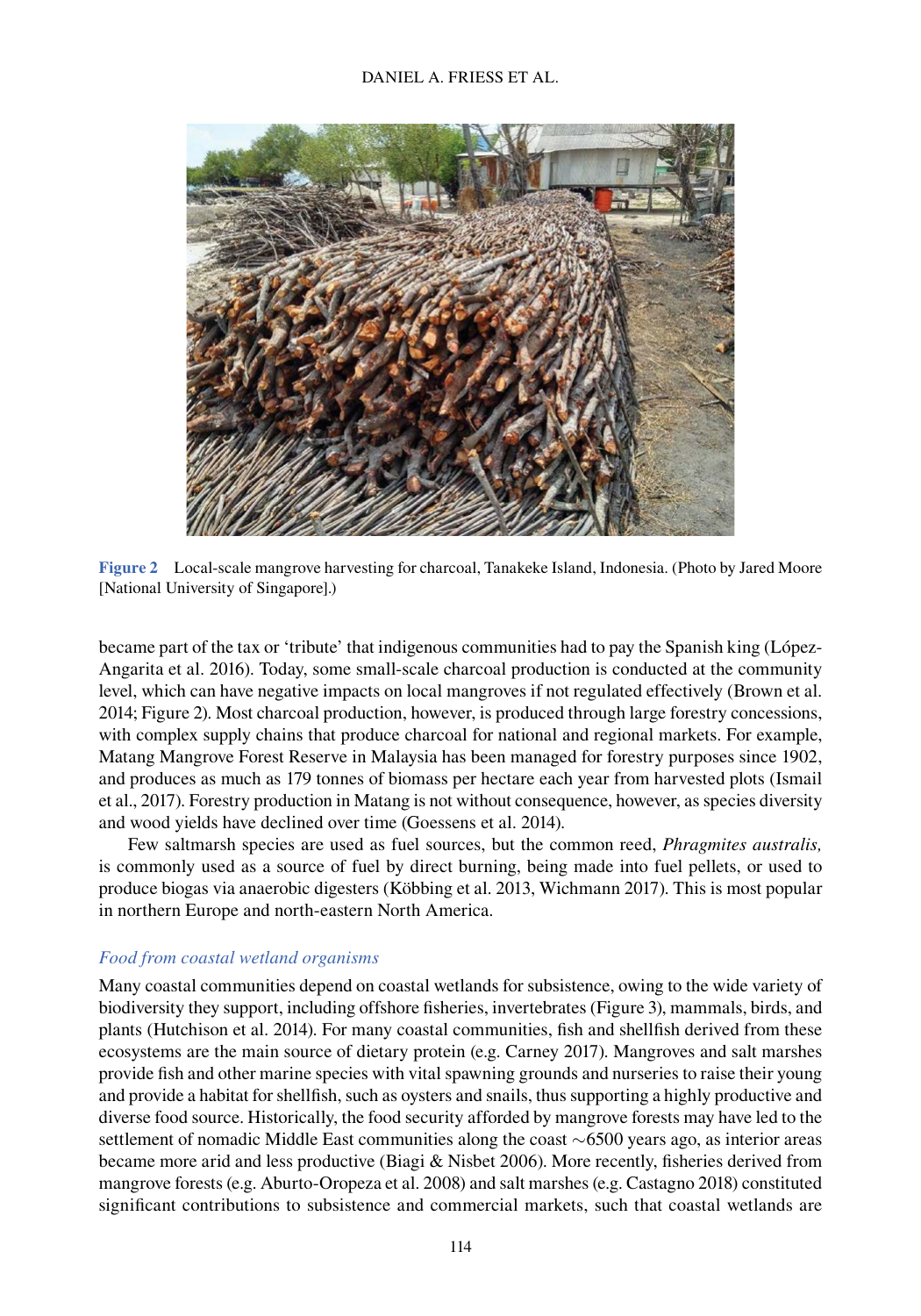

**Figure 3** Examples of coastal wetland organisms used for food, including dried fish in Sulawesi, Indonesia (a); prawns in Sumatra, Indonesia (b); mangrove crabs in New Caledonia (c); and octopus in Madagascar (d). (Photos by authors.)

valued at over USD \$1,000 ha−1 yr−1 for fisheries alone (De Groot et al. 2012, Costanza et al. 2014). In many instances, the abundance and exploitation of food resources creates a number of livelihood opportunities (Siar 2003, Glaser & Diele 2004, Magalhães et al. 2007; Figure 3).

Plant resources extracted from coastal wetlands are also an important food source. In mangrove forests, sap from the Nypa palm (*Nypa fruticans*) is commonly tapped to produce sugar, vinegar, or alcohol, and its fruits are used for food in both raw and processed forms (Hamilton & Murphy 1988). The fruits and propagules of *Bruguiera* spp., *Sonneratia* spp., and *Avicennia* spp. are all used to produce flour for baking, and the leaves of *Acanthus* spp. are used for tea (FAO 1996). In salt marshes, *Salicornia* spp. are collected for use as a vegetable or the base for vinegar and fermented beverages (Patel 2016).

#### *Pharmaceuticals and natural compounds*

Chemical extracts from coastal wetland organisms are widely used in many parts of Asia, Africa, Latin America, and the Caribbean, both in traditional and modern medicine, to treat a range of ailments including asthma, skin diseases, diabetes, cancer treatments, inflammation, tumours, viruses, ulcers, and animal venom. The medical properties of coastal wetland vegetation are typically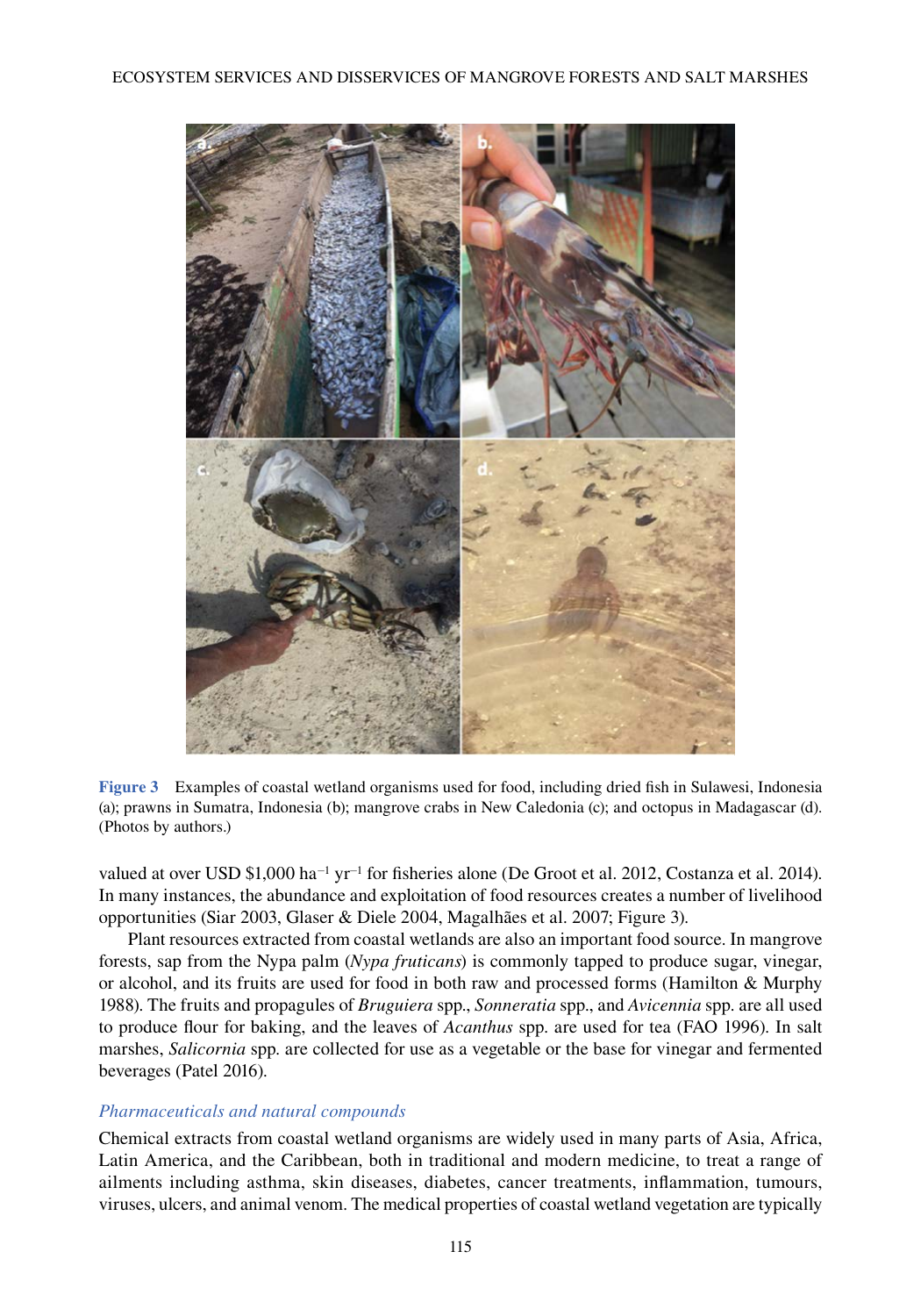concentrated in their leaves, fruits, flowers, roots, seeds, and resins, but recently, biomolecules are also being identified and extracted from otherwise overlooked components of the coastal wetland ecosystem, including microbes, fungi, algae, insects, and herpetofauna (Bandaranayake 1998, Cunningham 2015). Within traditional medicine, extracts from *Bruguiera* spp. are used by local communities in the treatment of tumours and viral infections (Knox & Miyabara 1984). Extracts from *Xylocarpus* spp., *Ceriops* spp., and *Rhizophora* spp. have also been used in the treatment of diarrhoea and haemorrhaging (Bandaranayake 1998). In pharmaceuticals, HIV-1 inhibitors have been characterised from the mangrove associate, *Calophyllum inophyllum* (Patil et al. 1993). Antiviral, analgesic, and anti-parasite biomolecules have been identified from *Avicennia* spp. and used in the treatment of leprosy, hepatitis, and smallpox (Majumdar & Patra 1979, Sharma & Gard 1996, Ito et al. 2000).

The use and exploration of saltmarsh vegetation for medicinal biomolecules is not as advanced as for mangrove forests. However, recent biomolecular studies have highlighted the potential of saltmarsh flora as a resource for biomolecules with broad application in modern medicine. For instance, extracts from the saltmarsh *Salicornia herbacea* show potential application as an antibacterial, antidiabetic, antiproliferative, antioxidant, anti-inflammatory, and in diabetes treatments (Patel 2016). *Salicornia herbacea* extracts have also been traditionally used in the treatment of gastrointestinal ailments and obesity (Rhee et al. 2009). *Suaeda fruticosa* has also been evaluated for a variety of antioxidant, anti-inflammatory, and anti-cancer compounds (Oueslati et al. 2012).

#### *Regulating ecosystem services*

#### *Global climate regulation*

Coastal wetlands contribute to the regulation of the global climate through their ability to sequester and store carbon dioxide from the atmosphere. High productivity (Odum 1959) coupled with low decomposition rates (Patrick & DeLaune 1977) in their anoxic soils results in a predominantly net positive balance between aboveground and belowground tissue, litter production, and organic matter decomposition (Charles & Dukes 2009). This high productivity results in mangrove forests and salt marshes sequestering and storing 3–5 times more carbon per hectare than other vegetated ecosystems (Chmura et al. 2003, Donato et al. 2011).

In mangrove forests, mean carbon sequestration rates range from 174–224 gC m−2 year−1 (Chmura et al. 2003, Alongi 2012, Hopkinson et al. 2012), and carbon stocks are estimated to average 956 Mg ha<sup>-1</sup> (Alongi 2014). In salt marshes, carbon sequestration rates are estimated to be slightly lower, ranging from 57–218 gC m<sup>-2</sup> year<sup>-1</sup> (Chmura et al. 2003, Hopkinson et al. 2012), with their resulting carbon stocks estimated to average 593 Mg ha<sup>-1</sup> globally (Alongi 2014). Several factors contribute to the global variation in carbon sequestration rates and stocks observed in both ecosystems. At the largest scale, climate (temperature, precipitation and potentially extreme weather events) determines the productivity of the wetland ecosystem and the amount of biomass that is produced (Sanders et al. 2016, Feher et al. 2017, Simard et al. 2019). More locally, coastal geomorphology is a key factor in determining carbon sequestration rates and stocks through the import of nutrients from rivers or other sources, tidal regime, and underlying substrate (Rovai et al. 2018, Twilley et al. 2018). Carbon sequestration rates and carbon stocks are thus highly variable across space, and their quantification requires a sound understanding of large-scale climatic influences and local-scale edaphic conditions (e.g. geomorphology, temperature, freshwater availability) and species composition.

At national and international policy levels, mangrove forests and salt marshes have been described as 'blue carbon' ecosystems, alongside seagrasses (Lovelock & Duarte 2019) and tidal freshwater forested wetlands (Krauss et al. 2018). Blue carbon ecosystems have received a large amount of attention globally for their ability to sequester and store carbon. However, scale is crucial in assessing the contribution of blue carbon to global climate regulation. The ability of coastal wetlands to regulate carbon is highest at the plot scale (Figure 4a) but largely insignificant at the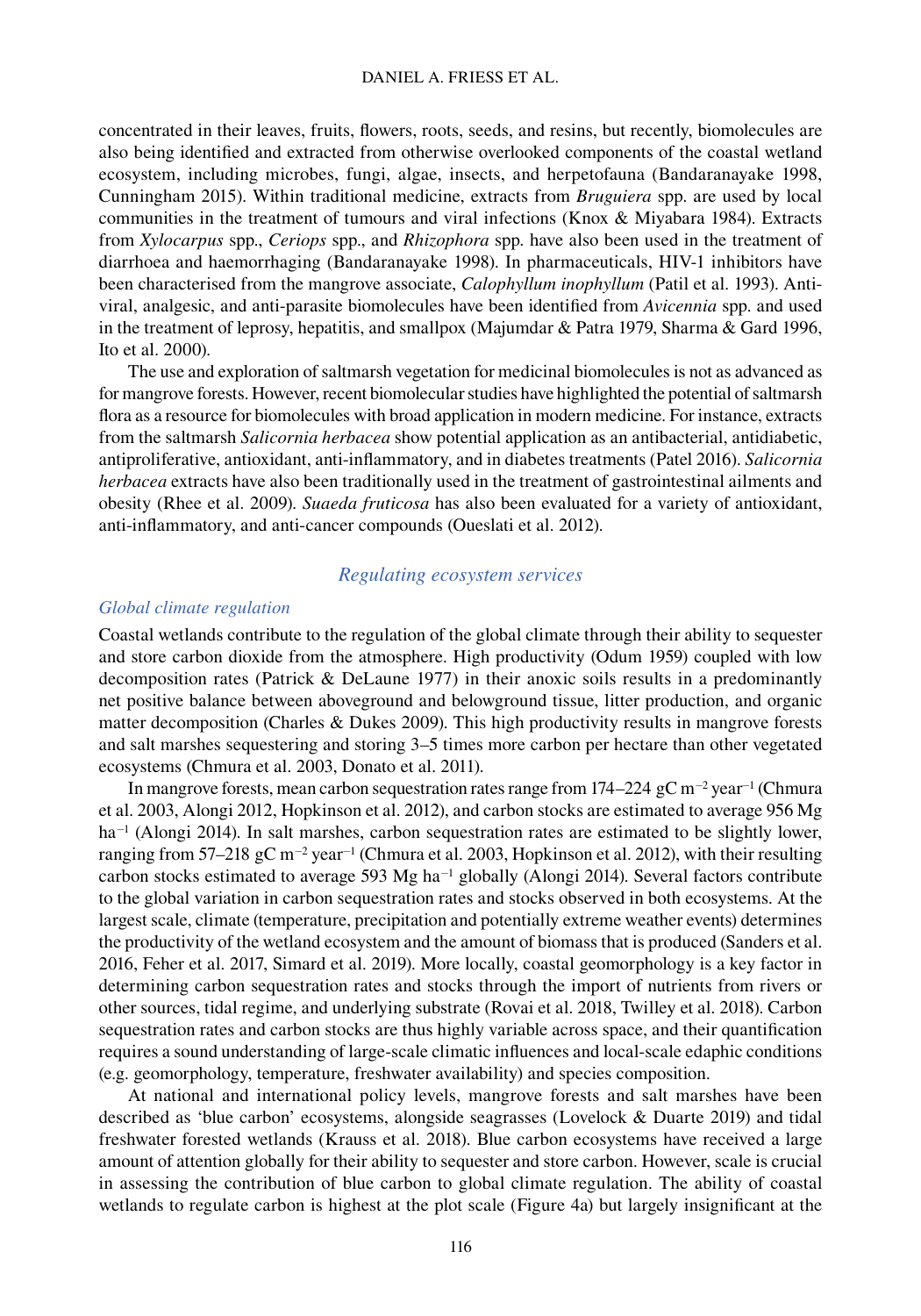

**Figure 4** Comparison of carbon density for mangroves, salt marshes, and selected terrestrial ecosystems at the plot scale (a) and the global scale (b). (Data from Taillardat et al. 2018. *Biology Letters* 14, e20180251.)

global scale (Figure 4b). Combined, mangrove forests and salt marshes only account for ∼0.8% of global carbon sequestration by vegetated ecosystems, due to their smaller global extent compared to other terrestrial ecosystems with a lower per hectare carbon density (Taillardat et al. 2018). It is at the national scale (for countries with long coastlines) where mangroves and salt marshes may have the most impact on climate regulation.

#### *Coastal protection*

Coastal wetlands provide protection to people and property by buffering the impact of storm surges and coastal flooding (Guannel et al. 2016, Hochard et al. 2019). This is particularly important given that over 625 million people lived in the coastal zone in 2000 with an expected increase to more than 1 billion by 2060 (Neumann et al. 2015). Mangrove forests and salt marshes protect shorelines by reducing incoming wave energy through reflection and dissipation. Dissipation occurs largely as a result of the friction generated by the physical structure and roughness of vegetation (including pneumatophores, aerial roots, trunks, and stems) (Mazda et al. 2006, Wamsley et al. 2010).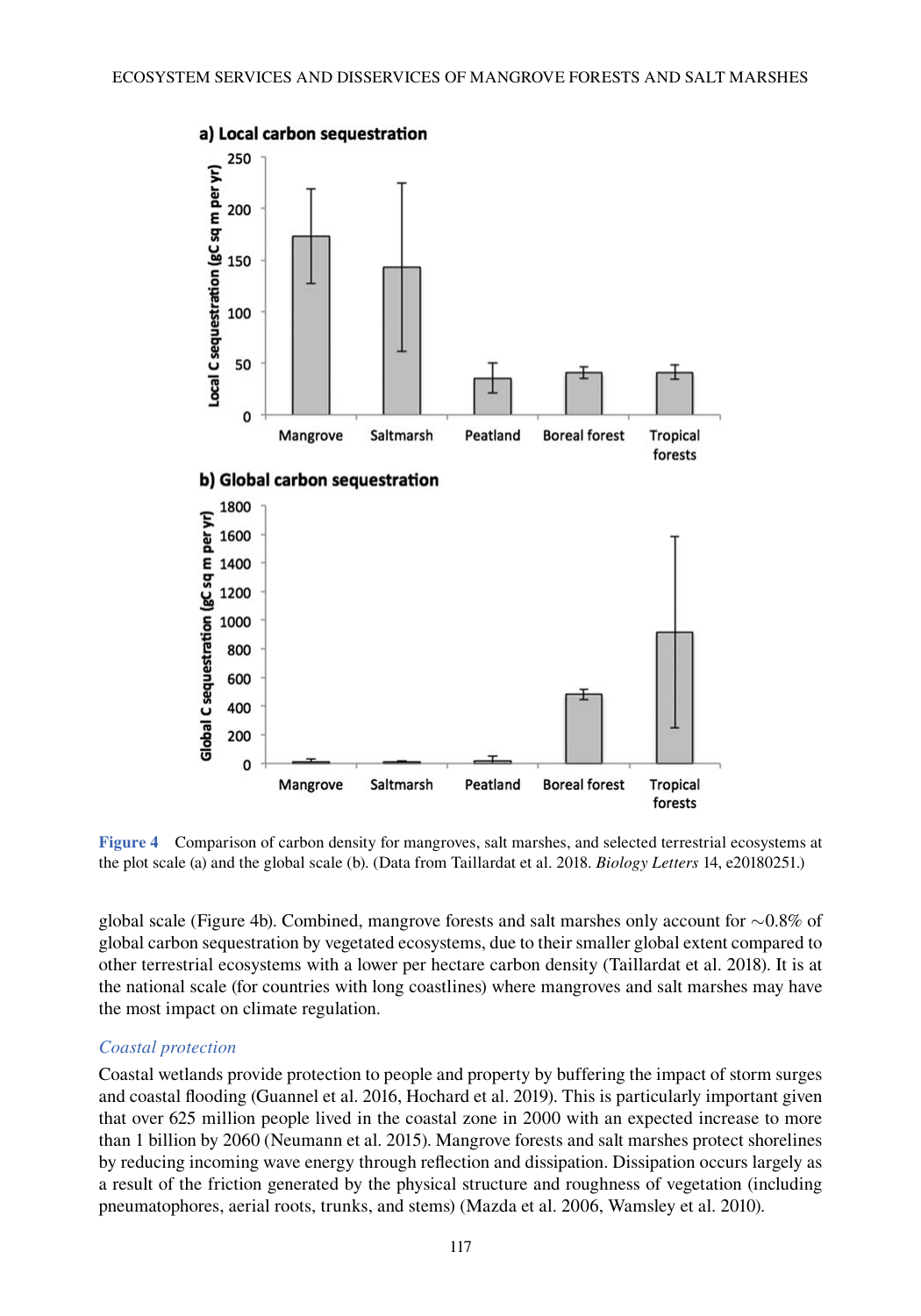#### DANIEL A. FRIESS ET AL.

Under normal tidal and weather conditions, mangroves attenuate wave energy and wave height over short distances. *Rhizophora-*fringed mangrove forests can reduce wave energy and wave heights by as much as 71% and 79%, respectively (Brinkman 2006). *Sonneratia* spp. can attenuate as much as 50% of incoming wave energy within a distance of 100 m (Mazda et al. 2006). In addition to forest width, tree density and species are also key factors in determining the rate of attenuation; in mixedspecies mangrove forests, low-density mangrove forests composed of *Avicennia* and *Sonneratia* spp. attenuated 83% less wave energy compared to high-density *Rhizophora*-dominated forests under normal conditions (Horstman et al. 2014).

Under extreme tidal or coastal hazard conditions (i.e. tsunamis and large storm surges), the effectiveness of mangroves to protect coastlines remains unclear given the paucity of empirical observations. This is particularly the case for tsunami events. The 2004 Southeast Asian tsunami spurred huge research interest in the role of mangroves in attenuating high-magnitude waves, particularly after early studies correlated lower levels of tsunami damage with larger areas of mangroves in front of coastal communities (e.g. Danielsen et al. 2005, Kathiresan & Rajendran 2005). However, subsequent analyses have tempered conclusions about the role of mangroves in attenuating tsunami waves, due to misinterpretation of potential causal mechanisms and the role of slope and distance from shore, rather than mangrove cover alone (Kerr et al. 2006). While their role in protecting against tsunami events may be limited, there is a general consensus that mangroves can still confer resilience to the coast and offer greater protection to human life and property than unvegetated coasts under storm conditions (Hochard et al. 2019), such as the Odisha tropical cyclone in 1999 (Das & Vincent 2009).

Salt marshes under normal conditions attenuate as much as 85% wave energy compared to 28% for unvegetated tidal flats (Möller et al. 1999, Möller & Spencer 2002, Yang et al. 2008). Trait differences among different species of salt marsh species (e.g. stem height, flexibility, density, leaf characteristics, and stem diameter) directly influence the extent of wave attenuation (Möller 2006, Rupprecht et al. 2017). For instance, an area of *Spartina alterniflora* attenuated wave energy 2.5 times greater than *Scirpus mariqueter*, likely due to its greater height and biomass providing greater resistance (Yang et al. 2008, Ysebaert et al. 2011).

Similar to mangroves, there are few empirical observations of wave attenuation by salt marshes under extreme conditions. Large-scale flume studies suggest that even a thin fringe of saltmarsh vegetation can attenuate storm surge waves by as much as 20% while still remaining resilient to damage caused by waves (Möller et al. 2014). The degree to which saltmarsh vegetation can attenuate extreme waves is species specific (Rupprecht et al. 2017), with implications for the upscaling of results from low species diversity flume studies to more complex field settings. As a long-term coastal buffer, water depth thresholds may limit the utility of salt marshes in building coastal resilience (Möller et al. 2001), especially when compared to much taller and more rigid mangrove trees. As such, a larger area of salt marsh is required to attenuate the equivalent amount of hydrodynamic energy as a mangrove stand (Doughty et al. 2017). Salt marshes are also vulnerable to bank erosion due to normal waves and tidal cycles, which eventually results in the collapse of marsh edges and the long-term deterioration of the salt marsh (Möller 2006, Tonelli et al. 2010, Fagherazzi et al. 2013).

#### *Coastal stabilisation*

In tandem with the direct protection of coastlines, mangroves and salt marshes can mitigate coastal erosion and reduce the vulnerability of people and property (Arkema et al. 2013). Under normal conditions, mangroves and salt marshes stabilise sediments through a number of mechanisms. Roots and shoots resist and slow the flow of water promoting the deposition of suspended sediment and inhibiting its resuspension (Furukawa & Wolanski 1996, Christiansen et al. 2000). Sediments are then mixed with organic matter and consolidated within interlocking belowground roots, a process which further binds sediments and slows rates of erosion by preventing sediments from being entrained and lost by near-bed currents (Feagin et al. 2009). Over time, these processes can lead to the vertical and lateral build-up of land through accretion. Vertical accretion in mangroves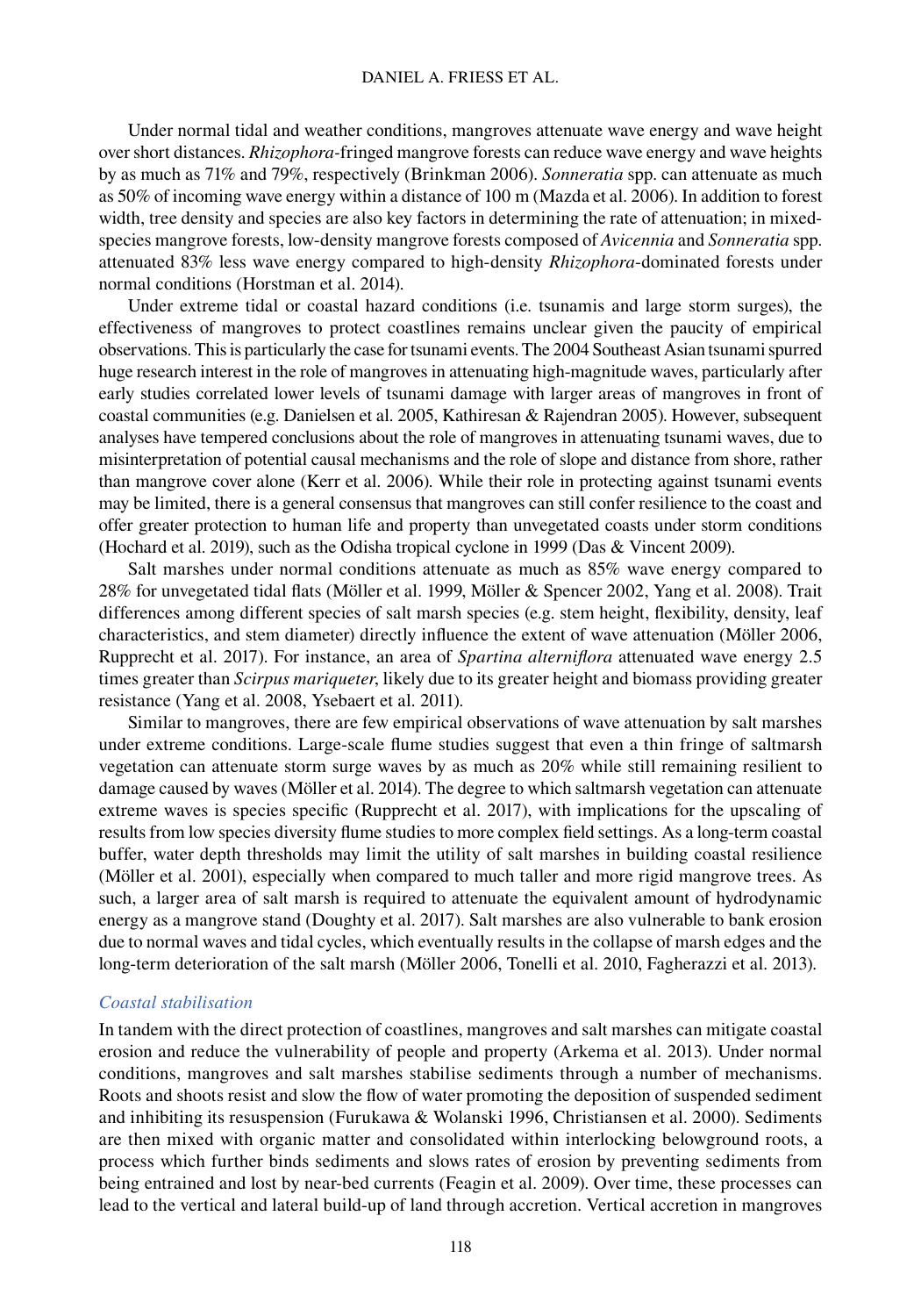can be as much as 12 mm yr−1 in some locations (Alongi 2008), and the role of vegetation in encouraging sediment deposition means that accretion rates inside the coastal wetland can be several times higher than accretion in neighbouring unvegetated areas (Marani et al. 2007). Thus, coastal ecosystems provide an ecosystem service by reducing the vulnerability of people and property to coastal erosion by consolidating intertidal surfaces through sediment deposition, stabilisation, and accretion.

Consequently, in areas where vertical accretion rates contribute to positive surface elevation changes in minerogenic systems that exceed projected sea-level rise (SLR), coastal wetlands have been suggested as a possible natural mitigation measure to coastal flooding and erosion. Saltmarsh species (such as *Spartina alterniflora*) have been exported globally (from North America to coastlines across South America, Europe, South Africa, and China) over the last two centuries (Ainouche & Gray 2016). This species was chosen because it has many of the characteristics of a wetland pioneer species: it is fast-growing, can grow in the low intertidal zone, has high stem density that encourages sedimentation, and quickly creates a dense root mat that consolidates sediments (Friess et al. 2012). The growth strategy of *S. alterniflora* is so successful that the species is now invasive beyond the locations where it was originally introduced, with expensive control and eradication programmes required for its removal (e.g. Jardine & Sanchirico 2018).

#### *Nutrient regulation*

Related to processes that trap and stabilise suspended sediments in coastal wetlands are co-occurring nutrient regulating ecosystem services. Coastal wetlands are highly productive systems with a strong influence on nutrient cycling and regulation in the coastal zone, which translates into two distinct ecosystem services. First, mangrove forests and salt marshes act as a crucial link between terrestrial and marine ecosystems and can account for an integral portion (sometimes >40%) of dissolved nitrogen exported to coastal waters (Valiela 1995). Thus, coastal wetlands provide an ecosystem service by enriching and regulating broader estuarine and coastal food webs that humans rely on through detrital production and nutrient processing (Boesch & Turner 1984, Turner 1993). Second, land-use change and terrestrially derived organic pollution mean that coastal wetlands receive large inputs of nutrients (Tobias et al. 2001). Mangrove forests and salt marshes alleviate these impacts and improve water quality by transforming, recycling, and removing excess nutrients, such as nitrogen and phosphorus, from the water column (Mitsch et al. 2001). Nitrogen is mostly absorbed as nitrates by coastal wetland plants, either from the available pool of nitrates or due to the activity of nitrogenfixing bacteria (Craft 1997).

Removal rates of nutrients by coastal wetlands and their soils are influenced by temperature, soil moisture, species and age, soil redox, density, hydrology, geomorphology, and other edaphic conditions (Feller et al. 1999, Cott et al. 2018, Bourgeois et al. 2019). Among salt marshes, *Sarcocornia* spp. and *Atriplex* spp. are efficient at nitrogen removal, whereas *Spartina* spp. are best suited for the removal of phosphorus (Sousa et al. 2010). Pioneer vegetation tend to be net importers of nutrients, whereas older vegetation are net exporters (Hughes & Paramor 2004, Lovelock et al. 2010). These factors result in high spatial variability of ecosystem service provision.

#### *Fish nurseries*

Transient and resident communities of fishes and invertebrates utilise mangrove forests and salt marshes for food, shelter, and refuge (Nagelkerken et al. 2015, Whitfield 2017). Many of these species are important to commercial fisheries (Lugendo et al. 2007, Nagelkerken 2009). Complex root and stem structures create shelter for juveniles from larger predators, which alongside high food abundance creates an environment that can support high densities of juveniles (Verweij et al. 2006, Nagelkerken et al. 2010). This forms the basis of the nursery ecosystem service, where higher densities of juveniles can be found in coastal wetlands, which contributes to fish and invertebrate catches and associated food security (Nagelkerken 2009).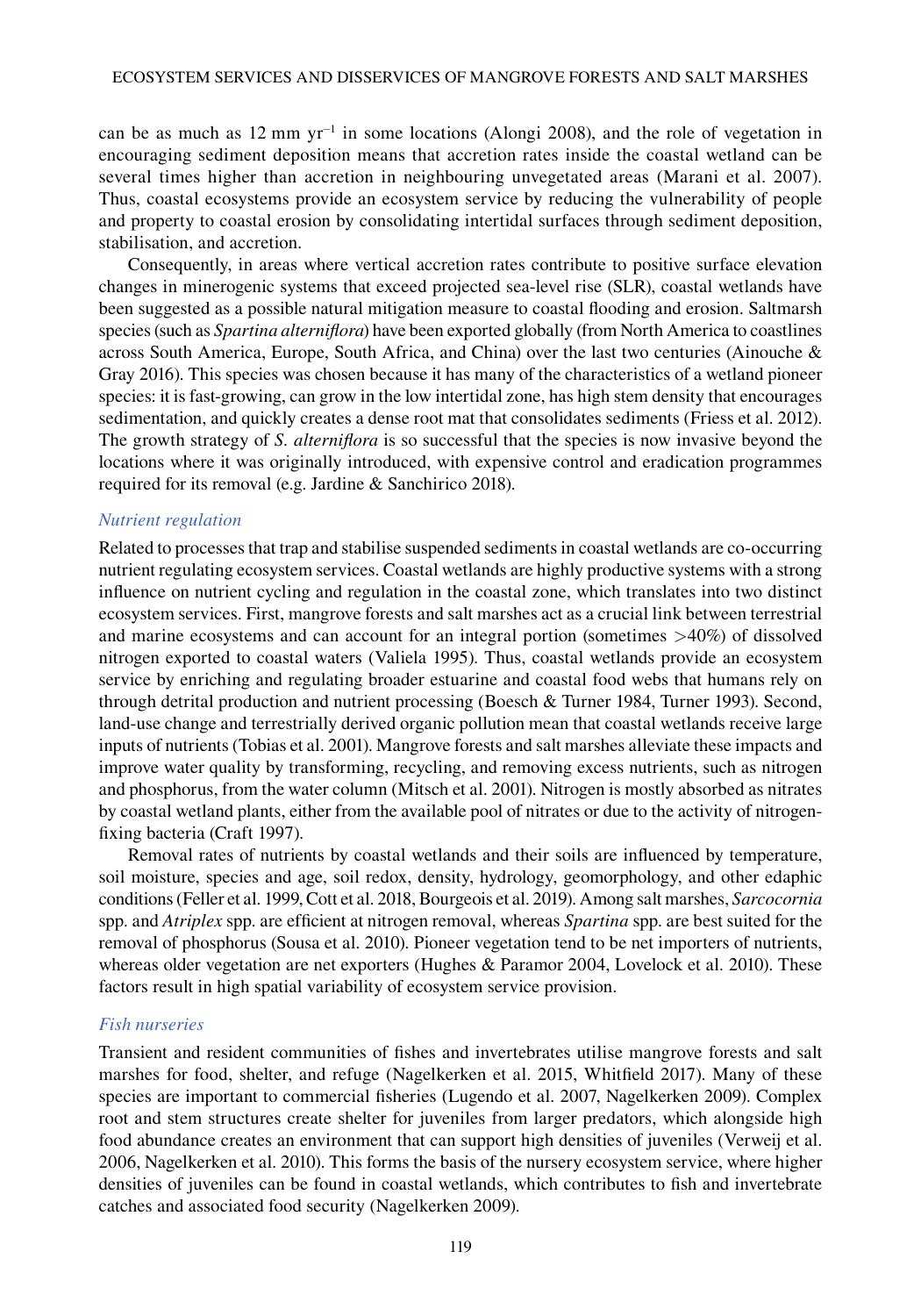#### DANIEL A. FRIESS ET AL.

Evidence is available for this ecosystem service for both mangrove forests and salt marshes. Mangrove forests have long been recognised as a nursery area, especially to tropical reef fish (Mumby et al. 2004, Nagelkerken et al. 2008, Unsworth et al. 2009). Some species of fish may also prefer certain subhabitats over others for their nursery functions, such as the preference of *Avicennia* spp. pneumatophores over *Rhizophora* spp. prop roots for some fish species (Rönnbäck et al. 1999). Salt marshes support blue crab (*Callinectes sapidus*) fisheries, historically one of the largest commercial fisheries in the Gulf of Mexico, United States (Thomas et al. 1990). Similarly, significant higher densities of penaeid shrimp inhabit salt marsh-dominated estuaries than unvegetated habitats (Raoult et al. 2018).

The role of coastal wetlands as a nursery habitat, however, is not without controversy. Connectivity between coastal ecosystems makes it difficult to attribute nursery services to a single ecosystem such as a mangrove forest or a salt marsh, and it is difficult to prove if such a service is permanent or if fish use coastal wetlands as a nursery opportunistically (Whitfield 2017). Correlations between offshore fish catches and coastal wetland extent are not always statistically significant (Loneragan et al. 2005), and where correlations do exist, they may be driven by broader estuary characteristics rather than the coastal wetland itself (Manson et al. 2005). While more research is required to better quantify the nursery function of coastal wetlands, it is clear that mangroves and salt marshes are a key component of the coastal seascape for a wide variety of aquatic species.

#### *Cultural ecosystem services*

#### *Recreation and tourism*

Recreation and tourism opportunities are some of the most common cultural benefits that people derive from coastal wetlands (Himes-Cornell et al. 2018), which as an industry contributes substantially to local economies. Costanza et al. (1997) estimated the global value of recreational services (which was partially calculated from usage fees) to be US\$815 billion yr<sup>−1</sup>, of which US\$574 billion yr−1 could be attributed to wetlands. Recreational and tourism opportunities in mangrove forests and salt marshes range from the non-extractive such as walking, photography, bird watching, social gatherings, and ecotourism (Davidson et al. 2017, Queiroz et al. 2017) to the extractive, such as fishing and hunting (Kelleway et al. 2017). Underpinning this service in many instances is the rich biodiversity that coastal wetlands support (Feagin et al. 2010, Uddin et al. 2013). For example, the Sundarbans mangroves are home to over 300 species of flora and 425 species of fauna, some of which are endangered flagship species, such as the Royal Bengal tiger (Biswas et al. 2007). Its biodiversity value saw parts of the Sundarbans recognised as a UNESCO World Heritage Site, which has helped promote tourism opportunities (Salam et al. 2000); the Tiger Reserve alone attracted almost 175,000 visitors and permits in 2015 (Bhattacharyya et al. 2018). The revenue from ecotourism has provided substantial economic benefits to the surrounding area and fostered community management (Khanom et al. 2011, Uddin et al. 2013). Similarly, salt marshes and adjoining mudflats are often visited for their high biodiversity. Salt marshes support large numbers of migratory and resident birds, which has made them popular among tourists and birders (Burger et al. 1995, Klein et al. 1998, Myatt et al. 2003). Feagin et al. (2010) attributed differing recreational values to various zones within the salt marsh, with the salt flat and the high marsh recording high values for birding and hunting, owing to their being prime bird habitat, and the low marsh flagged as high value as the habitat supported recreational fishing activities.

#### *Aesthetic appreciation*

The aesthetic quality of a landscape can have a positive effect on human wellbeing and health (Hermes et al. 2018) by fostering mental rejuvenation, triggering positive emotions, and improving moods, whilst nurturing social interaction and advocating physical activity (Chang et al. 2008,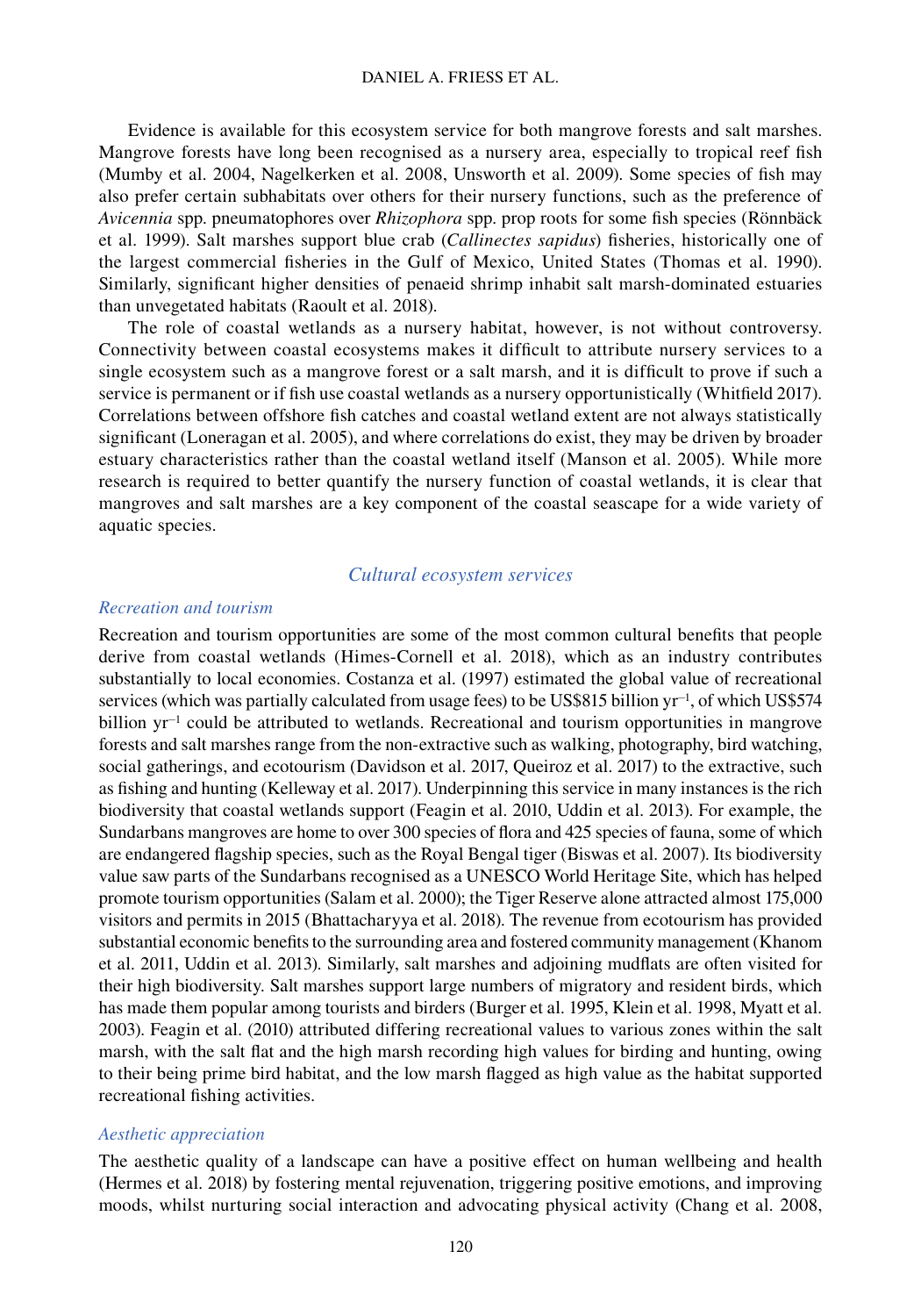Russell et al. 2013). Coastal wetlands have aesthetic appeal, as they have particular features that are unique in evoking a sense of true wilderness (Smardon 1978). This allows mangrove forests and salt marshes to be iconic and perceived as examples of outstanding beauty, bolstered by their relative scarcity in many landscapes.

Mangroves are an integral part of the coastal landscape that uniquely exist at the intersection of land and sea, and within this broad context are viewed as a place for rest and reflection by many (Kaplowitz 2001, Rönnbäck et al. 2007, Queiroz et al. 2017). The mystery and complexity of the extensive vistas of intricate waterways and dense mangrove canopies (Odum et al. 1982) have also been the motive for musical compositions, such as a composition in Australia titled *Mangrove*, by Peter Sculthorpe in 1979 and artwork by Sidney Nolan and Ian Fairweather in 1961, which conjured imagery of this 'alien environment' (Cumming 2008).

Salt marshes are similarly highly valued for their natural beauty (Wiegert & Pomeroy 1981, Casagrande 1997a) and have an enduring history of influencing landscape painting, literature (such as *The Snow Goose* by Paul Gallico), and poetry (such as *The Marshes of Glynn* by Sidney Lanier). These sources provide romanticised accounts of the vast expanses of wilderness and natural beauty of coastal wetlands or the wildfowl associated with the landscape (Jones et al. 2011, Seabrook 2012).

#### *Spiritual value and sense of place*

Many groups attach spiritual or religious value to coastal wetlands. With many local communities having lived alongside neighbouring coastal wetland ecosystems for generations, the traditional rights, practices, and knowledge gained from their plural interactions are invariably intertwined in the culture of these communities (Diegues 2002, Walters et al. 2008). In some instances, spiritual values are attributed to specific coastal wetlands, resulting in these sites being considered holy or sacred (Verschuuren 2006).

The spiritual value of mangrove forests materialises from peoples' contact with nature and is enhanced by specific components of the system, such as the spiritual significance of water and heightened sense of wilderness that people may experience in this unfamiliar habitat (Queiroz et al. 2017). In Brunei, cultural and spiritual beliefs are inextricable from the maintained practice of traditional lifestyles and customs (Islam & Yahya 2017). Similarly, in the Sundarbans, spiritual festivals such as Rush Mela (Uddin et al. 2013) and celebrations of other deities (Jalais 2014) still continue within the mangroves by local Hindu communities. Additionally, the use of mangrove roots in totemic carvings seen to be of spiritual value is widespread in cultures spanning Indonesia to northern Australia, a practice that continues today (Kelleway et al. 2017).

Both mangrove forests and salt marshes can provide spiritual value and a sense of place for communities that have traditionally been displaced or marginalised. Local accounts for salt marshes of the Gullah Geechee community who have lived on the Sea Islands from North Carolina to Florida since the 1600s describe how the area holds particular importance for the descendants of slaves, as a 'sacred place' where their history, heritage, and culture were founded in the salt waters and marshes and, as such, held physical, emotional, and spiritual roots of their present day existence (Seabrook 2012). Similarly, in coastal Louisiana, Cajuns, Native Americans, and escaped slaves utilised the extensive coastal wetlands as their home (Gramling & Hagelman 2005). These productive habitats provided both abundant resources and protection to marginalised communities and continue to contribute to their modern culture and sense of place.

#### **The value of coastal wetland ecosystem services**

#### *Methods of ecosystem service valuation*

The promotion of ecosystem services in recent decades was often triggered by the realisation that these crucial benefits are underestimated in decision-making (Hein et al. 2006). As such, ecosystem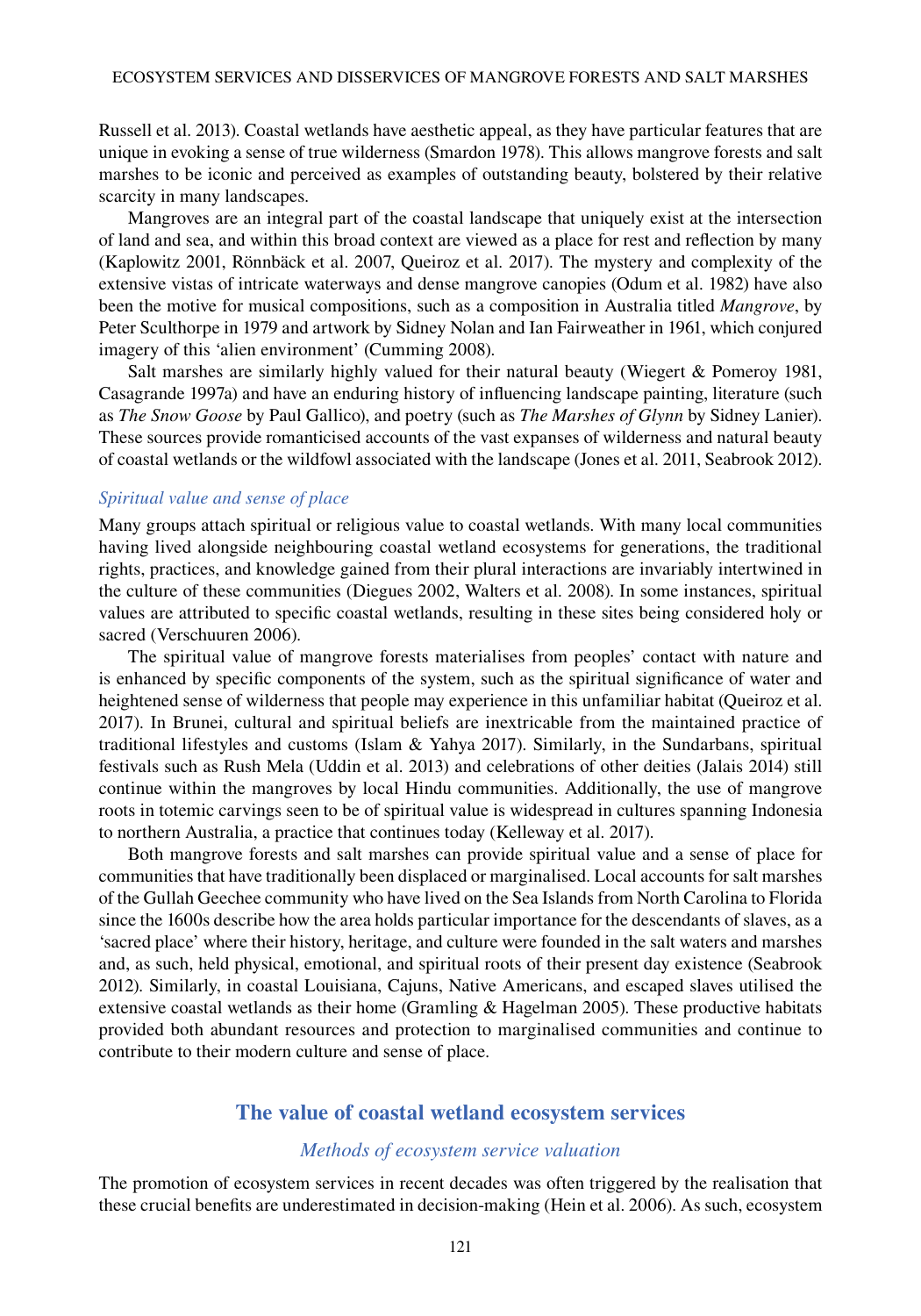service valuation has become a prominent field in both ecological economics and environmental science (Atkinson et al. 2012). The complex and numerous ecosystem services provided by coastal wetlands require ecosystem service valuation to take a multifaceted approach using myriad market and non-market approaches (Birol et al. 2006, Table 2).

Despite our increasing knowledge of coastal wetland ecosystem services, values attributed to these services are not well represented in the literature (Himes-Cornell et al. 2018). In general, it is understood that both mangroves and salt marshes are undervalued economically (Brander et al. 2012). Coastal wetlands can be difficult to value because they are 'public goods', and society cannot be excluded from receiving that service, nor can the use of a benefit by one beneficiary alter how it is provided to another (Brander et al. 2012). Complications arise when attempting to value such services, as their underlying ecological functions vary spatially and temporally and may also have a degree of connectivity which should be considered during any valuation exercise (Barbier et al. 2011).

Coastal wetland ecosystem services are further undervalued in decision-making because many are 'non-market' goods and therefore difficult to quantify in purely monetary terms. An analysis of coastal ecosystem service valuation studies shows that market value analysis of provisioning services was much more common than the valuation of regulating or intangible cultural services (Himes-Cornell et al. 2018). Cultural ecosystem services such as inspiration for art, culture, and design are particularly underrepresented and undervalued (Himes-Cornell et al. 2018).

| Ecosystem service                                  |   |   |   |                                              |   | Economic valuation methods |   |   |   |   |   |   |
|----------------------------------------------------|---|---|---|----------------------------------------------|---|----------------------------|---|---|---|---|---|---|
|                                                    |   |   |   | MA PFA NFI R/SC COI TCM HP CV CE DAC PGL DEC |   |                            |   |   |   |   |   |   |
| <b>Provisioning services</b>                       |   |   |   |                                              |   |                            |   |   |   |   |   |   |
| <b>Construction materials</b>                      | X |   |   |                                              |   |                            |   |   |   |   |   |   |
| Fuel                                               | X |   |   |                                              |   |                            |   |   |   |   |   |   |
| Products (other)                                   | X |   |   |                                              |   |                            |   |   |   |   |   |   |
| Food from coastal wetland organisms                | X |   |   |                                              |   |                            |   |   |   |   |   |   |
| Ornaments and aquaria                              | X |   |   |                                              |   |                            |   |   |   |   |   |   |
| Fodder                                             | X |   |   |                                              |   |                            |   |   |   |   |   |   |
| Pharmaceuticals and natural compounds              | X |   |   |                                              |   |                            |   |   |   |   |   |   |
| <b>Regulating services</b>                         |   |   |   |                                              |   |                            |   |   |   |   |   |   |
| Global climate regulation                          |   | X |   | X                                            |   |                            |   |   |   | X | X | X |
| Microclimate regulation                            |   | X |   | X                                            |   |                            |   |   |   | X | X | X |
| Coastal protection                                 | X | X |   | X                                            |   |                            |   |   |   | X | X | X |
| Coastal stabilisation                              | X | X |   | X                                            |   |                            |   |   |   | X | X | X |
| Bioremediation of pollutants                       |   |   |   | X                                            | X |                            |   |   |   | X |   |   |
| Nutrient regulation                                |   |   |   | X                                            | X |                            |   |   |   |   |   |   |
| <b>Fish nurseries</b>                              | X | X | X |                                              |   |                            |   | X | X |   |   |   |
| Disease and pest regulation                        |   |   |   | X                                            | X |                            |   | X | X |   |   |   |
| <b>Cultural services</b>                           |   |   |   |                                              |   |                            |   |   |   |   |   |   |
| Recreation and tourism                             |   |   |   |                                              |   | X                          | X | X | X |   |   |   |
| Aesthetic appreciation and artistic inspiration    |   |   |   |                                              |   |                            |   | X | X |   |   |   |
| Scientific and educational knowledge               |   |   |   |                                              |   |                            |   | X | X |   |   |   |
| Spiritual and cultural heritage and sense of place |   |   |   |                                              |   |                            |   | X | X |   |   |   |

**Table 2** Economic valuation methods for coastal wetland ecosystem services

*Source:* Adapted from Birol et al. 2006. *Science of the Total Environment* **365**, 105–122.

*Abbreviations:* (PFA), production function analysis; (NFI), net factor income; (R/SC), replacement/substitution cost; (MA), market analysis; (COI), cost of illness; (TCM), travel cost method; (HP), hedonic pricing; (CV), contingent valuation method; (CE), choice experiment method; (DAC), damage avoidance costs; (PGL), productivity gains and losses; (DEC), defensive expenditure costs.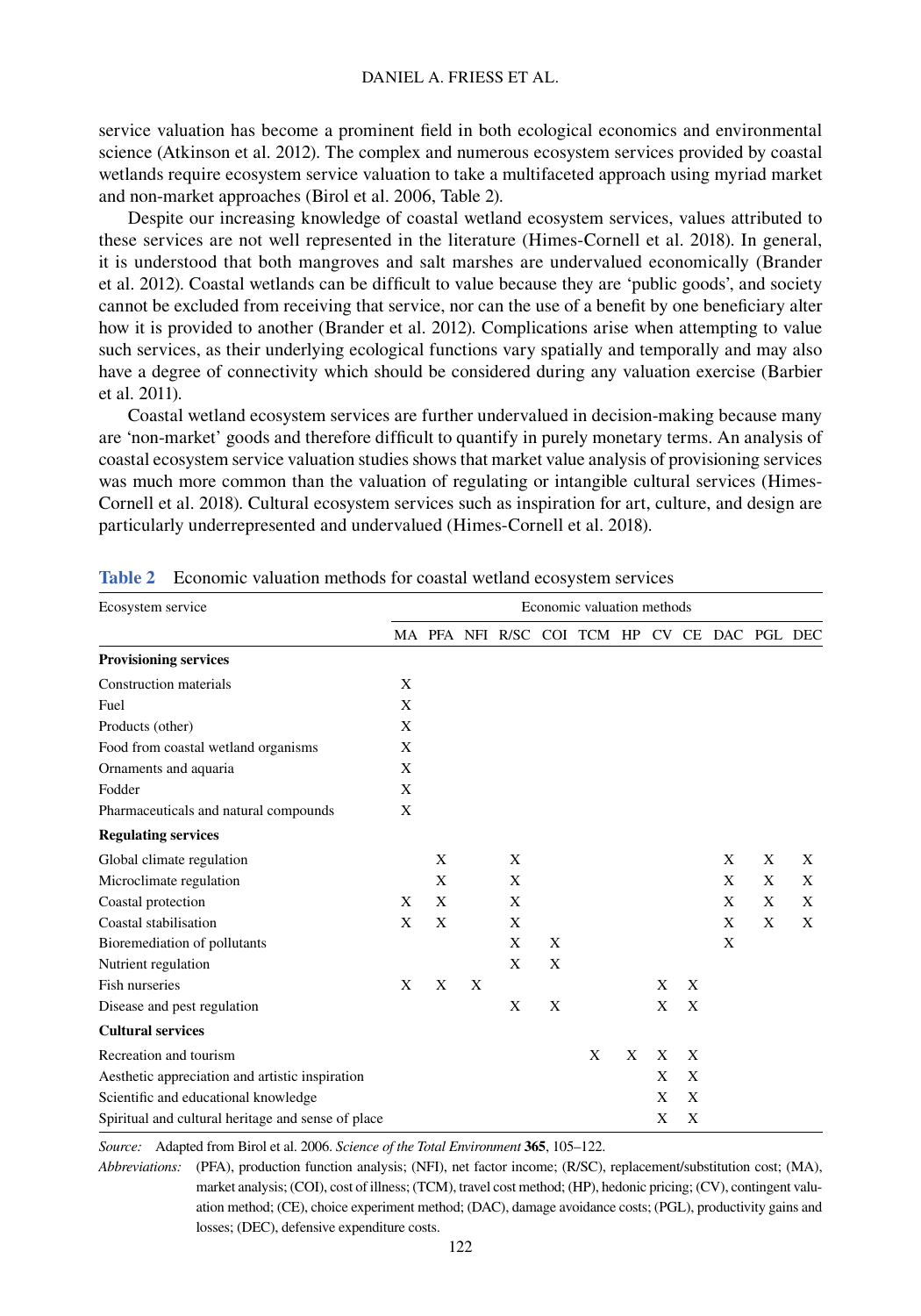#### *Estimating the global value of coastal wetlands*

Despite the limitations outlined previously, several studies have attempted to aggregate values for coastal ecosystem services at national to global scales (Brouwer et al. 1999, Woodward & Wui 2001, Brander et al. 2006, 2012). Most large-scale ecosystem service valuations are conducted using benefit transfer, assuming a constant unit of ecosystem service value per hectare of each type of ecosystem, which is then multiplied by the area of each ecosystem type to produce aggregated totals (Batker et al. 2008). This approach is useful when trying to aggregate values on a national or international scale using scarce data; however, it assumes that an ecosystem provides services uniformly across its range. For coastal wetlands, ecosystem status and service provision vary significantly across space due to population density (Rao et al. 2015) and climatic (e.g. Ouyang et al. 2017, Simard et al. 2019) and geomorphological variation (Twilley et al. 2018).

The first notable study to estimate global coastal wetland ecosystem service value was conducted by Costanza et al. (1997), which valued mangrove forests and tidal marshes at US\$9,990 ha−1 yr−<sup>1</sup> (US\$1995, converted to US\$13,786 ha<sup>-1</sup> yr<sup>-1</sup> in US\$2007; Costanza et al. 2014). More recently, values were aggregated again by De Groot et al. (2012), who estimated the global value of ecosystem services provided by coastal wetlands as high as US\$193,843 ha<sup>-1</sup> yr<sup>-1</sup> (US\$2007). The substantial increase in ecosystem service value estimated by the latter study does not necessarily indicate an increase in the value of ecosystem services over time but is instead more likely a reflection of an increase in research effort coupled with more robust analysis techniques (Costanza et al. 2014).

#### *Ecosystem services and coastal wetland policy*

Another way to understand the value of coastal wetland ecosystem services is to see how they have been used and valued by policy makers. Several international policy initiatives have incorporated the ecosystem services provided by mangrove forests and salt marshes. For example, the Ramsar Convention on Wetlands (2018) describes how the ecosystem services of coastal wetlands can contribute substantially to all of the United Nations' Sustainable Development Goals (SDGs). The SDGs are a set of 17 priorities established to help countries improve sustainable economic development, ensure social safeguards, and encourage environmental protection. Many coastal wetland ecosystem services contribute to livelihoods, which can help countries move towards achieving SDG 1 (*End Poverty*). The provisioning services of coastal wetlands also contribute to the achievement of SDG 2 (*End Hunger*). The carbon sequestration potential of coastal wetlands makes them suitable for achieving SDG 13 (*Climate Action*), while coastal wetlands also contribute to fisheries and healthy oceans (SDG 14, *Life Below Water*).

Blue carbon is being increasingly discussed in the context of global climate change policies, such as Article 5 of the Paris Agreement of the United Nations Framework Convention on Climate Change. While mangrove forests and salt marshes may not substantially impact the global carbon cycle, their contributions to carbon sequestration may be important at the national scale for countries with long coastlines and lower carbon emissions (Taillardat et al. 2018).

The coastal protection services of coastal wetlands contribute to the aims of the Sendai Framework for Disaster Risk Reduction, a recent initiative by the United Nations Office for Disaster Risk Reduction to increase interdisciplinary collaboration and opportunities for risk reduction against hazards (Aitsi-Selmi et al. 2015). The use of the natural environment to reduce hazard risk through 'ecological engineering', 'building with nature', 'ecosystem-based adaptation', or 'grey-green infrastructure' (Morris et al. 2018, 2019) are attempts to achieve the aims of the Sendai Framework by promoting ecological disaster risk reduction (eco-DRR) through the use of ecosystem services that sustainably regulate hazards (Faivre et al. 2018). Wetlands can be incorporated into broader integrated coastal management planning to reduce risk to coastal hazards (Wanger et al. 2020).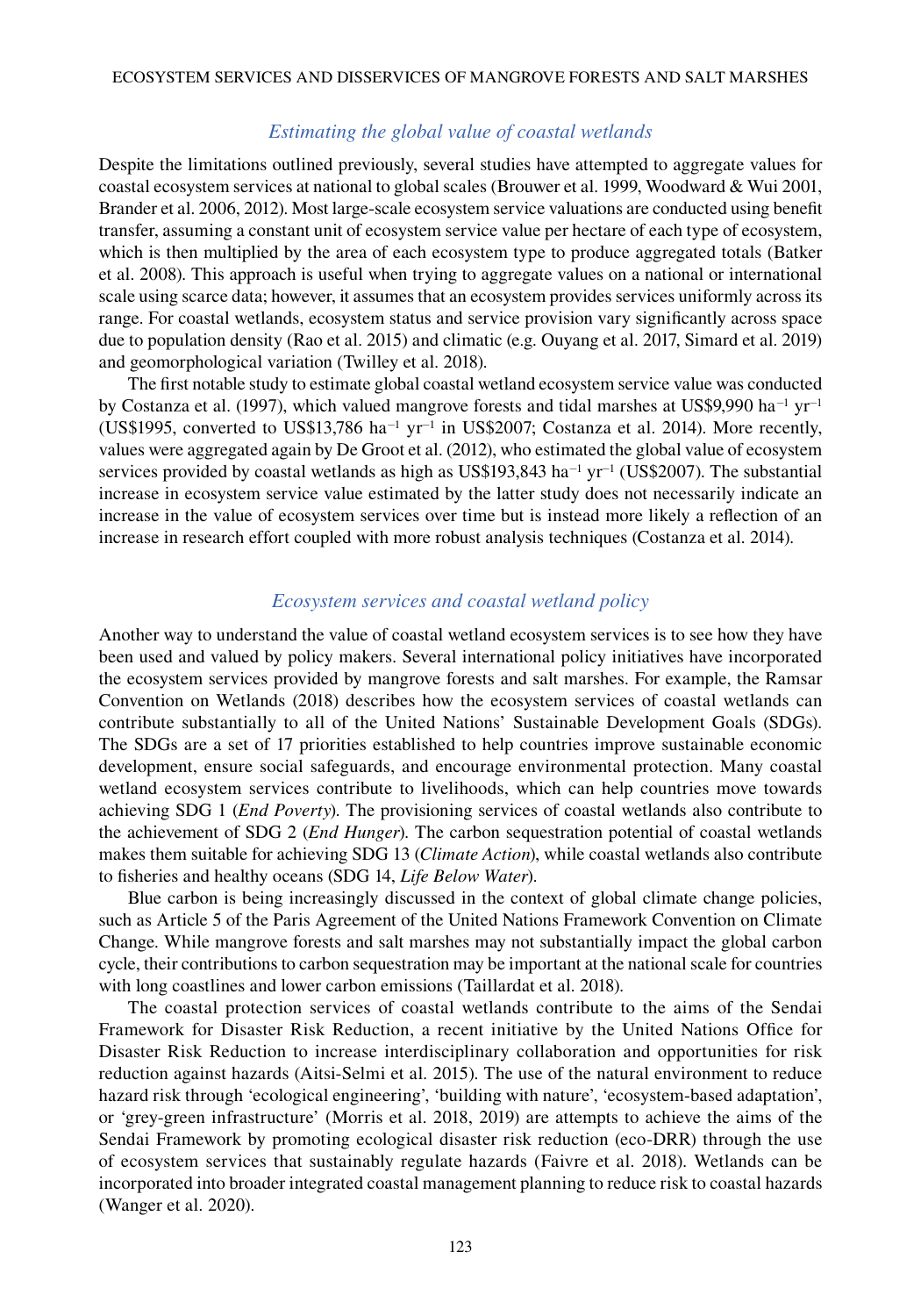#### DANIEL A. FRIESS ET AL.

#### **Ecosystem disservices of coastal wetlands**

Ecosystem disservices are largely understudied in most ecosystems, and this is especially the case for coastal wetlands. As such, categorisations and frameworks are less developed compared to the larger field of ecosystem services, and we still lack an operationable and locally adaptable classification of ecosystem disservices (Blanco et al. 2019). This review utilises and adapts one of the most recent ecosystem disservice frameworks (Vaz et al. 2017) to allow broad comparability with existing ecosystem service frameworks. Ecosystem disservices have been divided into five categories: *health ecosystem disservices* include the direct or indirect negative impacts of biota and their existence on human physical and/or mental health and wellbeing; *material ecosystem disservices* are those that cause a nuisance or physical damage to built infrastructure; *security and safety ecosystem disservices* are those that directly or indirectly disrupt physical, personal, national, or financial safety and security; *cultural and aesthetic ecosystem disservices* represent the direct or indirect impacts of an ecosystem that contribute to cultural and spiritual disconnection with the environment; and *leisure and recreation ecosystem disservices* are those that reduce the demand for recreational opportunities. Examples of these categories are given in Table 3. There is substantial overlap between ecosystem disservice categories, and the fuzzy and perceived nature of many ecosystem disservices means that they may span several categories at once (Vaz et al. 2017).

#### *Health ecosystem disservices*

Specific components of mangrove forests and salt marshes have the potential to cause physical or mental harm to people, whether through injury, illness, or distress. Such components may include plants (e.g. thorns), animals (insects, aggressive interactions with macrofauna such as crocodiles and monkeys), or diseases that may be present in these environments.

It was long considered that coastal wetlands were a source of diseases such as malaria, though the exact mechanism by which disease was transferred has changed. Disease was originally associated with their odour; indeed, the etymology of the word 'malaria' involves the Italian phrase for 'bad air' (Hempelmann & Krafts 2013). For nearly 2000 years, it was assumed that diseases were transmitted from mangrove forests and salt marshes through their odour of decaying organic matter, or 'miasma'. For example, colonial explorers in the Zambezi Delta in East Africa considered miasmatic air emanating from mangroves to carry the 'death-germ' (Rankin 1890). Colonial explorers in Central America considered mangroves to be 'generating unhealthy miasmata' (Fitzroy 1853), which may have limited efforts to construct a canal or railroad across the isthmus. The miasma theory was supported by respected scientists at the time such as Alexander von Humboldt, resulting in the wide acceptance of the theory (Browne 1944). It was only with the advent of modern medicine and germ theory that diseases were understood to be bacterial or viral in origin and transferred by vectors such as mosquitoes (particularly *Aedes vigilax, A. camptorhynchus, A. albopictus, Verrallina butleri*, and *Culex sitiens*) instead of bad air (Hempelmann & Krafts 2013). Thus, while diseases are still a disservice caused by coastal wetlands, the perceived mechanism by which this disservice operates has changed.

Mosquitoes are common in coastal wetlands, supported by components of the ecosystem such as vegetation, standing water, microtopographic variation, and moist substrate (Dwyer et al. 2016, Rowbottom et al. 2017). Mosquitoes and associated vector-borne diseases remain a common public health concern today and can have substantial impacts on wellbeing and economic productivity. Several integrated mosquito control strategies are employed to reduce this ecosystem disservice in urban and peri-urban areas. This includes the application of chemical larvicides, reduction of ecosystem components (such as standing water) that encourage larval growth, and creating buffer areas between coastal wetlands and human settlements (Dwyer et al. 2016).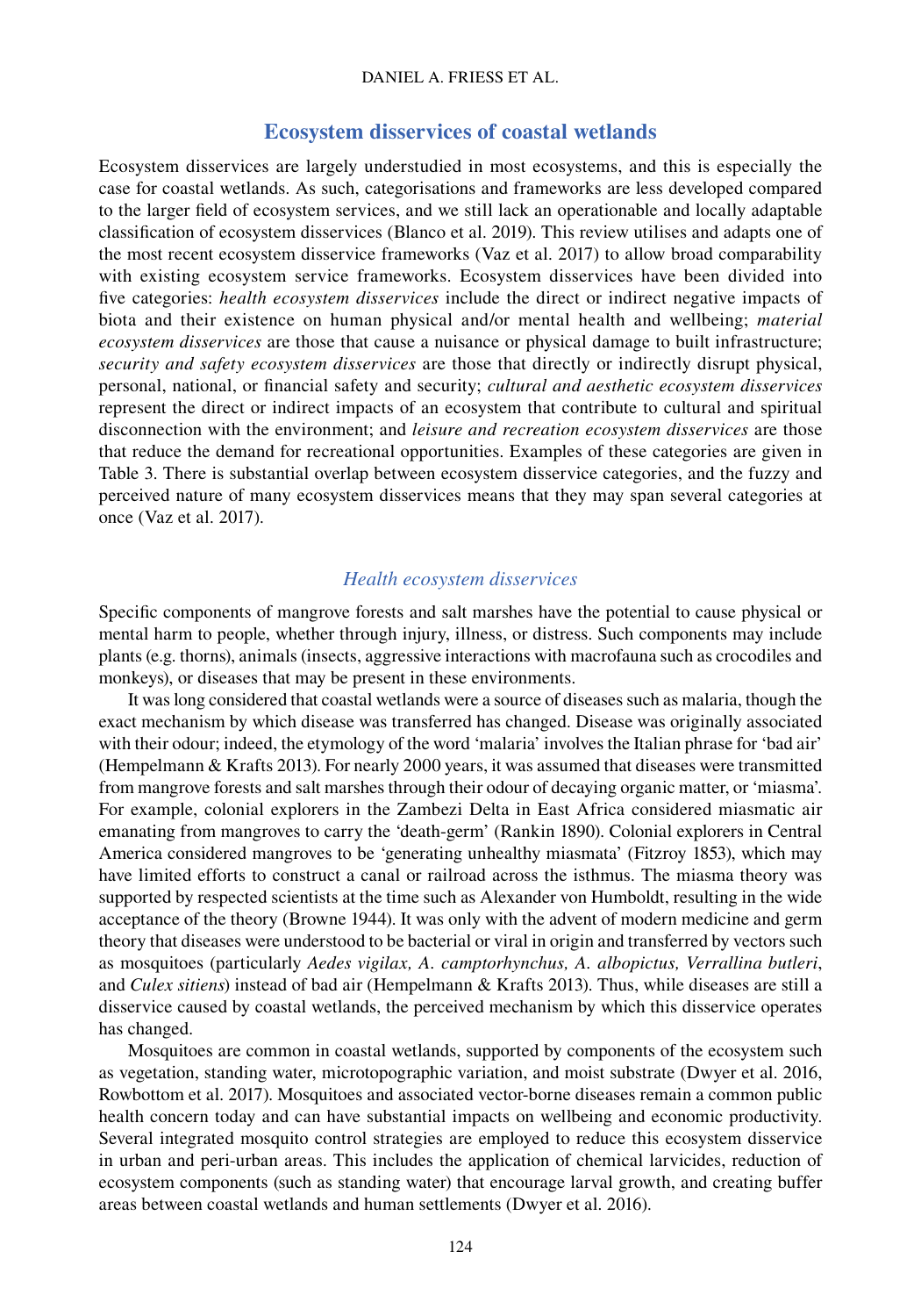| Health ecosystem disservices: affecting human physical or mental health<br>Material ecosystem disservices: damaging the human built environment<br>incompetence caused by exposure,<br>consumption, and/or contact<br>ecosystem components<br>infections or diseases<br>Illness, infection, viral, or<br>Injury, irritation, or<br>Physical damage<br>reaction<br>disease | Description                                                                                                                                  | Examples of disservice                                                                                                                                                                                                                                                                                                                               |
|---------------------------------------------------------------------------------------------------------------------------------------------------------------------------------------------------------------------------------------------------------------------------------------------------------------------------------------------------------------------------|----------------------------------------------------------------------------------------------------------------------------------------------|------------------------------------------------------------------------------------------------------------------------------------------------------------------------------------------------------------------------------------------------------------------------------------------------------------------------------------------------------|
|                                                                                                                                                                                                                                                                                                                                                                           |                                                                                                                                              |                                                                                                                                                                                                                                                                                                                                                      |
|                                                                                                                                                                                                                                                                                                                                                                           | Negative interaction with plants, animals, or<br>abiotic components caused by exposure,                                                      | Biting insects are often a serious nuisance and source of irritation in and near salt marshes (Scott &<br>Death and/or injuries sustained by wildlife or habitat encounters; examples in mangroves include:<br>crocodile attacks, snake bites, cuts by sharp or uneven vegetation (Friess 2016)<br>Littig $1962$                                     |
|                                                                                                                                                                                                                                                                                                                                                                           | consumption, transmission, or interaction with<br>flora, fauna, bacteria, viruses, or zoonotic<br>Physical or emotional discomfort, pain, or | Salt marshes and surrounding estuaries can harbour vibrio bacteria, especially in shellfish populations,<br>Coastal wetlands provide habitat for vectors of malaria (Dunn 2010)<br>that may result in illness if consumed (Colwell et al. 1981)                                                                                                      |
|                                                                                                                                                                                                                                                                                                                                                                           |                                                                                                                                              |                                                                                                                                                                                                                                                                                                                                                      |
|                                                                                                                                                                                                                                                                                                                                                                           | Physical damage to built infrastructure caused by                                                                                            | Saltmarsh wrack deposition can lead to clean-up costs (beaches, lawns, docks) and unsightly and less<br>available beaches (Gisselman 2014) and may result in allowing unwanted species to invade an area                                                                                                                                             |
| Irritants to built infrastructure<br>Nuisance                                                                                                                                                                                                                                                                                                                             |                                                                                                                                              | Animal excrement or leaf litter from coastal wetland organisms can stain pavements and jetties (Vaz<br>et al. 2017)                                                                                                                                                                                                                                  |
| Security and safety ecosystem disservices: disrupting physical, personal, national, and/or financial stabilisation                                                                                                                                                                                                                                                        |                                                                                                                                              |                                                                                                                                                                                                                                                                                                                                                      |
| nature<br>plants, and/or animals<br>Fear of habitat, pests,                                                                                                                                                                                                                                                                                                               | Feeling of unsettlement when provoked by                                                                                                     | (Continued)<br>and/or socially constructed negative perceptions were caused by fear of unknown habitats, wildlife,<br>In early accounts, mangrove forests were described as 'dark, gloomy, and dangerous'. These actual<br>Salt marshes were associated with danger and higher crime rates (Casagrande 1996)<br>and indigenous peoples (Friess 2016) |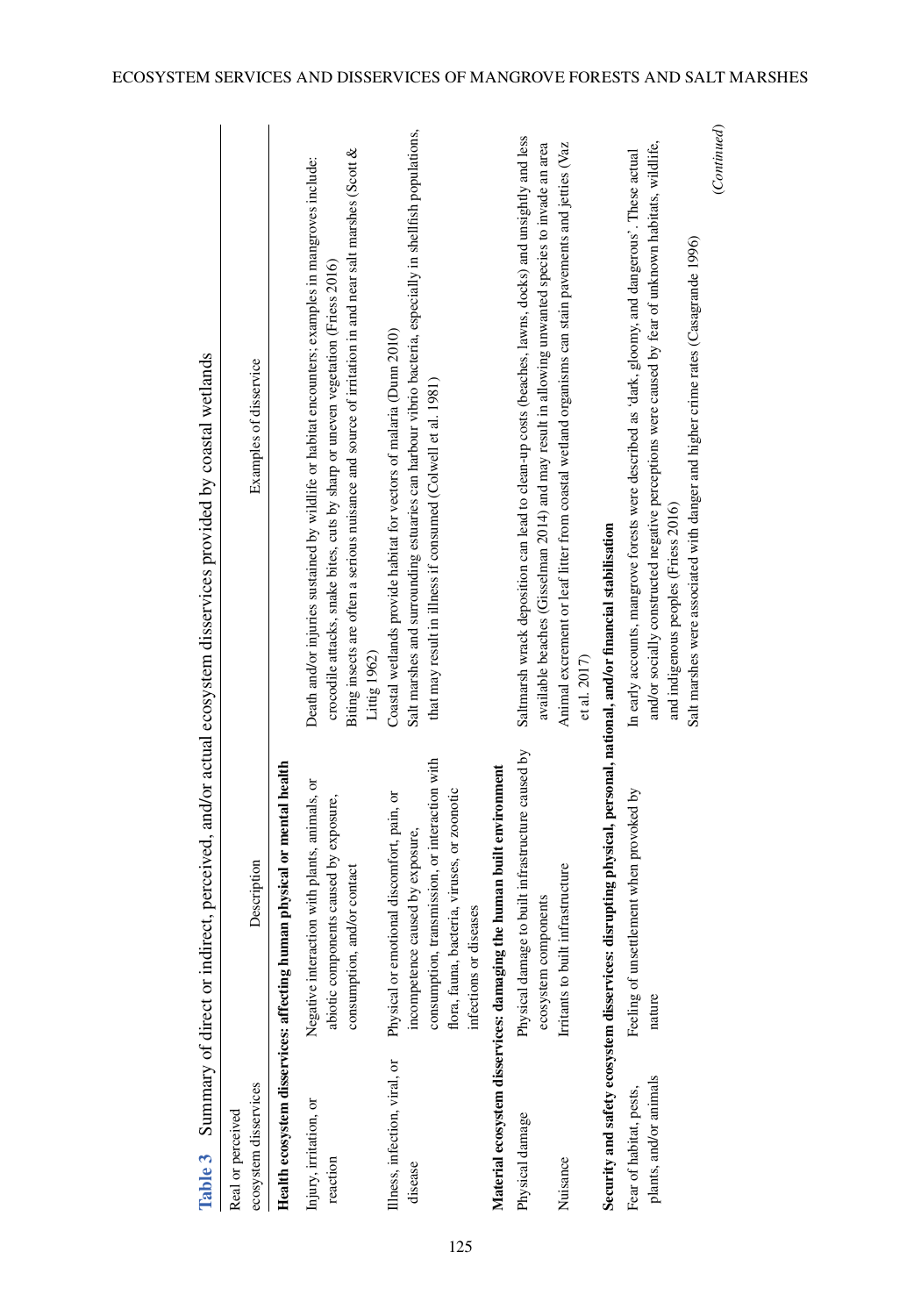|                                                                    |                                                                                                                  | Table 3 (Continued) Summary of direct or indirect, perceived, and/or actual ecosystem disservices provided by coastal wetlands                                                                                                                                                                                                                                      |
|--------------------------------------------------------------------|------------------------------------------------------------------------------------------------------------------|---------------------------------------------------------------------------------------------------------------------------------------------------------------------------------------------------------------------------------------------------------------------------------------------------------------------------------------------------------------------|
| ecosystem disservices<br>Real or perceived                         | Description                                                                                                      | Examples of disservice                                                                                                                                                                                                                                                                                                                                              |
| Risk of loss or harm                                               | Financial deficits acquired by way of physical or<br>environmental functions, processes, and/or<br>attributes    | High density grazing of Arctic-breeding geese in coastal salt marshes disturbs and exposes the soils to<br>Diseases associated with mangroves can lead to decreased financial wellbeing due to healthcare costs<br>erosion and flooding and can release carbon emissions (Buij et al. 2017)<br>and inability to work (Knight et al. 2017)                           |
|                                                                    | Cultural and aesthetic ecosystem disservices: impacting mental, cultural, and spiritual interactions with nature |                                                                                                                                                                                                                                                                                                                                                                     |
| Sounds, smells, or sights<br>of biota, landscapes, or<br>seascapes | Reduction, disruption, or inhibition of cultural<br>and spiritual interactions with nature                       | Mangroves often form dense vegetation, and today landowners may feel that this blocks their view of<br>Historical accounts often described mangroves as 'dark', 'gloomy', 'fetid', and 'dismal' (Friess 2016).<br>Both mangrove forests and salt marshes are commonly described as having foul odours. Derived from<br>the landscape/seascape nearby (De Luca 2015) |
|                                                                    |                                                                                                                  | are often seen as unpleasant and decrease lifestyle amenity (Gurran 2008, Harty 2009, Friess 2016)<br>the anoxic conditions of coastal wetlands, sulphurous compounds result in a 'rotten-egg' smell and                                                                                                                                                            |
| Unpopular species                                                  | Ecosystem components that are a religious,<br>traditional, or cultural taboo                                     | Some coastal wetland animal species are associated with evil spirits (Jalais 2014)                                                                                                                                                                                                                                                                                  |
|                                                                    | Leisure and recreation ecosystem disservices: inhibiting physical interactions with nature                       |                                                                                                                                                                                                                                                                                                                                                                     |
| Sounds, smells, or sights<br>of biota, landscapes, or<br>seascapes | Reduction, disruption, or inhibition of<br>recreational interactions with nature                                 | See Cultural and aesthetic ecosystem disservices                                                                                                                                                                                                                                                                                                                    |
| Reduction in recreational<br>access                                | Ecosystem components that reduce recreational<br>opportunities due to perceived or actual<br>nuisance or injury  | Presence of mosquitoes may reduce demand for recreation                                                                                                                                                                                                                                                                                                             |
|                                                                    | Source: Adapted from Vaz et al. 2017. Ecosystem Services 23, 94-107                                              |                                                                                                                                                                                                                                                                                                                                                                     |

126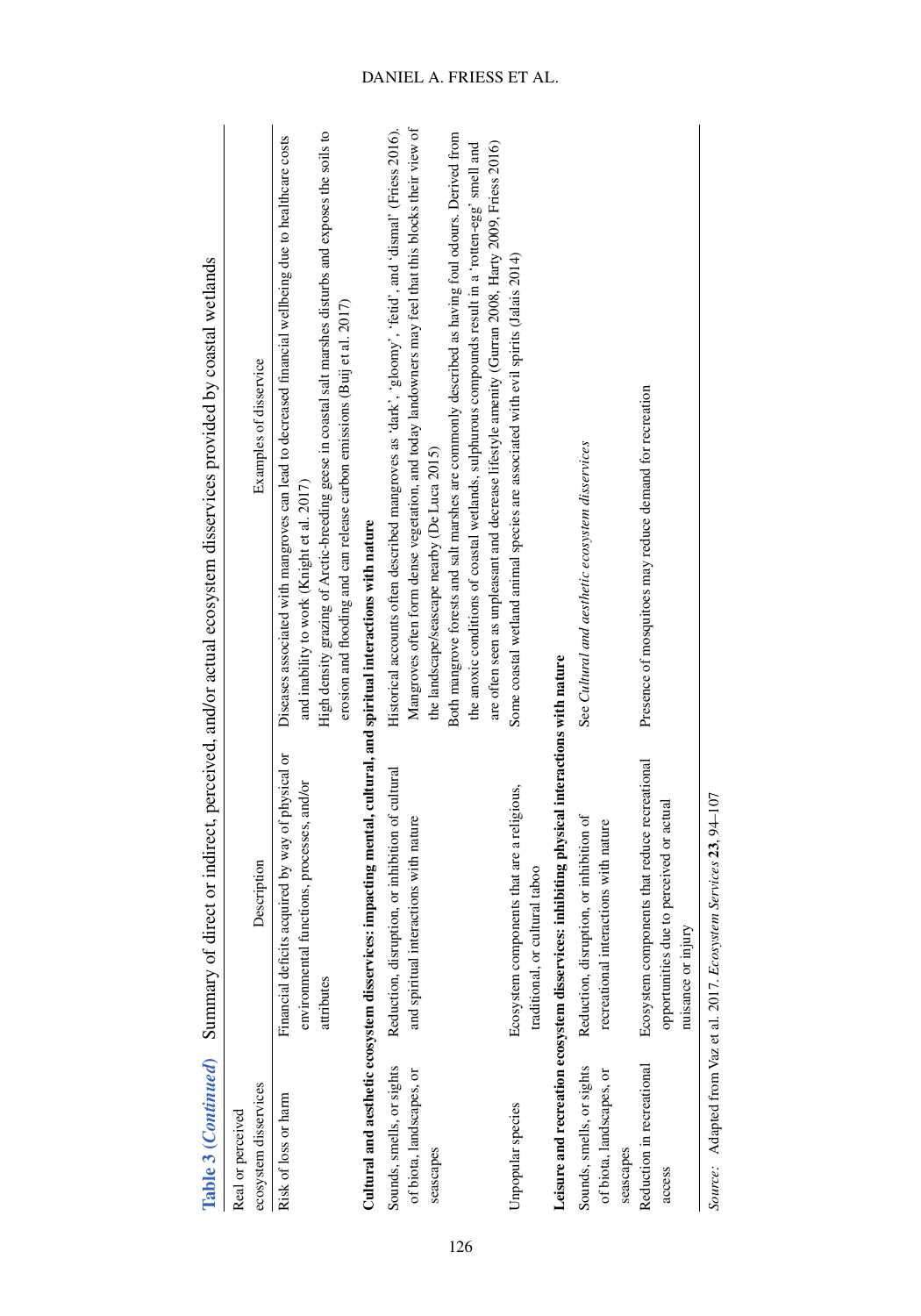#### *Security and safety ecosystems disservices*

Ecosystem disservices related to security and safety are those that have the potential to disrupt a person's physical, personal, or financial stability. These can be actual or perceived situations of hardship and can range from feelings of uneasiness to remorse. Since this disservice is largely cultural and perceived, the magnitude of this disservice differs between individuals.

Due to their dynamic position in the margin between the terrestrial and marine zones, coastal wetlands have long been viewed with suspicion, particularly by those who were not familiar with these ecosystems. For example, British explorers in West Africa during the mid-1800s described mangroves as impenetrable and dark due to the density of foliage and roots, all of which contributed to the coastal landscape feeling sombre (Bacon 1842). Many salt marshes have been viewed as places of crime, dangerous due to pollution, or, similar to mangroves, 'gloomy' in nature (Casagrande 1996). One such study showed almost half of respondents perceived their nearby salt marsh to be a dangerous place due to crime (Casagrande 1997b).

Safety and security disservices extend beyond perceived notions of insecurity to threats to physical safety. Historically, mangroves were avoided by explorers because they were considered to be home to 'dangerous' indigenous populations who would attack ships (e.g., see accounts by Smith & Dalrymple 1860). This ecosystem disservice was particularly apparent during the exploration of the Australian coast by British explorers, where aboriginal groups would use mangroves to retreat or remain from view (e.g. Birtles 1997).

#### *Cultural and aesthetic ecosystem disservices*

Similar to cultural ecosystem services, cultural, material, and aesthetic disservices are difficult to categorise and measure because they are influenced by sociodemographics, experiences and knowledge, and personal or spiritual beliefs. Different individuals may or may not find particular landscapes aesthetically pleasing. Such views and perceptions vary greatly among individuals, so the type and level of ecosystem disservice experienced differs from person to person (Lyytimäki et al. 2008). While there is strong evidence to suggest that the stark nature of coastal wetlands inspires substantial levels of aesthetic ecosystem services in many people what is considered 'aesthetically appealing' differs between individuals. This means that some stakeholders consider such coastal wetlands to produce aesthetic disservices due to their bleakness. Historical colonial expeditions often described novel mangrove forests as 'dark', 'gloomy', 'fetid', and 'dismal' (Friess 2016), and explorers noted that mangrove forests had 'few attractions to the lover of the picturesque' (Rankin 1890) because of the primeval look caused by their dense root systems. Similarly, salt marshes were considered 'bleak, appalling, boundless, treeless landscapes' (Zwart 2003).

Aesthetic disservices have also provided literary inspiration, in a similar manner to aesthetic ecosystem services. Charles Dickens drew inspiration from the Thames marshes in the United Kingdom for the bleak and solitary wilderness as a backdrop for an angry sky in the opening chapters of the novel *Great Expectations* (Hynes 1963). Such an example highlights how the aesthetic disservice provided by coastal wetlands can act as a broader negative metaphor.

#### **Consequences of ecosystem disservices**

#### *Historical coastal wetland loss*

Ecosystem disservices can influence the action of stakeholders to a greater degree than ecosystem services (Blanco et al. 2019), and coastal wetlands are a great example of this. Historically, coastal wetlands have seen high rates of loss due to anthropogenic influences. Coastal wetlands were often perceived as wastelands with little economic value and the source of ecosystem disservices and thus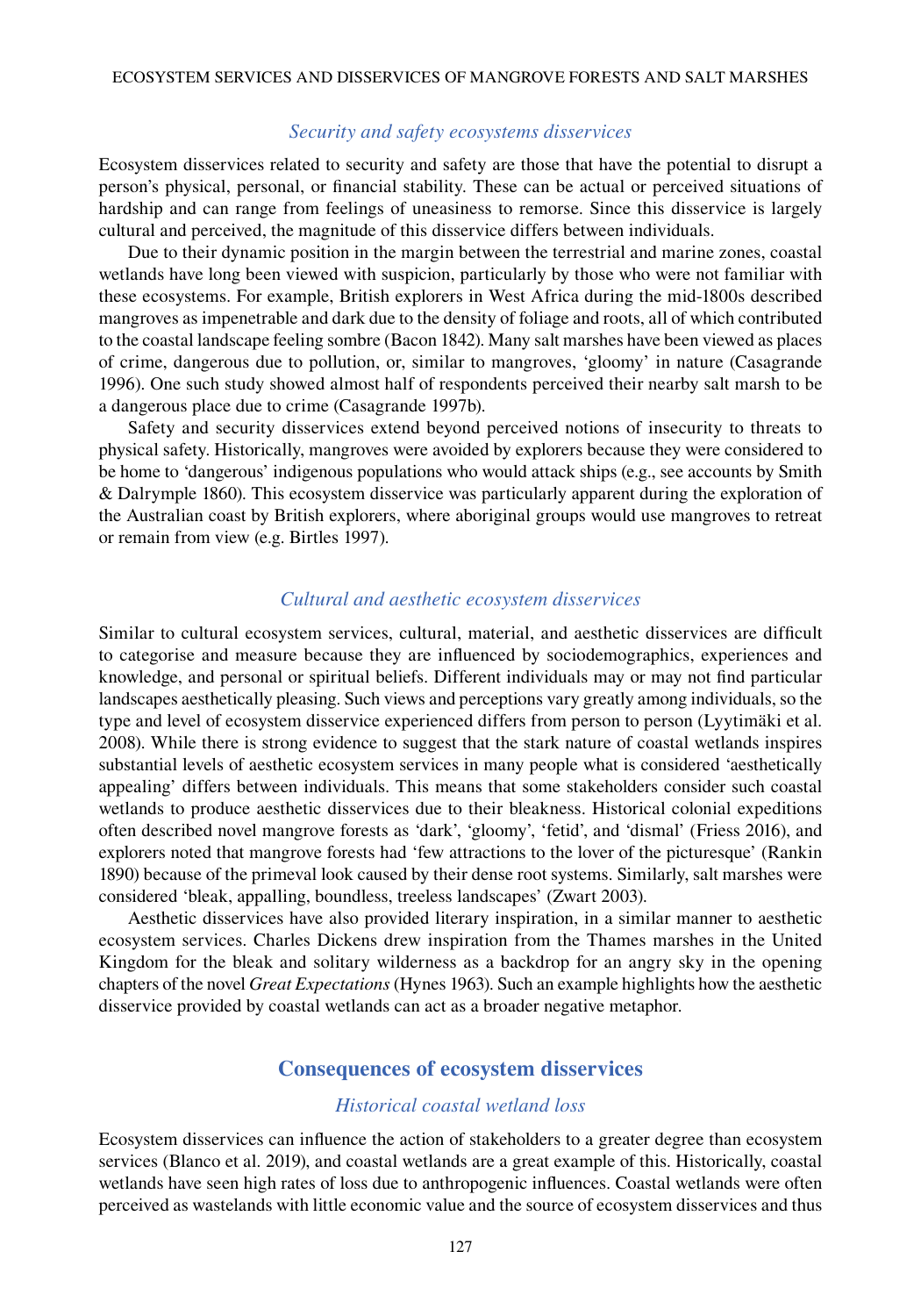were converted to land for agriculture, aquaculture, and industry. It is believed that up to 87% of the world's freshwater and coastal wetlands have been lost since 1700, with 35% of all coastal wetlands lost since 1970 (Ramsar Convention on Wetlands 2018).

The conversion of coastal wetlands has been practiced in North America, Europe, Africa, China, and elsewhere for centuries to millennia (Bertness et al. 2004, Davidson 2014, Knight et al. 2017). In Europe, urbanised coastlines now account for >50% of coastlines in the Mediterranean Sea, and 15,000 km<sup>2</sup> of coastal wetlands, tidal flats, and other coastal features have been converted in the Wadden Sea alone (Airoldi & Beck 2007). In China, at least  $5,352 \text{ km}^2$  of coastal wetlands have been lost since 1978, and remaining coastal wetlands have been subject to pollution, degradation, and overexploitation (Meng et al. 2017). In North America, coastal wetland loss has been dramatic in both urban environments (e.g. Boston: >75% loss of coastal wetlands, Bromberg & Bertness 2005), as well as on the regional scale (e.g. northern Gulf of Mexico: 0.86% loss per year from 1955–1978, Baumann & Turner 1990). Loss and degradation due to agriculture has been common both via direct conversion or through use of coastal wetlands for livestock grazing (Gedan et al. 2009).

In comparison to salt marshes, large-scale mangrove forest loss occurred relatively recently, with coarse estimates suggesting that ∼35% of the world's mangrove forests were potentially lost between 1980 and 2000 alone (Valiela et al. 2001). Approximately 1 million hectares of mangroves in Indonesia have been lost since 1800 (Ilman et al. 2016), 12%–25% of all of Thailand's mangroves were lost to shrimp ponds from 1961–1993 (Dierberg & Kiattisimkul 1996), and there was 12% total mangrove loss in Southern and Southeastern Asia from 1975 to 2005 (Giri et al. 2008). The majority of this mangrove loss has resulted from agriculture, aquaculture, and urbanisation (Giri et al. 2008). Encouragingly, rates of mangrove loss have reduced globally since the turn of the 21st century and are now only 0.3%–0.6% per year, though some countries such as Myanmar and Malaysia still experience rates of deforestation that are substantially above the global average (Hamilton & Casey 2016).

While coastal wetland loss has been significant through direct conversion for economic gain, other reductions in wetland area have occurred due to explicit attempts to reduce their ecosystem disservices, such as for the control of mosquito populations (Knight et al. 2017). Thought to be a haven for disease-carrying mosquitoes coastal wetlands have often been subject to intensive ditching and efforts, particularly in North America, Australia, and Europe (Dale & Hulsman 1990). For example, draining efforts lead to the digging of dikes and drainage ditches in 95% of coastal wetlands in the northeast United States as part of efforts to reduce mosquito populations (Buchbaum 2001).

#### *Negative public perceptions of coastal wetlands*

With an increasing knowledge of the ecosystem services coastal wetlands provide to communities, it would be expected that public perceptions of these ecosystems would now be different from the historical perceptions that drove coastal wetland loss. While this may be largely true, a negative perception of coastal wetlands still remains with many people today because of the long history of ecosystem disservices discourse associated with these ecosystems. The now common American political phrase 'drain the swamp' has its origin in ecosystem disservices, where the odour and mosquitoes associated with freshwater and coastal wetlands are used as a metaphor for lobbyists and bureaucrats. This phrase has a long history, and authors have argued that draining the swamp is associated with a masculine, colonial mindset of taming the wilderness and conquering nature and its disservices (Giblett 1996).

Lingering negative perceptions of coastal wetlands may be due in part to their poor advertising. A survey of major international media outlets by Duarte et al. (2008) showed that 73% of all newspaper articles on coastal ecosystems focused on coral reefs. Salt marshes and mangrove forests accounted for only 6.5% and 20% of newspaper articles, respectively. The media is a key channel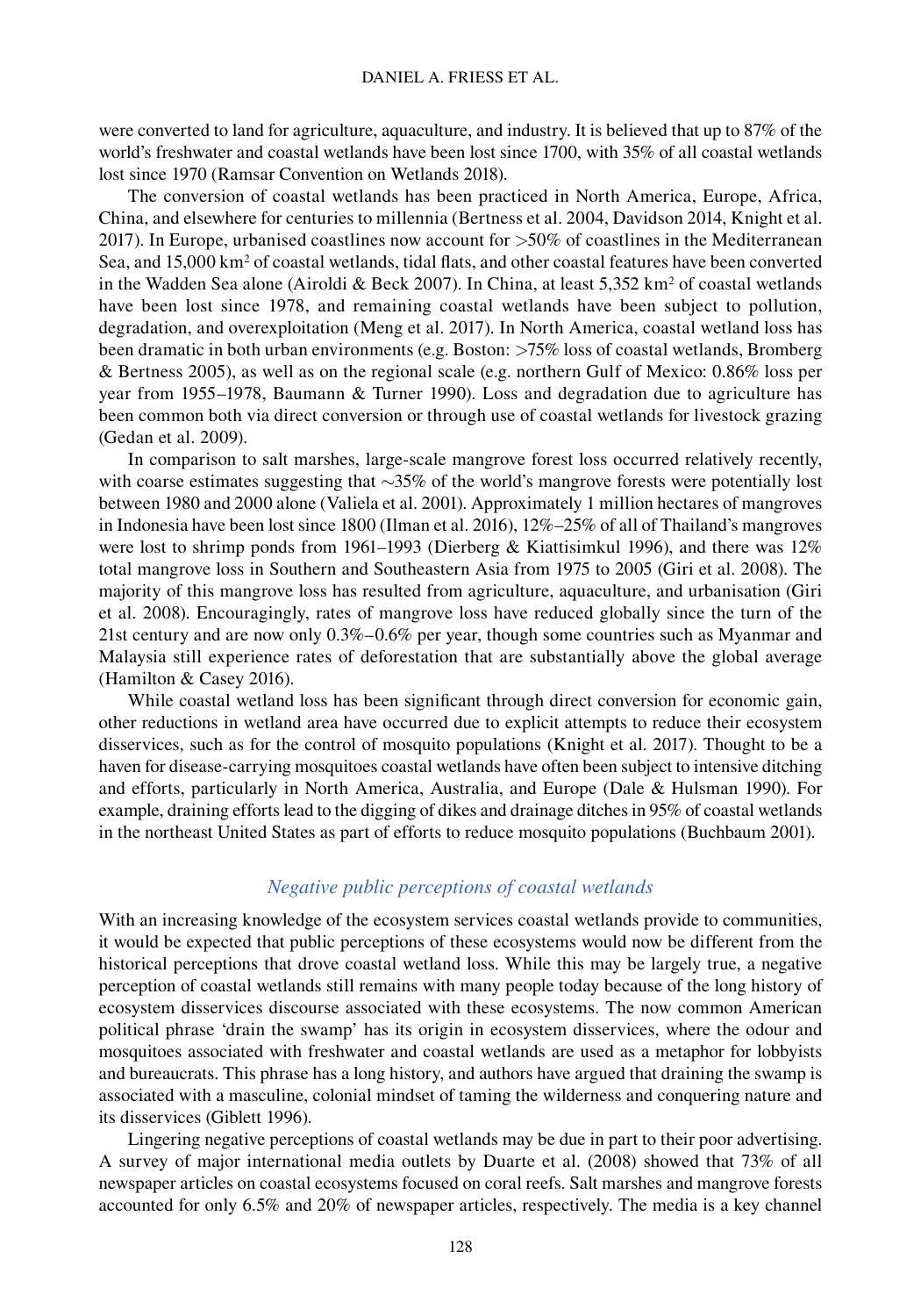#### Ecosystem services and disservices of mangrove forests and salt marshes

to communicate the importance of coastal wetlands and challenge perceptions of disservices. Since Duarte et al.'s study, coastal wetlands have continued to be in the news, though still not to the degree of other coastal ecosystems. A rapid search of the Google News platform (a news aggregator and search engine) in June 2018 showed that of ∼434,900 articles written about coastal ecosystems, 85% of articles focused on coral reefs, and only 8.7% and 6.5% of articles were written about salt marshes and mangrove forests, respectively. Poor representation in the media may affect the communication of ecosystem services, providing a challenge to tackling common misconceptions of coastal wetlands linked to ecosystem disservices.

#### **Managing ecosystem services and disservices holistically**

Ecosystem services are a key approach to support environmental conservation, so highlighting and quantifying ecosystem disservices has been considered by some to hinder conservation efforts (Lele et al. 2013). Ignoring ecosystem disservices in environmental management, however, may be counterproductive, since ecosystem disservices strongly influence stakeholders' decisions (Blanco et al. 2019) and increase the likelihood of (often unanticipated) negative interactions between ecosystems and people. For example, if a disservice such as odour from a mangrove forest is not defined and characterised by managers, then it is harder to plan for its mitigation or management. Disregarding ecosystem disservices can cause local stakeholders not to buy into management decisions such as coastal wetland restoration (Handel 2016).

Instead of ignoring ecosystem disservices entirely, management may be more successful if disservices are integrated into a more holistic framework of ecosystem management and stakeholders are educated to understand ecosystem disservices, why they occur, and how they can be managed. Knight et al. (2017) propose a conceptual framework for integrating coastal wetland ecosystem services and disservices for better decision-making. Based on 30 years of experience of salt marsh management in southeastern Australia, it allows managers to enhance ecosystem service provision while mitigating potential disservices.

Incorporating disservices into a holistic framework of environmental management also allows managers to understand the tradeoffs caused by their decision-making. In order to make a reasoned and informed decision regarding any potential tradeoffs, managers should ensure that they have enough information to do so. To realistically consider all consequences of management decisions made in trade-off scenarios, it is pertinent to not only consider the valuation of ecosystem services but also of ecosystem disservices.

### **Future research directions**

The field of coastal wetland ecosystem services has attracted huge recent research interest, and, as a result, our knowledge in this area is relatively advanced. However, significant knowledge gaps still remain, particularly around the quantification of intangible cultural ecosystem services and the integration of ecosystem disservices into ecosystem services frameworks:

a. *Cultural ecosystem services*. In general, little is known about cultural ecosystem services compared to other ecosystem service categories, and this is even more the case when considering coastal wetlands (Queiroz et al. 2017). A consideration of cultural ecosystem services is essential because they are a clear link between ecosystems and people and so may be some of the most important to consider during coastal management. A strengthened research focus on cultural ecosystem services will give us a more holistic view of the contribution of coastal wetlands and provide more evidence for their conservation, especially in urban settings where coastal wetland-human interactions are greatest.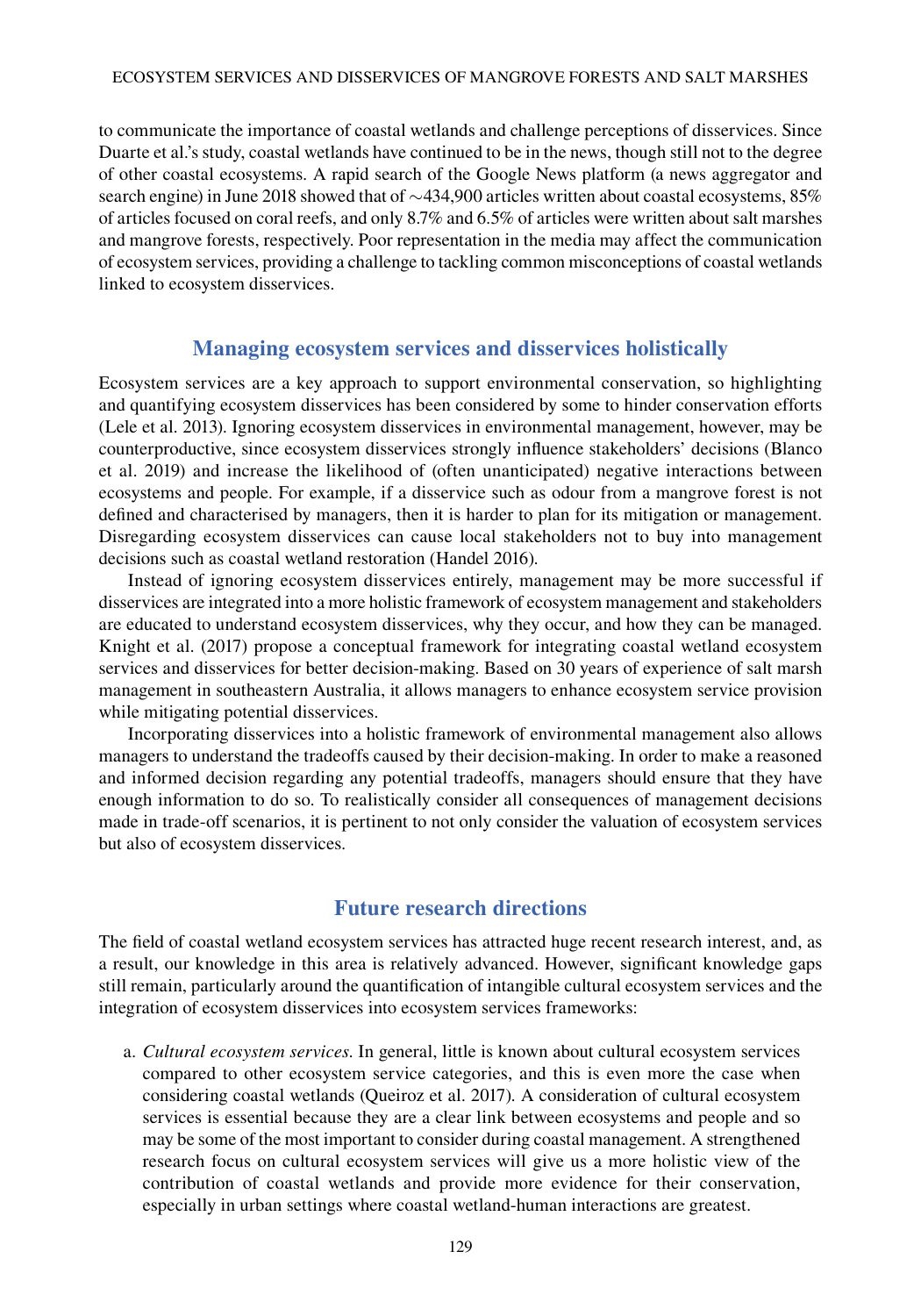- b. *Value of ecosystem services.* Scientific knowledge of the full range of ecosystem services that coastal wetlands provide has become increasingly advanced, and for most services, we have clear methods with which to quantify them. A range of methods are also now available to value coastal wetland ecosystems services, but the majority of regional and global syntheses of coastal wetland value still rely on a small number of data points, make various assumptions about data quality and transfer, and assume that the value of coastal wetland ecosystem services is uniform across space. More valuation studies are needed in different coastal settings across the globe to better represent the huge spatial variation inherent in coastal wetland ecosystem service provision and value.
- c. *Ecosystem disservices*. Ecosystem disservices have only been conceptualised as an academic research area relatively recently compared to ecosystem services. This is particularly the case for coastal wetlands, where research has been dominated by the ecosystem services paradigm. Ecosystem services have been an established framing for coastal wetlands research for decades, and this review has highlighted that our knowledge of several coastal wetland ecosystem services could be considered to now be quite strong. Ecosystem disserviceshave not received the same amount of attention generally, and this is especially the case for coastal wetlands. The recent introduction of generic ecosystem disservices frameworks (e.g. Vaz et al. 2017) may begin to stimulate ecosystem disservices research in coastal wetlands in the same way that the Millennium Ecosystem Assessment (MEA 2005) did for ecosystem services.
- d. *Interactions between ecosystem services and disservices.* Future research needs to close the conceptual and management gaps between ecosystem services and disservices and better integrate them for more holistic coastal management and decision-making. We support recent calls by Blanco et al. (2019) to do this, and there are several steps that can allow this to happen. First, we must acknowledge that coastal wetland disservices can exist in a given management location, and the various disservices that could affect management should be identified. Identified disservices must then be quantified through a variety of techniques. To utilise this information, existing ecosystem services frameworks need to be adapted so that they are more holistic and allow appropriate weighting between services and disservices.

### **Conclusions**

Coastal wetlands have long been considered negatively in history and popular culture, focusing on the perceived and actual ecosystem disservices that they may cause or the economic returns that can be derived by converting these apparent coastal wastelands that have no explicit value themselves. However, coastal communities have also long utilised coastal wetlands for their tangible and intangible ecosystem services, and stakeholders and policy makers are now clearly valuing them for the benefits they provide to coastal societies. The range of ecosystem services provided by coastal wetlands covers broad categories from provisioning to cultural services and can have very high monetary and non-monetary values for coastal communities. As such, coastal wetlands are strongly promoted on the international policy stage for their roles in protecting against natural hazards, sequestering and storing our carbon emissions, and providing goods and materials to support the livelihoods of nearby communities.

As coastal populations continue to increase and human-environment interactions become more common in the coastal zone, there is a need for a more balanced view of coastal ecosystems. This balanced view should take into account the services that coastal wetlands provide alongside the disservices that they cause. Ecosystem disservices have strongly influenced salt marsh and mangrove forest management historically, leading to a view that coastal wetlands have limited value, and incentivising their subsequent large-scale draining. However, it is now important that, in a new age of ecosystem services research, focus doesnot swing too far in the other direction. Ultimately, a binary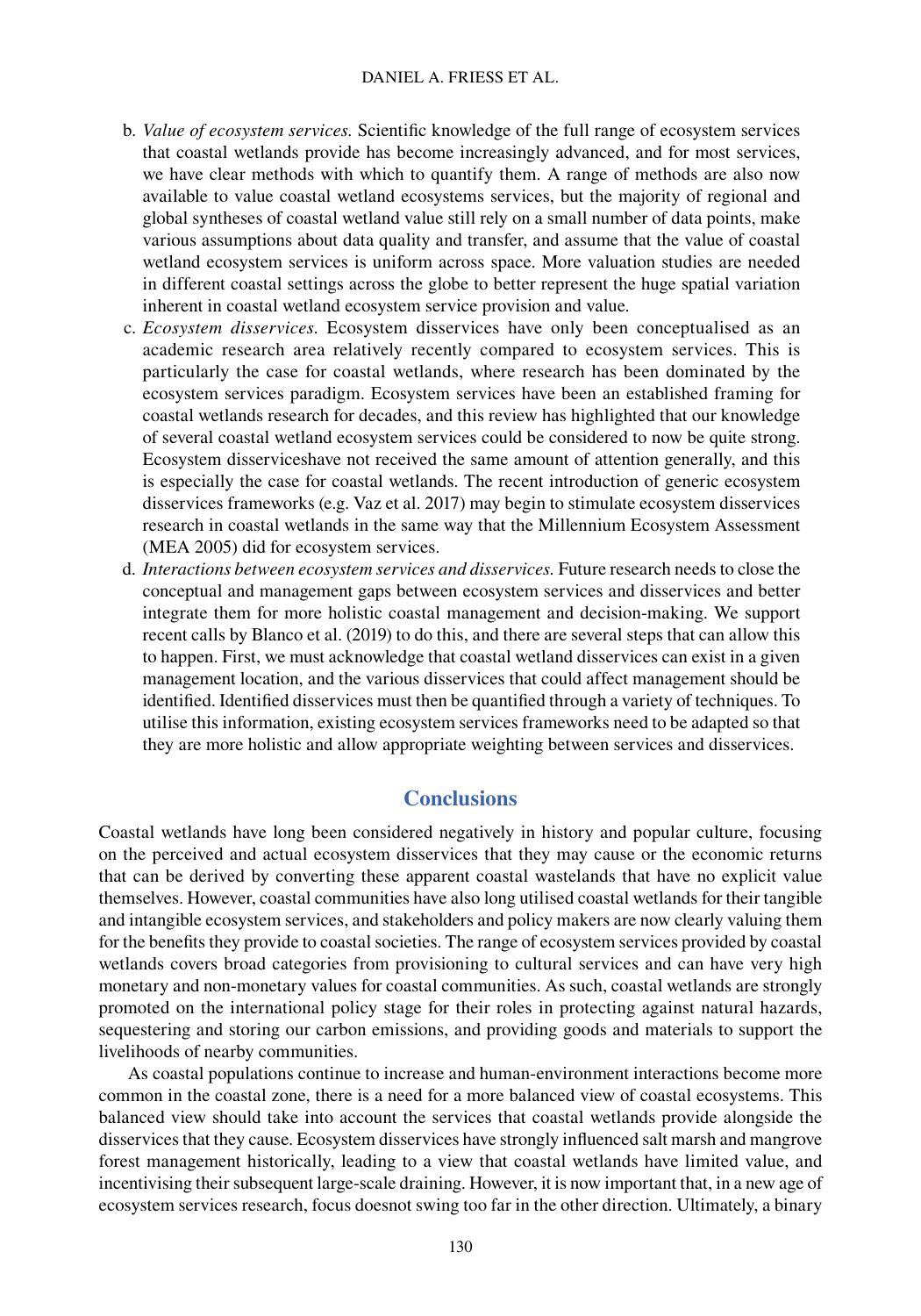'services versus disservices' discourse does few favours for coastal wetland management. Instead, holistic frameworks should embrace and manage the complexity inherent in myriad positive and negative interactions between coastal wetlands and people, in order to find management interventions that encompass the true value of these important coastal systems.

#### **Acknowledgements**

We thank Louise Firth and Steve Hawkins for the invitation to write this review. Thank you to Jared Moore (Yale-NUS College) and Pierre Taillardat (Université du Québec à Montréal) for materials contributing to Figures 2 and 4. The authors were supported by the National Research Foundation, Prime Minister's Office, Singapore, under its Campus for Research Excellence and Technological Enterprise (CREATE) Programme (NRF2016-ITC001-013), through the project '*Assessing Singapore's Natural Capital*'. JBA was supported by the National Research Foundation, Prime Minister's Office, Singapore through its International Collaborative Fellowship for the Commonwealth (NRF-CSC-ICFC2010-06).

#### **References**

- Aburto-Oropeza, O., Ezcurra, E., Danemann, G., Valdez, V., Murray, J. & Sala, E. 2008. Mangroves in the Gulf of California increase fishery yields. *Proceedings of the National Academy of Sciences* **105**, 10456–10459.
- Ainouche, M. & Gray, A. 2016. Invasive *Spartina*: Lessons and challenges. *Biological Invasions* **18**, 2119–2122.
- Airoldi, L. & Beck, M.W. 2007. Loss, status, and trends for coastal marine habitats of Europe. In *Oceanography and Marine Biology: An Annual Review*. R.N. Gibson et al. (eds.). Boca Raton, Florida: CRC Press, **45**, 357–417.
- Aitsi-Selmi, A., Egawa, S., Sasaki, H., Wannous, C. & Murray, V. 2015. The Sendai framework for disaster risk reduction: Renewing the global commitment to people's resilience, health, and well-being. *International Journal of Disaster Risk Science* **6**, 164–176.
- Alongi, D.M. 2008. Mangrove forests: Resilience, protection from tsunamis, and responses to global climate change. *Estuarine, Coastal and Shelf Science* **76**, 1–13.
- Alongi, D.M. 2012. Carbon sequestration in mangrove forests. *Carbon Management* **3**, 313–322.
- Alongi, D.M. 2014. Carbon cycling and storage in mangrove forests. *Annual Review of Marine Science* **6**, 195–219.
- Arkema, K.K., Guannel, G., Verutes, G., Wood, S.A., Guerry, A., Ruckelshaus, M., Kareiva, P., Lacayo, M. & Silver, J.M. 2013. Coastal habitats shield people and property from sea-level rise and storms. *Nature Climate Change* **3**, 913–918.
- Atkinson, G., Bateman, I. & Mourato, S. 2012. Recent advances in the valuation of ecosystem services and biodiversity. *Oxford Review of Economic Policy* **28**, 22–47.
- Baba, S., Chan, H.T. & Aksornkoae, S. 2013. *Useful Products from Mangrove and Other Coastal Plants*. H.T. Chan (ed.). ISME Mangrove Educational Book Series No. 3. Okinawa, Japan: International Society for Mangrove Ecosystems (ISME), and Yokohama, Japan: International Tropical Timber Organization (ITTO).
- Bacon, F. 1842. Cape Palmas and the Mena, or Kroomen. *The Journal of the Royal Geographical Society of London* **12**, 196–206.
- Bandaranayake, W.M. 1998. Traditional and medicinal uses of mangroves. *Mangroves and Salt Marshes* **2**, 133–148.
- Barbier, E.B., Hacker, S.D., Kennedy, C., Koch, E.W., Stier, A.C. & Silliman, B.R. 2011. The value of estuarine and coastal ecosystem services. *Ecological Monographs* **81**, 169–193.
- Batker, D., Swedeen, P., Costanza, R., de la Torre, I., Boumans, R. & Bagstad, K. 2008. *A New View of the Puget Sound Economy: The Economic Value of Nature's Services in the Puget Sound Basin*. Tacoma, WA, Earth Economics, 47–48.
- Baumann, R.H. & Turner, R.E. 1990. Direct impacts of outer continental shelf activities on wetland loss in the central Gulf of Mexico. *Environmental Geology and Water Sciences* **15**, 189–198.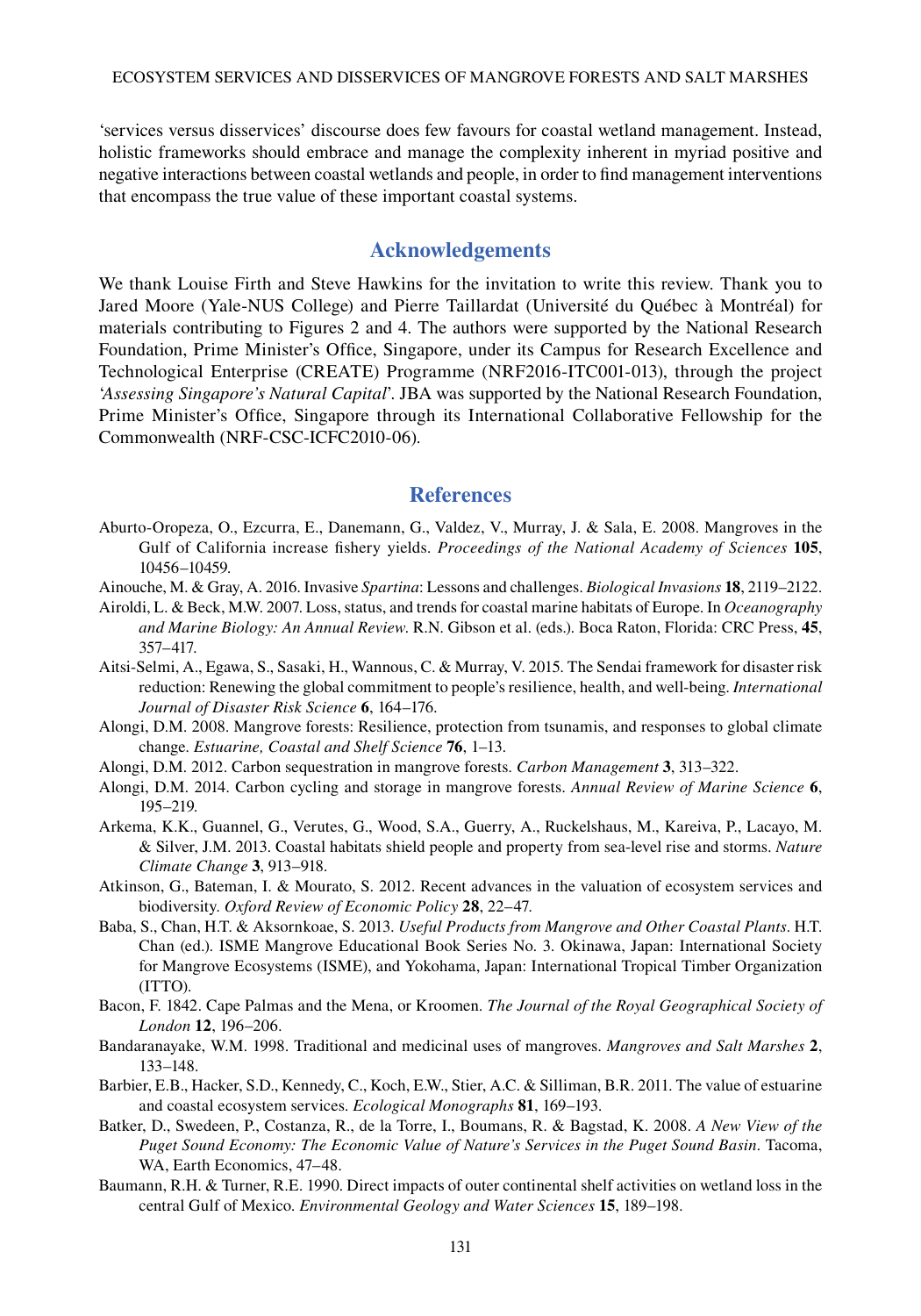- Bertness, M., Silliman, B.R. & Jefferies, R. 2004. Salt marshes under siege: Agricultural practices, land development and overharvesting of the seas explain complex ecological cascades that threaten our shorelines. *American Scientist* **92**, 54–61.
- Beserra de Lima, N.G. & Galvani, E. 2013. Mangrove microclimate: A case study from southeastern Brazil. *Earth Interactions* **17**, 1–16.
- Bhattacharyya, S., Raha, A.K. & Mitra, A. 2018. Ecotourism revenue in Sunderban Tiger Reserve. *Techno International Journal of Health, Engineering*, *Management and Science* **2**, 29–34.
- Biagi, P. & Nisbet, R. 2006. The prehistoric fisher-gatherers of the western coast of the Arabian Sea: A case of seasonal sedentarization?. *World Archaeology* **38**, 220–238.
- Birol, E., Karousakis, K. & Koundouri, P. 2006. Using economic valuation techniques to inform water resources management: A survey and critical appraisal of available techniques and an application. *Science of the Total Environment* **365**, 105–122.
- Birtles, T.G. 1997. First contact: Colonial European preconceptions of tropical Queensland rainforest and its people. *Journal of Historical Geography* **23**, 393–417.
- Biswas, S.R., Choudhury, J.K., Nishat, A. & Rahman, M.M. 2007. Do invasive plants threaten the Sundarbans mangrove forest of Bangladesh?. *Forest Ecology and Management* **245**, 1–9.
- Blanco, J., Dendoncker, N., Barnaud, C. & Sirami, C. 2019. Ecosystem disservices matter: Towards their systematic integration within ecosystem service research and policy. *Ecosystem Services* **36**, 100913.
- Boesch, D.F. & Turner, R.E. 1984. Dependence of fishery species on salt marshes: The role of food and refuge. *Estuaries* **7**, 460–468.
- Bourgeois, C., Alfaro, A.C., Dencer-Brown, A., Duprey, J.L., Desnues, A. & Marchand, C. 2019. Stocks and soil-plant transfer of macro-nutrients and trace metals in temperate New Zealand estuarine mangroves. *Plant and Soil*, **436**, 565–586.
- Braat, L.C. & de Groot, R. 2012. The ecosystem services agenda: Bridging the worlds of natural science and economics, conservation and development, and public and private policy. *Ecosystem Services* **1**, 4–15.
- Brander, L.M., Florax, R.J.G.M. & Vermaat, J.E. 2006. The empirics of wetland valuation: A comprehensive summary and a meta-analysis of the literature. *Environmental & Resource Economics* **33**, 223–250.
- Brander, L.M., Wagtendonk, A.J., Hussain, S.S., McVittie, A., Verburg, P.H., de Groot, R.S. & van der Ploeg, S. 2012. Ecosystem service values for mangroves in Southeast Asia: A meta-analysis and value transfer application. *Ecosystem Services* **1**, 62–69.
- Brinkman, R.M. 2006. Wave attenuation in mangrove forests: An investigation through field and theoretical studies. PhD thesis, University of James Cook, Australia.
- Bromberg, K.D. & Bertness, M.D. 2005. Reconstructing New England salt marsh losses using historical maps. *Estuaries* **28**, 823–832.
- Brouwer, R., Langford, I.H., Bateman, I.J., Crowards, T.C. & Turner, R.K. 1999. A meta-analysis of wetland contingent valuation studies. *Regional Environmental Change* **1**, 47–57.
- Brown, B., Fadillah, R., Nurdin, Y., Soulsby, I. & Ahmad, R. 2014. Case study: Community based ecological Mangrove rehabilitation (CBEMR) in Indonesia. From small (12–33 ha) to medium scales (400 ha) with pathways for adoption at larger scales (> 5000 ha). *S.A.P.I.EN.S (Surveys and Perspectives Integrating Environment and Society)* **7**(2).
- Browne, C.A. 1944. Alexander von Humboldt as historian of science in Latin America. *Isis* **35**, 134–139.
- Buchbaum, R. 2001. Coastal marsh management. In *Applied Wetlands Science and Technology*. 2nd ed. D.M. Kent (ed.). New York: Lewis Publishers, 324–346.
- Buij, R., Melman, T.C., Loonen, M.J. and Fox, A.D. 2017. Balancing ecosystem function, services and disservices resulting from expanding goose populations. *Ambio* **46**, 301–318.
- Bunting, P., Rosenqvist, A., Lucas, R., Rebelo, L.M., Hilarides, L., Thomas, N., Hardy, A., Itoh, T., Shimada, M. & Finlayson, C. 2018. The global mangrove watch—a new 2010 global baseline of mangrove extent. *Remote Sensing* **10**, 1669.
- Burger, J., Gochfeld, M. & Niles, L.J. 1995. Ecotourism and birds in coastal New Jersey: Contrasting responses of birds, tourists, and managers. *Environmental Conservation* **22**, 56–65.
- Caçador, I., Vale, C. & Catarino, F. 1996. Accumulation of Zn, Pb, Cu, Cr and Ni in sediments between roots of the Tagus estuary salt marshes, Portugal. *Estuarine, Coastal and Shelf Science* **42**, 393–403.
- Carney, J.A. 2017. Shellfish collection in Senegambian mangroves: A female knowledge system in a priority conservation region. *Journal of Ethnobiology* **37**, 440–458.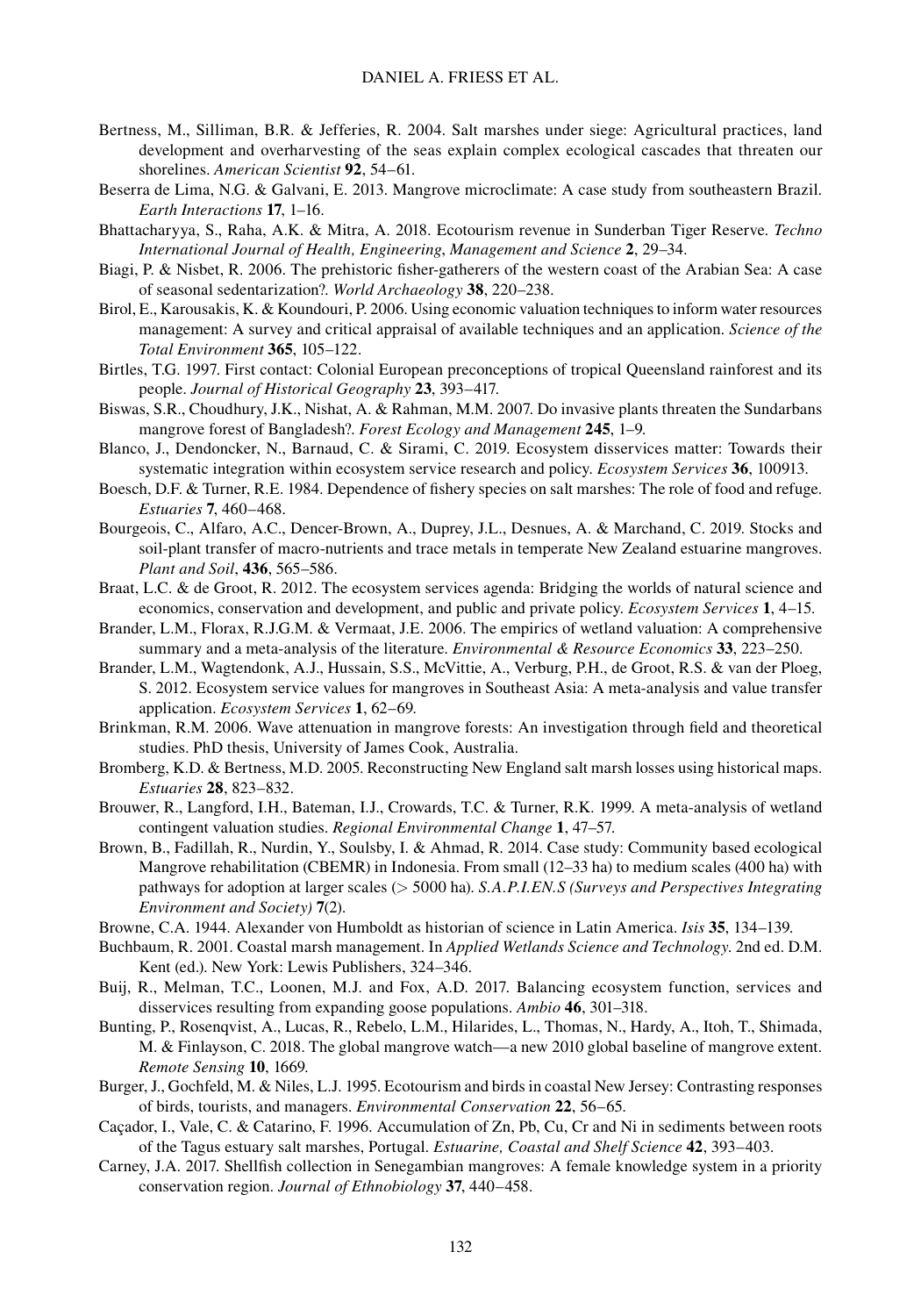- Casagrande, D.G. 1996. A value-based policy approach: The case of an urban salt marsh restoration. *Coastal Management* **24**, 327–337.
- Casagrande, D.G. 1997a. The full circle: A historical context for urban salt marsh restoration. *Yale F&ES (Forestry & Environmental Studies) Bulletin* **100**, 13–40.
- Casagrande, D.G. 1997b. Values, perceptions, and restoration goals. Restoration of an urban salt marsh: An interdisciplinary approach. *Yale F&ES (Forestry & Environmental Studies) Bulletin* **100**, 62–75.
- Castagno, K.A. 2018. Salt marsh restoration and the shellfishing industry: Co-evaluation of success components. *Coastal Management* **46**, 297–315.
- Chang, C.Y., Hammitt, W.E., Chen, P.K., Machnik, L. & Su, W.C. 2008. Psychophysiological responses and restorative values of natural environments in Taiwan. *Landscape and Urban Planning* **85**, 79–84.
- Charles, H. & Dukes, J.S. 2009. Effects of warming and altered precipitation on plant and nutrient dynamics of a New England salt marsh. *Ecological Applications*, **19**, 1758–1773.
- Chmura, G.L., Anisfeld, S.C., Cahoon, D.R. & Lynch, J.C. 2003. Global carbon sequestration in tidal, saline wetland soils. *Global Biogeochemical Cycles* **17**, e1111.
- Christiansen, T., Wiberg, P.L. & Milligan, T.G. 2000. Flow and sediment transport on a tidal salt marsh surface. *Estuarine, Coastal and Shelf Science* **50**, 315–e1331.
- Claflin, S.B. & Webb, C.E. 2017. Surrounding land use significantly influences adult mosquito abundance and species richness in urban mangroves. *Wetlands Ecology and Management* **25**, 331–344.
- Colwell, R.R., Seidler, R.J., Kaper, J. et al. 1981. Occurrence of *Vibrio cholerae* serotype O1 in Maryland and Louisiana estuaries. *Applied and Environmental Microbiology* **41**, 555–558.
- Costanza, R., d'Arge, R., De Groot, R. et al. 1997. The value of the world's ecosystem services and natural capital. *Nature* **387**, 253–260.
- Costanza, R., de Groot, R., Sutton, P., Van der Ploeg, S., Anderson, S.J., Kubiszewski, I., Farber, S. & Turner, R.K. 2014. Changes in the global value of ecosystem services. *Global Environmental Change* **26**, 152–158.
- Cott, G.M., Caplan, J.S. & Mozdzer, T.J. 2018. Nitrogen uptake kinetics and saltmarsh plant responses to global change. *Scientific Reports* **8**, 5393.
- Craft, C.B. 1997. Dynamics of nitrogen and phosphorus retention during wetland ecosystem succession. *Wetlands Ecology and Management* **4**, 177–187.
- Cumming, N. 2008. Encountering mangrove: An essay in signification. *The American Journal of Semiotics* **13**, 60–5102.
- Cunningham, A.B. 2015. Wetlands and people's wellbeing: Basic needs, food security and medicinal properties. In *Wetlands and Human Health*. C.M. Finlayson et al. (eds). Dordrecht, Netherlands: Springer, 31–44.
- Daily, G.C. (ed.) 1997. *Nature's Services: Societal Dependence on Natural Ecosystems*. Washington, DC, United States of America, Island Press.
- Dale, P.E.R. & Hulsman, K. 1990. A critical review of salt marsh management methods for mosquito control. *Reviews in Aquatic Sciences* **3**, 281–311.
- Danielsen, F., Sørensen, M.K., Olwig, M.F. et al. 2005. The Asian tsunami: A protective role for vegetation. *Science* **310**, 643.
- Das, S. & Vincent, J.R. 2009. Mangroves protected villages and reduced death toll during Indian super cyclone. *Proceedings of the National Academy of Sciences* **106**, 7357–7360.
- Davidson, K.E., Fowler, M.S., Skov, M.W., Doerr, S.H., Beaumont, N. & Griffin, J.N. 2017. Livestock grazing alters multiple ecosystem properties and services in salt marshes: A meta-analysis. *Journal of Applied Ecology* **54**, 1395–1405.
- Davidson, N.C. 2014. How much wetland has the world lost? Long-term and recent trends in global wetland area. *Marine and Freshwater Research* **65**, 934–941.
- De Groot, R., Brander, L., Van Der Ploeg, S. et al. 2012. Global estimates of the value of ecosystems and their services in monetary units. *Ecosystem Services* **1**, 50–661.
- De Luca, S. 2015. Mangroves in NZ misunderstandings and management. In *Australasian Coasts & Ports Conference 2015: 22nd Australasian Coastal and Ocean Engineering Conference and the 15th Australasian Port and Harbour Conference*. Auckland, New Zealand: Engineers Australia and IPENZ, 242–245.
- Díaz, S., Pascual, U., Stenseke, M. et al. 2018. Assessing nature's contributions to people. *Science* **359**, 270–272.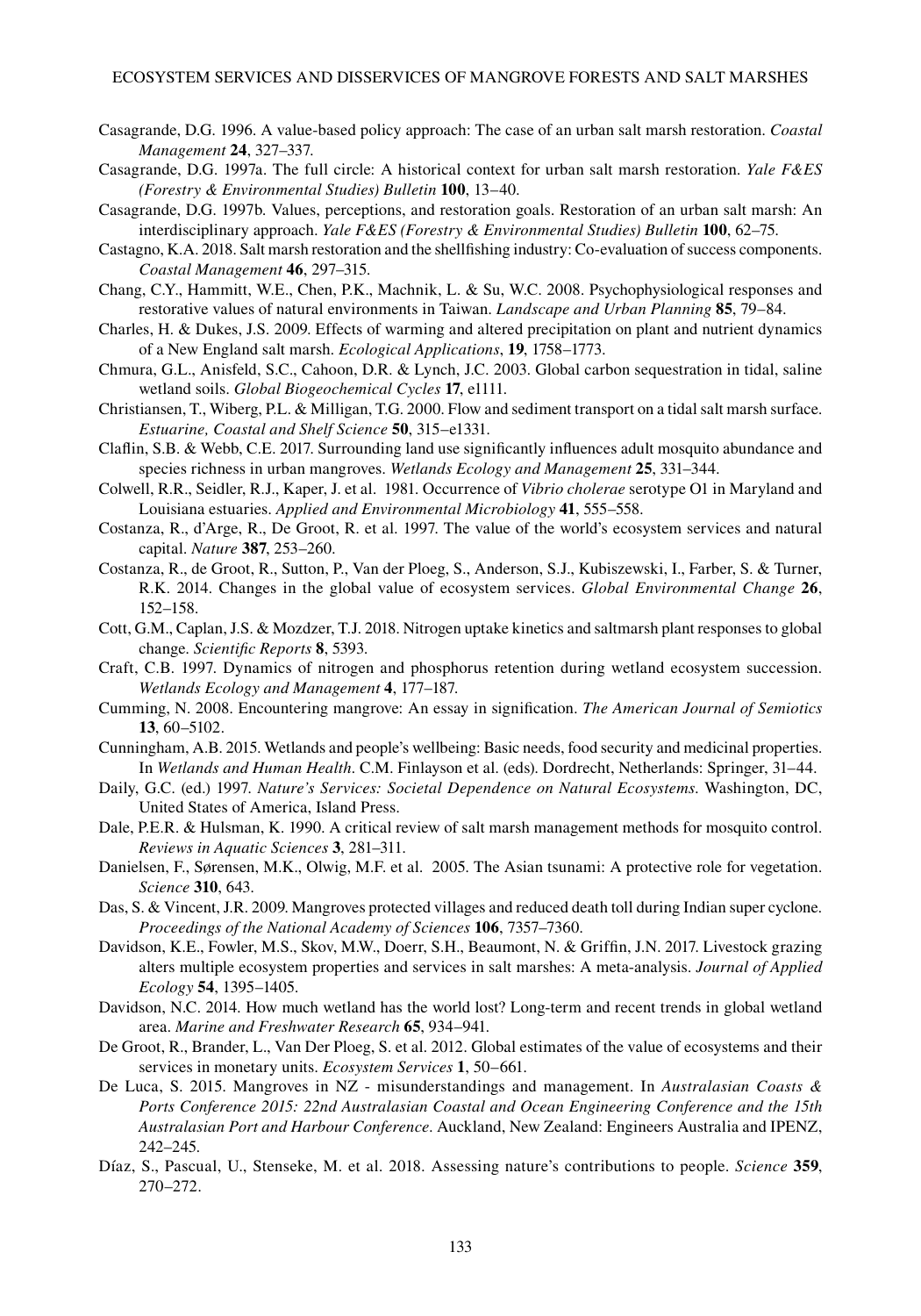- Diegues, A.C.S. 2002. Traditional fisheries knowledge and social appropriation of marine resources in Brazil. In *Maritime Anthropology in Brazil*. A.C.S. Diegues (ed.). São Paulo, Brazil: Nupaub University of São Paulo, 80–95.
- Dierberg, F.E. & Kiattisimkul, W. 1996. Issues, impacts, and implications of shrimp aquaculture in Thailand. *Environmental Management* **20**, 649–666.
- Donato, D.C., Kauffman, J.B., Murdiyarso, D., Kurnianto, S., Stidham, M. & Kanninen, M. 2011. Mangroves among the most carbon-rich forests in the tropics. *Nature Geoscience* **4**, 293–297.
- Doughty, C.L., Cavanaugh, K.C., Hall, C.R., Feller, I.C. & Chapman, S.K. 2017. Impacts of mangrove encroachment and mosquito impoundment management on coastal protection services. *Hydrobiologia* **803**, 105–120.
- Duarte, C.M., Dennison, W.C., Orth, R.J. & Carruthers, T.J. 2008. The charisma of coastal ecosystems: Addressing the imbalance. *Estuaries and Coasts* **31**, 233–238.
- Dunn, R.R. 2010. Global mapping of ecosystem disservices: The unspoken reality that nature sometimes kills us. *Biotropica* **42**, 555–557.
- Dwyer, P.G., Knight, J.M. & Dale, P.E.R. 2016. Planning development to reduce mosquito hazard in coastal peri-urban areas: Case studies in NSW, Australia. In *Balanced Urban Development: Options and Strategies for Liveable Cities*. B. Maheshwari et al. (eds). Cham, Switzerland: Springer, 555–574.
- Ehrlich, P. & Ehrlich, A. 1981. *Extinction: The Causes and Consequences of the Disappearance of Species*. New York, United States of America, Random House.
- Escobedo, F.J., Kroeger, T. and Wagner, J.E. 2011. Urban forests and pollution mitigation: Analyzing ecosystem services and disservices. *Environmental Pollution* **159**, 2078–2087.
- Fagherazzi, S., Mariotti, G., Wiberg, P.L. & McGlathery, K.J. 2013. Marsh collapse does not require sea level rise. *Oceanography* **26**, 70–77.
- Faivre, N., Sgobbi, A., Happaerts, S., Raynal, J. & Schmidt, L. 2018 Translating the Sendai Framework into action: The EU approach to ecosystem-based disaster risk reduction. *International Journal of Disaster Risk Reduction* **32**, 4–10.
- FAO (Food and Agriculture Organization of the United Nations). 1996. Forest Resources Assessment 1990. FAO Forestry Paper 90. Rome, Italy.
- Feagin, R.A., Lozada-Bernard, S.M., Ravens, T.M., Möller, I., Yeager, K.M. & Baird, A.H. 2009. Does vegetation prevent wave erosion of salt marsh edges? *Proceedings of the National Academy of Sciences* **106**, 10109–10113.
- Feagin, R.A., Martinez, M.L., Mendoza-Gonzalez, G. & Costanza, R. 2010. Salt marsh zonal migration and ecosystem service change in response to global sea level rise: A case study from an urban region. *Ecology and Society* **15**, 14.
- Feher, L.C., Osland, M.J., Griffith, K.T. et al. 2017. Linear and nonlinear effects of temperature and precipitation on ecosystem properties in tidal saline wetlands. *Ecosphere* **8**, e01956
- Feller, I.C., Whigham, D.F., O'Neill, J.P. & McKee, K.L. 1999. Effects of nutrient enrichment on within-stand cycling in a mangrove forest. *Ecology* **80**, 2193–2205.
- FitzRoy, R. 1853. Further considerations on the Great Isthmus of Central America. *The Journal of the Royal Geographical Society of London* **23**, 171–190.
- Friess, D.A. 2016. Ecosystem services and disservices of mangrove forests: Insights from historical observations. *Forests* **7**, 183.
- Friess, D.A., Krauss, K.W., Horstman, E.M., Balke, T., Bouma, T.J., Galli, D. & Webb, E.L. 2012. Are all intertidal wetlands naturally created equal? Bottlenecks, thresholds and knowledge gaps to mangrove and saltmarsh ecosystems. *Biological Reviews* **87**, 346–366.
- Furukawa, K. & Wolanski, E. 1996. Sedimentation in Mangrove forests. *Mangroves and Salt Marshes* **1**, 3–110.
- Gedan, K.B., Crain, C.M. & Bertness, M.D. 2009. Small-mammal herbivore control of secondary succession in New England tidal marshes. *Ecology* **90**, 430–440.
- Giblett, R.J. 1996. *Postmodern Wetlands: Culture, History, Ecology*. Edinburgh, United Kingdom, Edinburgh University Press.
- Giri, C., Zhu, Z., Tieszen, L.L., Singh, A., Gillette, S. & Kelmelis, J.A. 2008. Mangrove forest distributions and dynamics (1975–2005) of the tsunami-affected region of Asia. *Journal of Biogeography* **35**, 519–528.
- Gisselman, F. 2014. Economic assessment of harvesting and removing macro algae and reed as an eutrophication mitigation method: A cost-benefit analysis using an ecosystem service approach applied on Burgsviken Gotland. Master's Thesis, Umeå University, Sweden.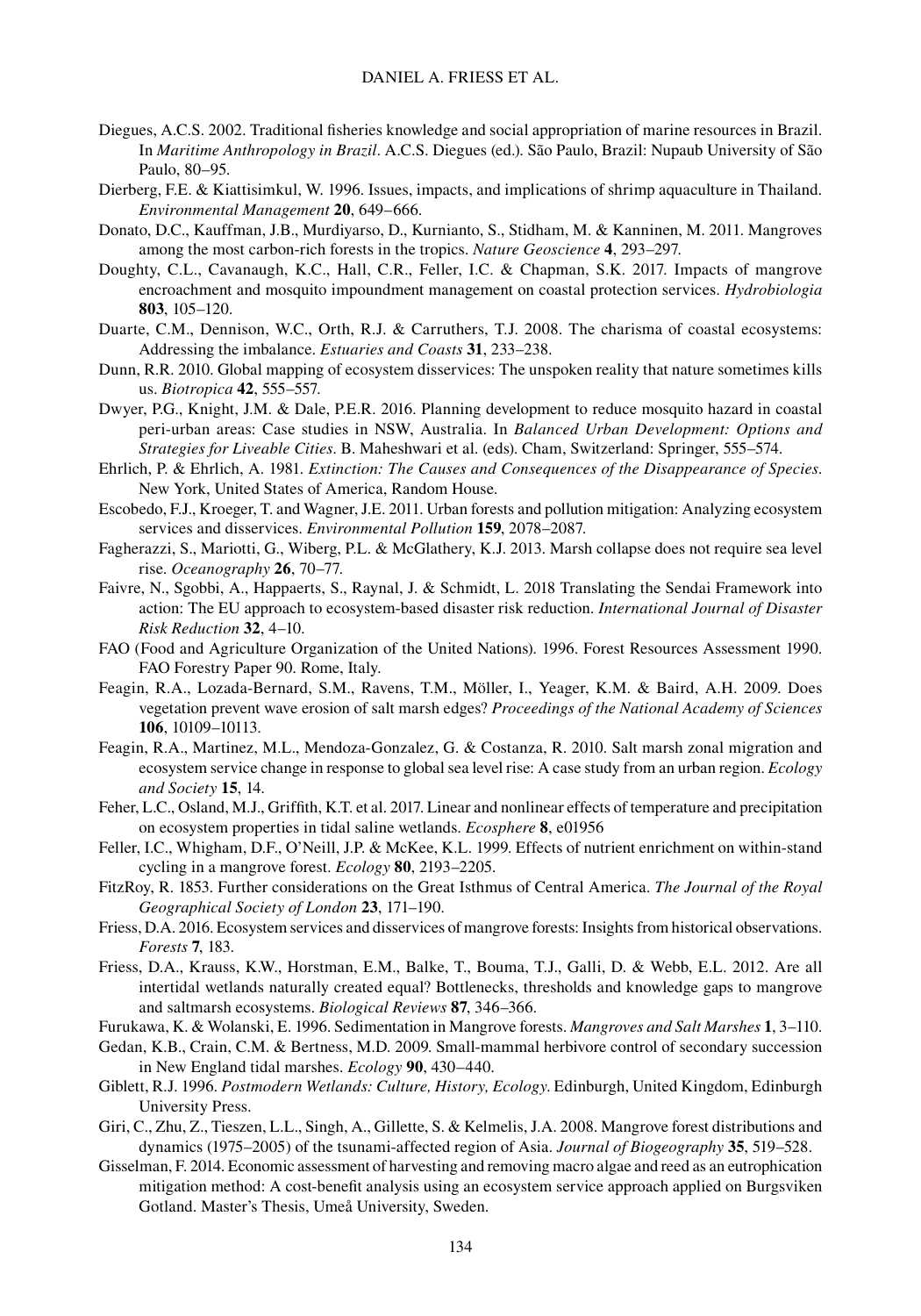- Glaser, M. & Diele, K. 2004. Asymmetric outcomes: Assessing central aspects of the biological, economic and social sustainability of a mangrove crab fishery, *Ucides cordatus* (Ocypodidae), in North Brazil. *Ecological Economics* **49**, 361–373.
- Goessens, A., Satyanarayana, B., Van der Stocken, T., Zuniga, M.Q., Mohd-Lokman, H., Sulong, I. & Dahdouh-Guebas, F. 2014. Is Matang mangrove forest in Malaysia sustainably rejuvenating after more than a century of conservation and harvesting management?. *PLOS ONE* **9**, e105069.
- Gómez-Baggethun, E., De Groot, R., Lomas, P.L. & Montes, C. 2010. The history of ecosystem services in economic theory and practice: From early notions to markets and payment schemes. *Ecological Economics* **69**, 1209–e101218.
- Gramling, R. & Hagelman, R. 2005. A working coast: People in the Louisiana wetlands. *Journal of Coastal Research* **44**, 112–133.
- Greenberg, R., Maldonado, J.E., Droege, S. & McDonald, M.V. 2006. Tidal marshes: A global perspective on the evolution and conservation of their terrestrial vertebrates. *BioScience* **56**, 675–685.
- Guannel, G., Arkema, K., Ruggiero, P. & Verutes, G. 2016. The power of three: Coral reefs, seagrasses and mangroves protect coastal regions and increase their resilience. *PLOS ONE* **11**, e0158094.
- Gurran, N. 2008. The turning tide: Amenity migration in coastal Australia. *International Planning Studies* **13**, 391–414.
- Hamilton, L.S. & Murphy, D.H. 1988. Use and management of nipa palm (*Nypa fruticans*, Arecaceae): A review. *Economic Botany* **42**, 206–213.
- Hamilton, S.E. & Casey, D. 2016. Creation of a high spatio-temporal resolution global database of continuous mangrove forest cover for the 21st century (CGMFC-21). *Global Ecology and Biogeography* **25**, 729–738.
- Handel, S. 2016. Ecological disservices and the fear of restoration. *Ecological Restoration* **34**, 271–272.
- Harty, C. 2009. Mangrove planning and management in New Zealand and South East Australia–A reflection on approaches. *Ocean & Coastal Management* **52**, 278–286.
- Hein, L., van Koppen, K., de Groot, R.S. & van Lerland, E.C. 2006. Spatial scales, stakeholders and the valuation of ecosystem services. *Ecological Economics* **57**, 209–228.
- Hempelmann, E. & Krafts, K. 2013. Bad air, amulets and mosquitoes: 2,000 years of changing perspectives on malaria. *Malaria Journal* **12**, 232.
- Hermes, J., Albert, C. & von Haaren, C. 2018. Assessing the aesthetic quality of landscapes in Germany. *Ecosystem Services* **31**, 296–307.
- Higake, M. 1987. Studies on the new analytical method of mangrove tannin and the utilization of mangrove wood and seed. Proceedings of *UNESCO Regional Seminar on the Chemistry of Mangrove Plants*. Bangkok, Thailand: UNESCO, 160–225.
- Himes-Cornell, A., Pendleton, L. & Atiyah, P. 2018. Valuing ecosystem services from blue forests: A systematic review of the valuation of salt marshes, sea grass beds and mangrove forests. *Ecosystem Services* **30**, 36–48.
- Hochard, J.P., Hamilton, S. & Barbier, E.B. 2019. Mangroves shelter coastal economic activities from cyclones. *Proceedings of the National Academy of Sciences USA* **116**, 12232–12237.
- Hopkinson, C.S., Cai, W.J. & Hu, X. 2012. Carbon sequestration in wetland dominated coastal systems—a global sink of rapidly diminishing magnitude. *Current Opinion in Environmental Sustainability* **4**, 186–194.
- Horstman, E.M., Dohmen-Janssen, C.M., Narra, P.M.F., Van den Berg, N.J.F., Siemerink, M. & Hulscher, S.J. 2014. Wave attenuation in mangroves: A quantitative approach to field observations. *Coastal Engineering* **94**, 47–62.
- Huang, Q., Liu, Y., Zheng, X. & Chen, G. 2012. Phytoplankton community and the purification effect of mangrove in the mangrove plantation-aquaculture coupling systems in the Pearl River Estuary. *Procedia Environmental Sciences* **15**, 12–21.
- Hughes, R.G. & Paramor, O.A.L. 2004. On the loss of saltmarshes in south-east England and methods for their restoration. *Journal of Applied Ecology* **41**, 440–448.
- Hutchison, J., Spalding, M. & zu Ermgassen, P. 2014. *The Role of Mangroves in Fisheries Enhancement*. Cambridge, UK, The Nature Conservancy and Wetlands International.
- Hynes, J.A. 1963. Image and Symbol in Great Expectations. *ELH* **30**, 258–292.
- Ilman, M., Dargusch, P., Dart, P. & Onrizal. 2016. A historical analysis of the drivers of loss and degradation of Indonesia's mangroves. *Land Use Policy* **54**, 448–459.
- Islam, S.N. & Yahya, U.A.A.B. 2017. Impacts of Coastal Land Use Changes on Mangrove Wetlands at Sungai Mangsalut Basin in Brunei Darussalam. In *Coastal Wetlands: Alteration and Remediation*. C.W. Finkl & C. Makowski (eds). Cham, Switzerland: Springer, 133–157.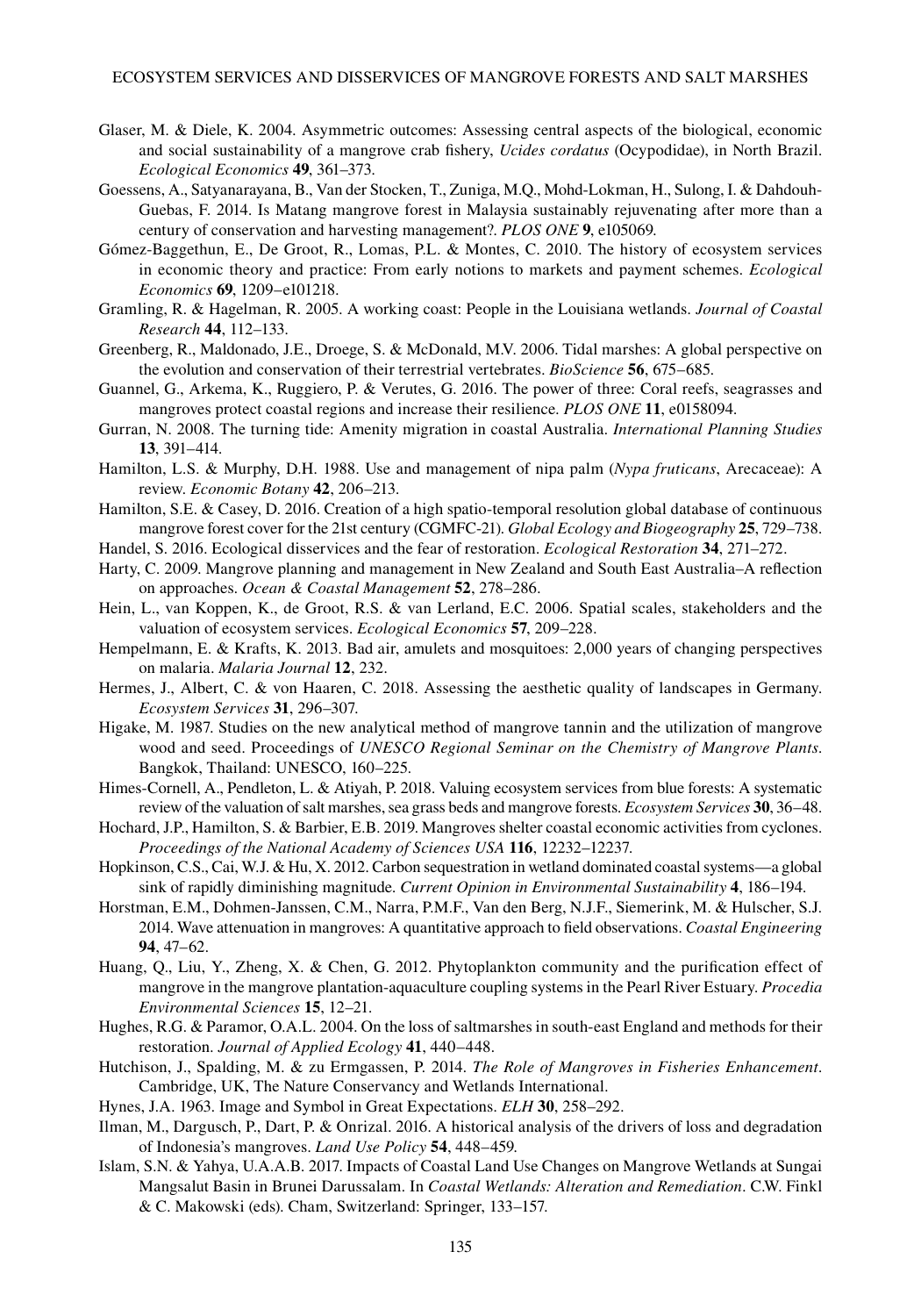- Ismail, N., DasGupta, R. & Shaw, R. 2017. An Insight into the Management of Larut Matang Mangrove Forest Reserve. In *Participatory Mangrove Management in a Changing Climate*. R. DasGupta & R. Shaw (eds). Cham, Switzerland: Springer, 263–285.
- Ito, C., Katsuno, S., Kondo, Y., Tan, H.T.W. & Furukawa, H. 2000. Chemical constituents of Avicennia alba. Isolation and structural elucidation of new naphthoquinones and their analogues. *Chemical and Pharmaceutical Bulletin* **48**, 339–343.
- Jalais, A. 2014. *Forest of Tigers: People, Politics and Environment in the Sundarbans*. London, United Kingdom, Routledge India.
- Jardine, S.L. & Sanchirico, J.N. 2018. Estimating the cost of invasive species control. *Journal of Environmental Economics and Management* **87**, 242–257.
- Jones, L., Angus, S., Cooper, A. et al. 2011. Coastal margins. In: *UK National Ecosystem Assessment Technical Report*. Cambridge, United Kingdom: UNEP-WCMC (United Nations Environment Programme World Conservation Monitoring Centre), 411–457.
- Kaplowitz, M.D. 2001. Assessing mangrove products and services at the local level: The use of focus groups and individual interviews. *Landscape and Urban Planning* **56**, 53–60.
- Kathiresan, K. & Rajendran, N. 2005. Coastal mangrove forests mitigated tsunami. *Estuarine, Coastal and Shelf Science* **65**, 601–606.
- Kelleway, J.J., Cavanaugh, K., Rogers, K., Feller, I.C., Ens, E., Doughty, C. & Saintilan, N. 2017. Review of the ecosystem service implications of mangrove encroachment into salt marshes. *Global Change Biology* **23**, 3967–3983.
- Kerr, A.M., Baird, A.H. & Campbell, S.J. 2006. Comments on "Coastal mangrove forests mitigated tsunami" by K. Kathiresan and N. Rajendran [Estuar. Coast. Shelf Sci. 65 (2005) 601–606]. *Estuarine, Coastal and Shelf Science* **67**, 539–541.
- Khanom, S., Shah, M.A.R. & Chaudhary, A. 2011. Towards ecotourism: Issues of current tourism practices in the Sundarban mangrove forest, Bangladesh. In *Peace, environment and tourism conference*, Pokhara, Nepal.
- Klein, R.J.T. & Bateman, I.J. 1998. The recreational value of Cley Marshes nature reserve: An argument against managed retreat?. *Water and Environment Journal* **12**, 280–285.
- Knight, J., Dale, P., Dwyer, P. & Marx, S. 2017. A conceptual approach to integrate management of ecosystem service and disservice in coastal wetlands. *AIMS Environmental Science* **4**, 431–442.
- Knox, G. & Miyabara, T. 1984. *Coastal Zone Resource Development and Conservation in Southeast Asia With Special Reference to Indonesia*. Jakarta, Indonesia, UNESCO.
- Köbbing, J.F., Thevs, N. & Zerbe, S. 2013. The utilisation of reed (*Phragmites australis*): A review. *Mires & Peat* **13**, 1–14.
- Koch, E.W., Barbier, E.B., Silliman, B.R. et al. 2009. Non-linearity in ecosystem services: Temporal and spatial variability in coastal protection. *Frontiers in Ecology and the Environment* **7**, 29–37.
- Krauss, K.W., Allen, J.A. & Cahoon, D.R. 2003. Differential rates of vertical accretion and elevation change among aerial root types in Micronesian mangrove forests. *Estuarine, Coastal and Shelf Science* **56**, 251–259.
- Krauss, K.W., Noe, G.B., Duberstein, J.A. et al. 2018. The role of the upper tidal estuary in wetland blue carbon storage and flux. *Global Biogeochemical Cycles* **32**, 817–839.
- Lele, S., Springate-Baginski, O., Lakerveld, R.P., Deb, D. & Dash, P. 2013. Ecosystem services: Origins, contributions, pitfalls, and alternatives. *Conservation and Society* **11**, 343–358.
- Loneragan, N.R., Adnan, N.A., Connolly, R.M. & Manson, F.J. 2005. Prawn landings and their relationship with the extent of mangroves and shallow waters in western peninsular Malaysia. *Estuarine, Coastal and Shelf Science* **63**, 187–200.
- López-Angarita, J., Roberts, C.M., Tilley, A., Hawkins, J.P. & Cooke, R.G. 2016. Mangroves and people: Lessons from a history of use and abuse in four Latin American countries. *Forest Ecology and Management* **368**, 151–162.
- Lovelock, C.E. & Duarte, C.M. 2019. Dimensions of blue carbon and emerging perspectives. *Biology Letters* **15**, 20180781.
- Lovelock, C.E., Sorrell, B.K., Hancock, N., Hua, Q. & Swales, A. 2010. Mangrove forest and soil development on a rapidly accreting shore in New Zealand. *Ecosystems* **13**, 437–451.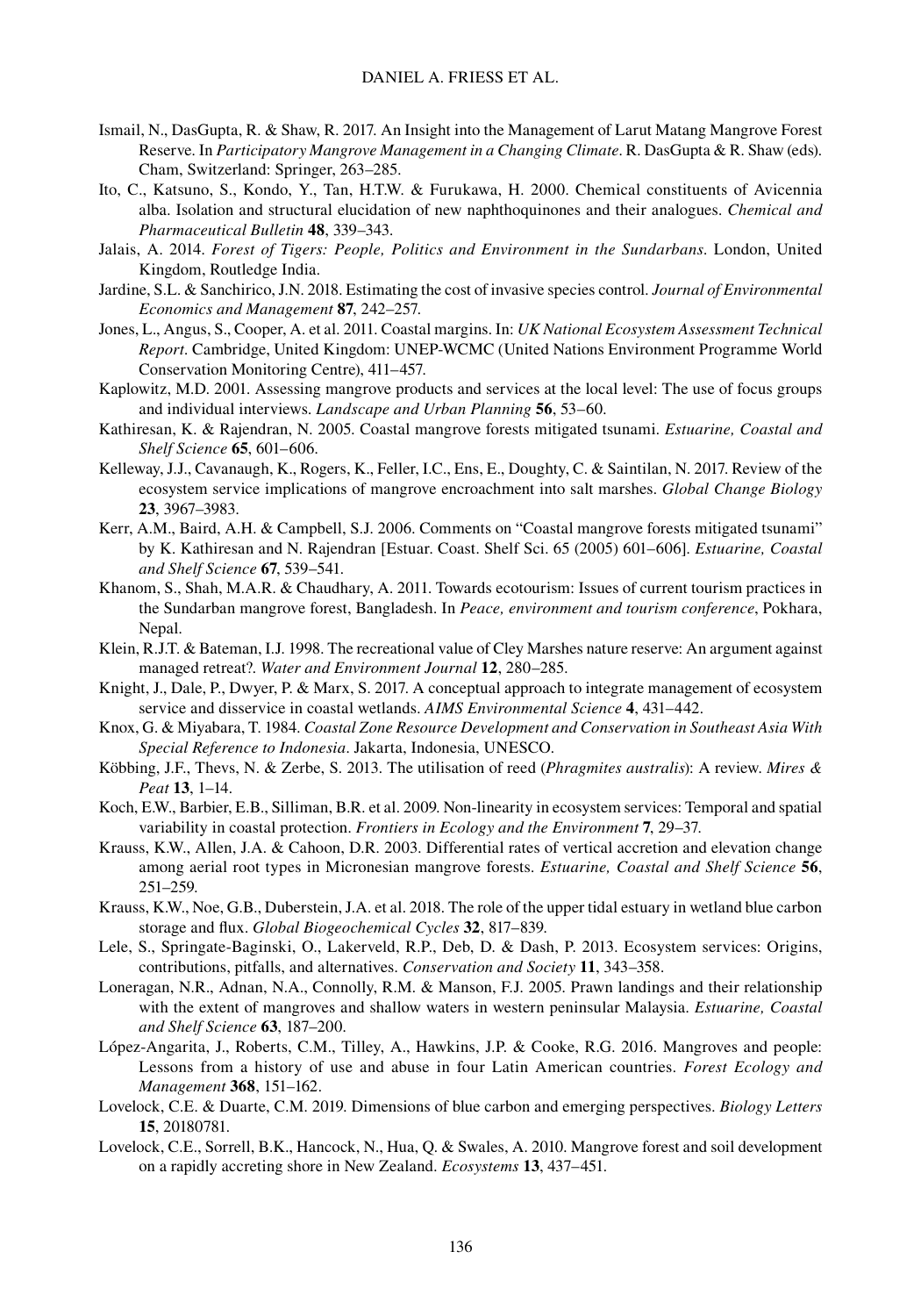- Lugendo, B.R., Nagelkerken, I., Kruitwagen, G., Van Der Velde, G. & Mgaya, Y.D. 2007. Relative importance of mangroves as feeding habitats for fishes: A comparison between mangrove habitats with different settings. *Bulletin of Marine Science* **80**, 497–512.
- Lyytimäki, J. 2015. Ecosystem disservices: Embrace the catchword. *Ecosystem Services* **12**, 136.
- Lyytimäki, J., Petersen, L.K., Normander, B. & Bezák, P. 2008. Nature as a nuisance? Ecosystem services and disservices to urban lifestyle. *Environmental Sciences* **5**, 161–172.
- Lyytimäki, J. & Sipilä, M. 2009. Hopping on one leg–the challenge of ecosystem disservices for urban green management. *Urban Forestry & Urban Greening* **8**, 309–315.
- Magalhães, A., da Costa, R.M., da Silva, R. & Pereira, L.C.C. 2007. The role of women in the mangrove crab (*Ucides cordatus*, Ocypodidae) production process in North Brazil (Amazon region, Pará). *Ecological Economics* **61**, 559–565.
- Majumdar, S.G. & Patra, G. 1979. Chemical investigation of some mangrove species. Part I. Genus *Avicennia*. *Journal of the Indian Chemical Society* **56**, 111–113.
- Malik, A., Fensholt, R. & Mertz, O. 2015. Economic valuation of mangroves for comparison with commercial aquaculture in South Sulawesi, *Indonesia. Forests* **6**, 3028–3044.
- Manson, F.J., Loneragan, N.R., Harch, B.D., Skilleter, G.A. & Williams, L. 2005. A broad-scale analysis of links between coastal fisheries production and mangrove extent: A case-study for northeastern Australia. *Fisheries Research* **74**, 69–85.
- Marani, M., D'Alpaos, A., Lanzoni, S., Carniello, L. & Rinaldo, A. 2007. Biologically-controlled multiple equilibria of tidal landforms and the fate of the Venice lagoon. *Geophysical Research Letters* **34**, doi:10.1029/2007GL030178
- Marsh, G.P. 1864. *Man and Nature: Or Physical Geography as Modified by Human Actions*. New York, United States of America, Charles Scribner.
- Mazda, Y., Magi, M., Ikeda, Y., Kurokawa, T. & Asano, T. 2006. Wave reduction in a mangrove forest dominated by *Sonneratia* sp. *Wetlands Ecology and Management* **14**, 365–378.
- McCauley, D.J. 2006. Selling out on nature. *Nature* **443**, 27–28.
- McOwen, C.J., Weatherdon, L.V., Van Bochove, J.W. et al. 2017. A global map of saltmarshes. *Biodiversity Data Journal* **5**, e11764.
- MEA (Millennium Ecosystem Assessment). 2005. *Ecosystems and Human Well-Being. Vol. 5. Current State and Trends*. Washington, DC, United States of America, Island Press.
- Meng, W., He, M., Hu, B., Mo, X., Li, H., Liu, B. & Wang, Z. 2017. Status of wetlands in China: A review of extent, degradation, issues and recommendations for improvement. *Ocean & Coastal Management* **146**, 50–59.
- Mitsch, W.J., Day, J.W., Gilliam, J.W., Groffman, P.M., Hey, D.L., Randall, G.W. & Wang, N. 2001. Reducing nitrogen loading to the Gulf of Mexico from the Mississippi River Basin: Strategies to counter a persistent ecological problem: Ecotechnology—the use of natural ecosystems to solve environmental problems should be a part of efforts to shrink the zone of hypoxia in the Gulf of Mexico. *BioScience* **51**, 373–388.
- Möller, I. 2006. Quantifying saltmarsh vegetation and its effect on wave height dissipation: Results from a UK east coast saltmarsh. *Estuarine, Coastal and Shelf Science* **69**, 337–351.
- Möller, I., Kudella, M., Rupprecht, F. et al. 2014. Wave attenuation over coastal salt marshes under storm surge conditions. *Nature Geoscience* **7**, 727–731.
- Möller, I. & Spencer, T. 2002. Wave dissipation over macro-tidal saltmarshes: Effects of marsh edge typology and vegetation change. *Journal of Coastal Research* **36**, 506–521.
- Möller, I., Spencer, T., French, J.R., Leggett, D.J. & Dixon, M. 1999. Wave transformation over salt marshes: A field and numerical modelling study from North Norfolk, England. *Estuarine, Coastal and Shelf Science* **49**, 411–426.
- Möller, I., Spencer, T., French, J.R., Leggett, D.J. & Dixon, M. 2001. The sea defence value of salt marshes: Field evidence from North Norfolk. *Water and Environment Journal* **15**, 109–116.
- Morris, R.L., Heery, E.C., Loke, L.H. et al. 2019. Design options, implementation issues and evaluating success of ecologically engineered shorelines. *Oceanography and Marine Biology: An Annual Review* **57**, 169–228.
- Morris, R.L., Konlechner, T.M., Ghisalberti, M. & Swearer, S.E. 2018. From grey to green: Efficacy of ecoengineering solutions for nature-based coastal defence. *Global Change Biology* **24**, 1827–1842.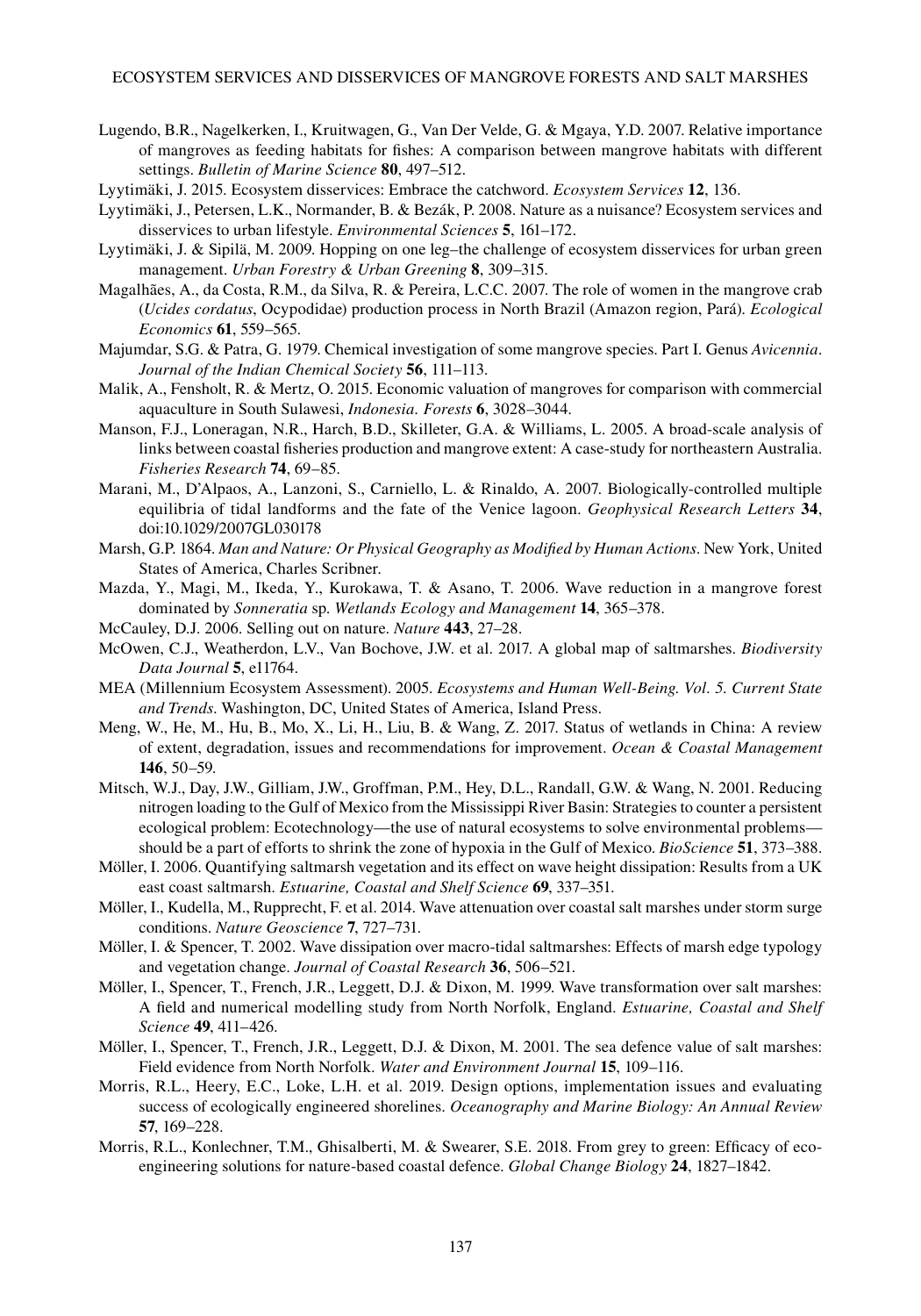- Mumby, P.J., Edwards, A.J., Arias-González, J.E. et al. 2004. Mangroves enhance the biomass of coral reef fish communities in the Caribbean. *Nature* **427**, 533–536.
- Myatt, L.B., Scrimshaw, M.D. & Lester, J.N. 2003. Public perceptions and attitudes towards a current managed realignment scheme: Brancaster West Marsh, North Norfolk, UK. *Journal of Coastal Research* **19**, 278–286.
- Nagelkerken, I. 2009. Evaluation of nursery function of mangroves and seagrass beds for tropical decapods and reef fishes: Patterns and underlying mechanisms. In *Ecological Connectivity Among Tropical Coastal Ecosystems*. I. Nagelkerken (ed.). Dordrecht, Netherlands: Springer, 357–399.
- Nagelkerken, I., De Schryver, A.M., Verweij, M.C., Dahdouh-Guebas, F., van der Velde, G. & Koedam, N. 2010. Differences in root architecture influence attraction of fishes to mangroves: A field experiment mimicking roots of different length, orientation, and complexity. *Journal of Experimental Marine Biology and Ecology* **396**, 27–34.
- Nagelkerken, I., Sheaves, M., Baker, R. & Connolly, R.M. 2015. The seascape nursery: A novel spatial approach to identify and manage nurseries for coastal marine fauna. *Fish and Fisheries* **16**, 362–371.
- Nagelkerken, I.S.J.M., Blaber, S.J.M., Bouillon, S. et al. 2008. The habitat function of mangroves for terrestrial and marine fauna: A review. *Aquatic Botany* **89**, 155–185.
- Nakamura, Y. & Sano, M. 2004. Overlaps in habitat use of fishes between a seagrass bed and adjacent coral and sand areas at Amitori Bay, Iriomote Island, Japan: Importance of the seagrass bed as juvenile habitat. *Fisheries Science* **70**, 788–803.
- Neumann, B., Vafeidis, A.T., Zimmermann, J. & Nicholls, R.J. 2015. Future coastal population growth and exposure to sea-level rise and coastal flooding - A global assessment. *PLOS ONE* **10**, e0118571.
- Newman, D.J. & Cragg, G.M. 2004. Marine natural products and related compounds in clinical and advanced preclinical trials. *Journal of Natural Products* **67**, 1216–1238.
- Odum, E.P. 1959. *Fundamentals of Ecology*, 2nd ed. Philadelphia, Pennsylvania, W.B. Saunders Company.
- Odum, W.E., McIvor, C.C. & Smith, T.J., III 1982. *The ecology of the mangroves of south Florida: a community profile*. *Report by Virginia University Charlottesville Department of Environmental Sciences*, United States of America.
- Oueslati, S., Ksouri, R., Falleh, H., Pichette, A., Abdelly, C. & Legault, J. 2012. Phenolic content, antioxidant, anti-inflammatory and anticancer activities of the edible halophyte *Suaeda fruticosa* Forssk. *Food Chemistry* **132**, 943–947.
- Ouyang, X. & Lee, S.Y. 2014. Updated estimates of carbon accumulation rates in coastal marsh sediments. *Biogeosciences* **11**, 5057–5071.
- Ouyang, X., Lee, S.Y. & Connolly, R.M. 2017. The role of root decomposition in global mangrove and saltmarsh carbon budgets. *Earth-Science Reviews* **166**, 53–63.
- Palacios, M.L. & Cantera, J.R. 2017. Mangrove timber use as an ecosystem service in the Colombian Pacific. *Hydrobiologia* **803**, 345–358.
- Patel, S. 2016. Salicornia: Evaluating the halophytic extremophile as a food and a pharmaceutical candidate. *3 Biotech* **6**, e104.
- Patil, A.D., Freyer, A.J., Eggleston, D.S. et al. 1993. The Inophyllums, novel inhibitors of HIV-1 reverse transcriptase isolated from the Malaysian tree, *Calophyllum inophyllum* Linn. *Journal of Medicinal Chemistry* **36**, 4131–4138.
- Patrick Jr, W.H. & DeLaune, R.D. 1977. Chemical and biological redox systems affecting nutrient availability in the coastal wetlands. *Geoscience and Man* **18**, 131–137.
- Punrattanasin, N., Nakpathom, M., Somboon, B., Narumol, N., Rungruangkitkrai, N. & Mongkholrattanasit, R. 2013. Silk fabric dyeing with natural dye from mangrove bark (*Rhizophora apiculata* Blume) extract. *Industrial Crops and Products* **49**, 122–129.
- Queiroz, L., Rossi, S., Calvet-Mir, L., Ruiz-Mallén, I., García-Betorz, S., Salvà-Prat, J. & de Andrade Meireles, A.J. 2017. Neglected ecosystem services: Highlighting the socio-cultural perception of mangroves in decision-making processes. *Ecosystem Services* **26**, 137–145.
- Ramsar Convention on Wetlands. 2018. *Global Wetland Outlook: State of the World's Wetlands and their Services to People*. Gland, Switzerland, Ramsar Convention Secretariat.
- Ramsar Convention Secretariat. 2010. Wetland CEPA: The Convention's Programme on communication, education, participation and awareness (CEPA) 2009–2015. *Ramsar Handbooks for the Wise Use of Wetlands*, 4th ed., **6**. Gland, Switzerland, Ramsar Convention Secretariat.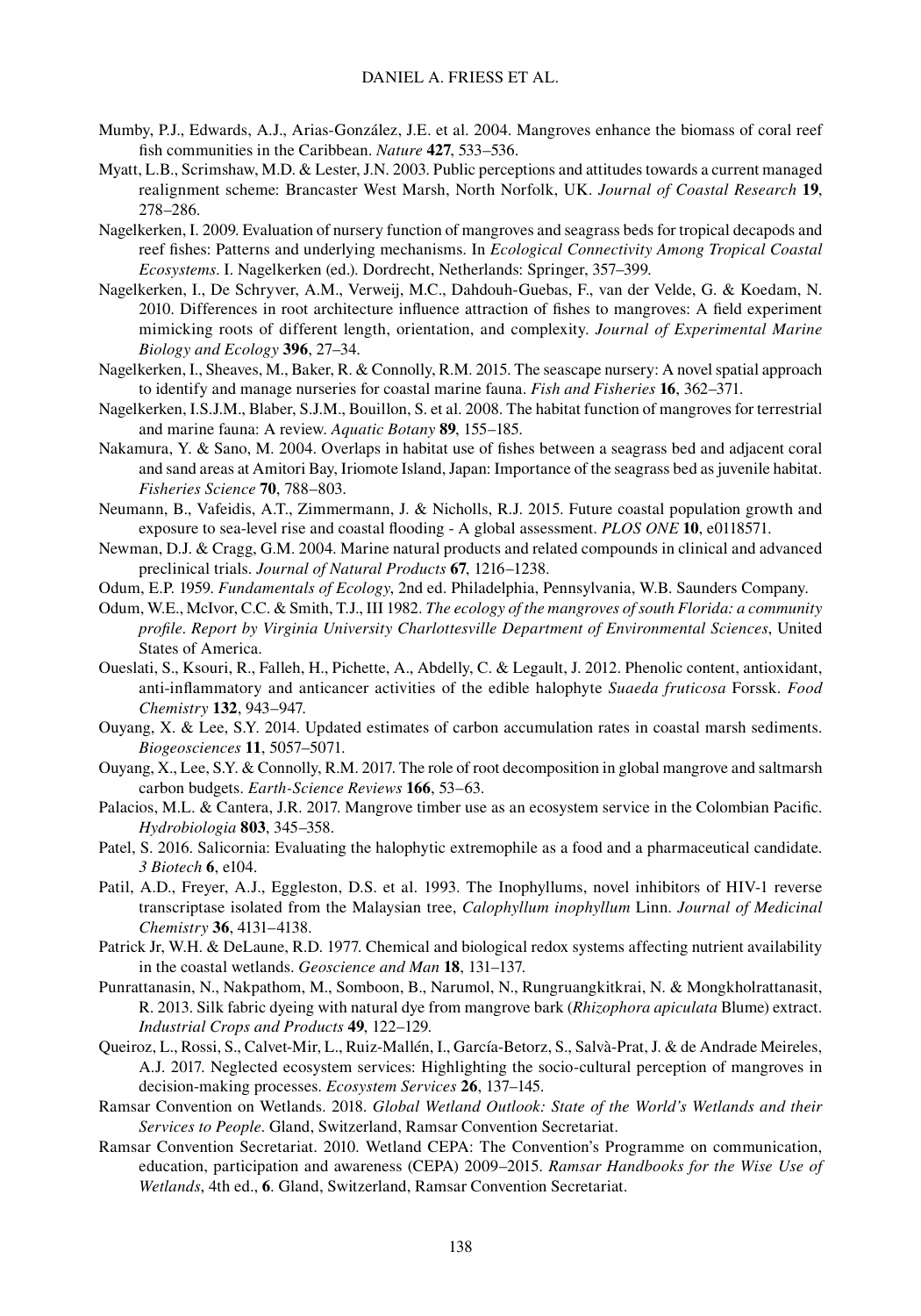- Rankin, D.J. 1890. The Chinde River and Zambezi Delta. *Proceedings of the Royal Geographical Society and Monthly Record of Geography* **12**, 136–146.
- Rao, N.S., Ghermandi, A., Portela, R. & Wang, X. 2015. Global values of coastal ecosystem services: A spatial economic analysis of shoreline protection values. *Ecosystem Services* **11**, 95–105.
- Raoult, V., Gaston, T.F. & Taylor, M.D. 2018. Habitat–fishery linkages in two major south-eastern Australian estuaries show that the C4 saltmarsh plant *Sporobolus virginicus* is a significant contributor to fisheries productivity. *Hydrobiologia* **811**, 221–238.
- Rees, G.H. 1963. Progress on blue crab research in the South Atlantic. *Proceedings of the Gulf and Caribbean Fisheries Institute* **15**, 110–115.
- Rhee, M.H., Park, H.J. & Cho, J.Y. 2009. *Salicornia herbacea*: Botanical, chemical and pharmacological review of halophyte marsh plant. *Journal of Medicinal Plants Research* **3**, 548–555.
- Rogers, M.E., Craig, A.D., Munns, R.E. et al. 2006. Corrigendum to: The potential for developing fodder plants for the salt-affected areas of southern and eastern Australia: An overview. *Australian Journal of Experimental Agriculture* **46**, 1665–1665.
- Rönnbäck, P., Crona, B. & Ingwall, L. 2007. The return of ecosystem goods and services in replanted mangrove forests: Perspectives from local communities in Kenya. *Environmental Conservation* **34**, 313–324.
- Rönnbäck, P., Troell, M., Kautsky, N. & Primavera, J.H. 1999. Distribution pattern of shrimps and fish among *Avicennia* and *Rhizophora* microhabitats in the Pagbilao mangroves, Philippines. *Estuarine Coastal and Shelf Science* **48**, 223–234.
- Rovai, A.S., Twilley, R.R., Castañeda-Moya, E., Riul, P., Cifuentes-Jara, M., Manrow-Villalobos, M., Horta, P.A., Simonassi, J.C., Fonseca, A.L. & Pagliosa, P.R. 2018. Global controls on carbon storage in mangrove soils. *Nature Climate Change* **8**, 534–538.
- Rowbottom, R., Carver, S., Barmuta, L.A., Weinstein, P. & Allen, G.R. 2017. Mosquito distribution in a saltmarsh: Determinants of eggs in a variable environment. *Journal of Vector Ecology* **42**, 161–170.
- Rupprecht, F., Möller, I., Paul, M. et al. 2017. Vegetation-wave interactions in salt marshes under storm surge conditions. *Ecological Engineering* **100**, 301–315.
- Russell, H.S. 1976. *A Long, Deep Furrow: Three Centuries of Farming in New England*. Hanover, New Hampshire, University Press of New England.
- Russell, R., Guerry, A.D., Balvanera, P., Gould, R.K., Basurto, X., Chan, K.M., Klain, S., Levine, J. & Tam, J. 2013. Humans and nature: How knowing and experiencing nature affect well-being. *Annual Review of Environment and Resources* **38**, 473–502.
- Salam, M.A., Lindsay, G.R. & Beveridge, M.C. 2000. Eco-tourism to protect the reserve mangrove forest the Sundarbans and its flora and fauna. *Anatolia* **11**, 56–66.
- Sanders, C.J., Maher, D.T., Tait, D.R., Williams, D., Holloway, C., Sippo, J.Z. & Santos, I.R. 2016. Are global mangrove carbon stocks driven by rainfall? *Journal of Geophysical Research: Biogeosciences* **121**, 2600–2609.
- Sandilyan, S. 2016. Occurrence of ornamental fishes: A looming danger for inland fish diversity of India. *Current Science* **110**, 2099–2104.
- Saunders, M.E. & Luck, G.W. 2016. Limitations of the ecosystem services versus disservices dichotomy. *Conservation Biology* **30**, 1363–1365.
- Schaubroeck, T. 2017. A need for equal consideration of ecosystem disservices and services when valuing nature; countering arguments against disservices. *Ecosystem Services* **26**, 95–97.
- Schröter, M., van der Zanden, E.H., van Oudenhoven, A.P., Remme, R.P., Serna-Chavez, H.M., De Groot, R.S. & Opdam, P. 2014. Ecosystem services as a contested concept: A synthesis of critique and counterarguments. *Conservation Letters* **7**, 514–523.
- Schumacher, E.F. 1973. *Small is Beautiful Economics as if People Really Mattered*. London, United Kingdom, Blond & Briggs.
- Scott, H.G. & Littig, K.S. 1962. *Flies of Public Health Importance and Their Control*. Atlanta, Georgia: U. S. Department of Health, Education, and Welfare, Public Health Service, Center for Disease Control.
- Seabrook, C. 2012. *The World of the Salt Marsh: Appreciating and Protecting the Tidal Marshes of the Southeastern Atlantic Coast*. United States of America, The University of Georgia Press.
- Semesi, A.K. 1998. Mangrove management and utilization in Eastern Africa. *Ambio* **27**, 620–626.
- Shackleton, C.M., Ruwanza, S., Sanni, G.S., Bennett, S., De Lacy, P., Modipa, R., Mtati, N., Sachikonye, M. & Thondhlana, n 2016. Unpacking Pandora's box: Understanding and categorising ecosystem disservices for environmental management and human wellbeing. *Ecosystems* **19**, 587–600.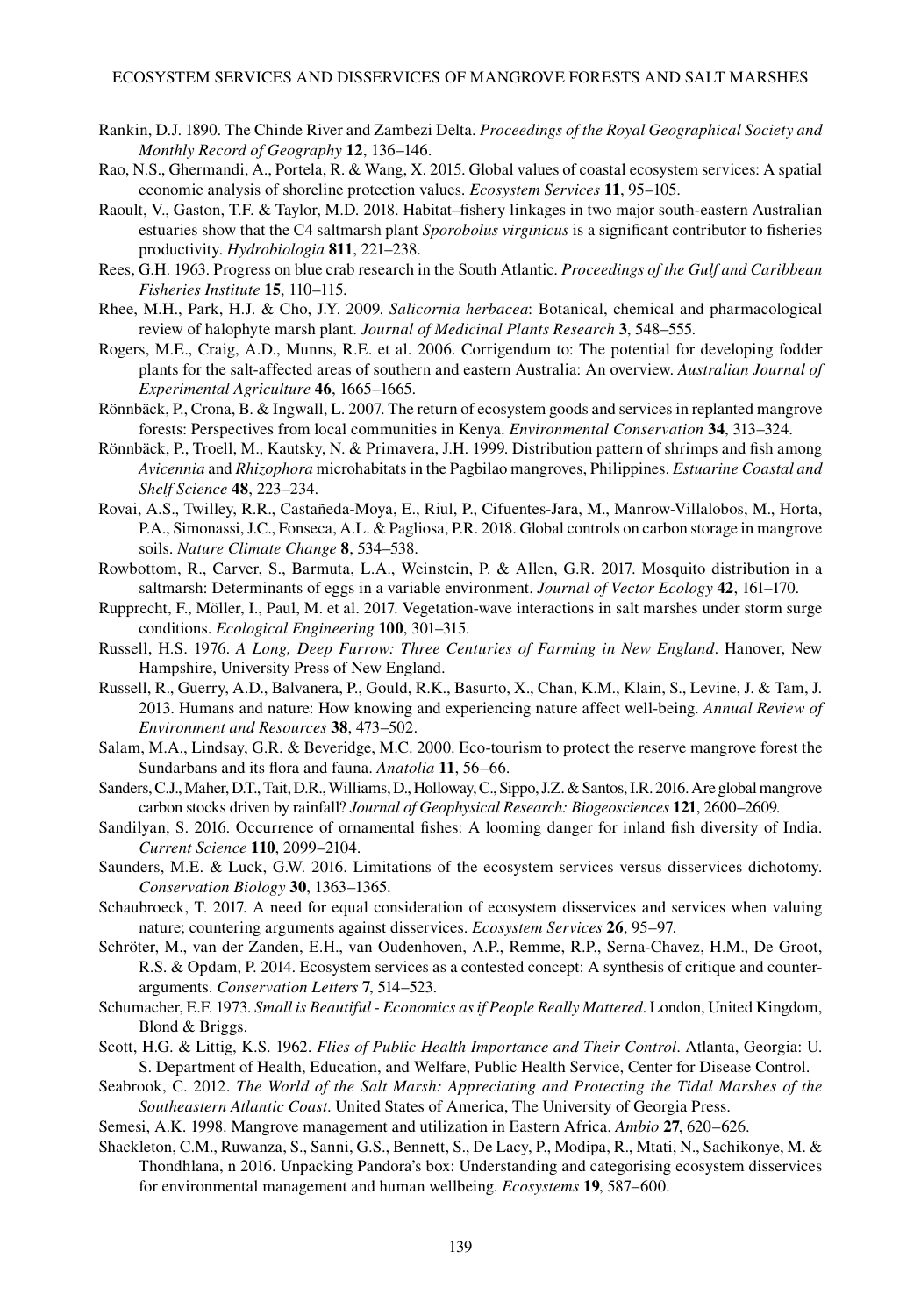- Sharma, M. & Garg, H.S. 1996. Iridoid glycosides from *Avicennia officinalis*. *Indian Journal of Chemistry* **35**, 459–462.
- Siar, S.V. 2003. Knowledge, gender, and resources in small-scale fishing: The case of Honda Bay, Palawan, Philippines. *Environmental Management* **31**, 569–580.
- Simard, M., Fatoyinbo, L., Smetanka, C., Rivera-Monroy, V.H., Castañeda-Moya, E., Thomas, N. & Van der Stocken, T. 2019. Mangrove canopy height globally related to precipitation, temperature and cyclone frequency. *Nature Geoscience* **12**, 40–45.
- Smardon, R.C. 1978. Visual-cultural values of wetlands. In *Wetland Functions and Values: The State of Our Understanding*. P.E. Clark et al. (eds). Minneapolis, Minnesota: American Water Resources Association, 535–544.
- Smith, J.W. & Dalrymple, G.E. 1860. *Report of the Proceedings of the Queensland Government Schooner "Spitfire" in Search of the Mouth of the River Burdekin, on the North-Eastern Coast of Australia, and of the Exploration of A Portion of That Coast, Extending From Gloucester Island to Halifax Bay*. Queensland, Australia.
- Sousa, A.I., Lillebo, A.I., Pardal, M.A. & Caçador, I. 2010. Productivity and nutrient cycling in salt marshes: Contribution to ecosystem health. *Estuarine, Coastal and Shelf Science* **87**, 640–646.
- Stumpf, R.P. 1983. The process of sedimentation on the surface of a salt marsh. *Estuarine, Coastal and Shelf Science* **17**, 495–508.
- Taillardat, P., Friess, D.A. & Lupascu, M. 2018. Mangrove blue carbon strategies for climate change mitigation are most effective at the national scale. *Biology Letters* **14**, e20180251.
- Tam, N.F.Y. & Wong, Y.S. 1993. Retention of nutrients and heavy metals in mangrove sediment receiving wastewater of different strengths. *Environmental Technology* **14**, 719–729.
- Thiagarajah, J., Wong, S.K., Richards, D.R. & Friess, D.A. 2015. Historical and contemporary cultural ecosystem service values in the rapidly urbanizing city state of Singapore. *Ambio* **44**, 666–677.
- Thomas, J.L., Zimmerman, R.J. & Minello, T.J. 1990. Abundance patterns of juvenile blue crabs (*Callinectes sapidus*) in nursery habitats of two Texas bays. *Bulletin of Marine Science* **46**, 115–125.
- Tobias, C.R., Macko, S.A., Anderson, I.C., Canuel, E.A. & Harvey, J.W. 2001. Tracking the fate of a high concentration groundwater nitrate plume through a fringing marsh: A combined groundwater tracer and *in situ* isotope enrichment study. *Limnology and Oceanography* **46**, 1977–1989.
- Tonelli, M., Fagherazzi, S. & Petti, M. 2010. Modeling wave impact on salt marsh boundaries. *Journal of Geophysical Research: Oceans* **115**, C09028.
- Turner, R.E. 1993. Carbon, nitrogen, and phosphorus leaching rates from *Spartina alterniflora* salt marshes. *Marine Ecology Progress Series* **92**, 135–140.
- Turnhout, E., Waterton, C., Neves, K. & Buizer, M. 2013. Rethinking biodiversity: From goods and services to "living with". *Conservation Letters* **6**, 154–161.
- Twilley, R.R., Rovai, A.S. & Riul, P. 2018. Coastal morphology explains global blue carbon distributions. *Frontiers in Ecology and the Environment* **16**, 503–508.
- Uddin, M.S., van Steveninck, E.D.R., Stuip, M. & Shah, M.A.R. 2013. Economic valuation of provisioning and cultural services of a protected mangrove ecosystem: A case study on Sundarbans Reserve Forest, Bangladesh. *Ecosystem Services* **5**, 88–93.
- Unsworth, R.K., Garrard, S.L., De León, P.S., Cullen, L.C., Smith, D.J., Sloman, K.A. & Bell, J.J. 2009. Structuring of Indo-Pacific fish assemblages along the mangrove–seagrass continuum. *Aquatic Biology* **5**, 85–95.
- Valiela, I. 1995. *Marine Ecological Processes*, 3rd ed. New York, United States of America, Springer.
- Valiela, I., Bowen, J.L. & York, J.K. 2001. Mangrove forests: One of the world's threatened major tropical environments. *Bioscience* **51**, 807–815.
- Vaz, A.S., Kueffer, C., Kull, C.A., Richardson, D.M., Vicente, J.R., Kühn, I., Schröter, M., Hauck, J., Bonn, A. & Honrado, J.P. 2017. Integrating ecosystem services and disservices: Insights from plant invasions. *Ecosystem Services* **23**, 94–107.
- Verschuuren, B. 2006. Socio-cultural Importance of Wetlands in northern Australia. In *Conserving Cultural and Biological Diversity: The Role of Sacred Natural Sites and Cultural Landscapes*. T. Schaaf & C. Lee (eds). France: UNESCO (United Nations Educational, Scientific and Cultural Organization) Division of Ecological and Earth Sciences, 141–150.
- Verweij, M.C., Nagelkerken, I., De Graaff, D., Peeters, M., Bakker, E.J. & Van der Velde, G. 2006. Structure, food and shade attract juvenile coral reef fish to mangrove and seagrass habitats: A field experiment. *Marine Ecology Progress Series* **306**, 257–268.